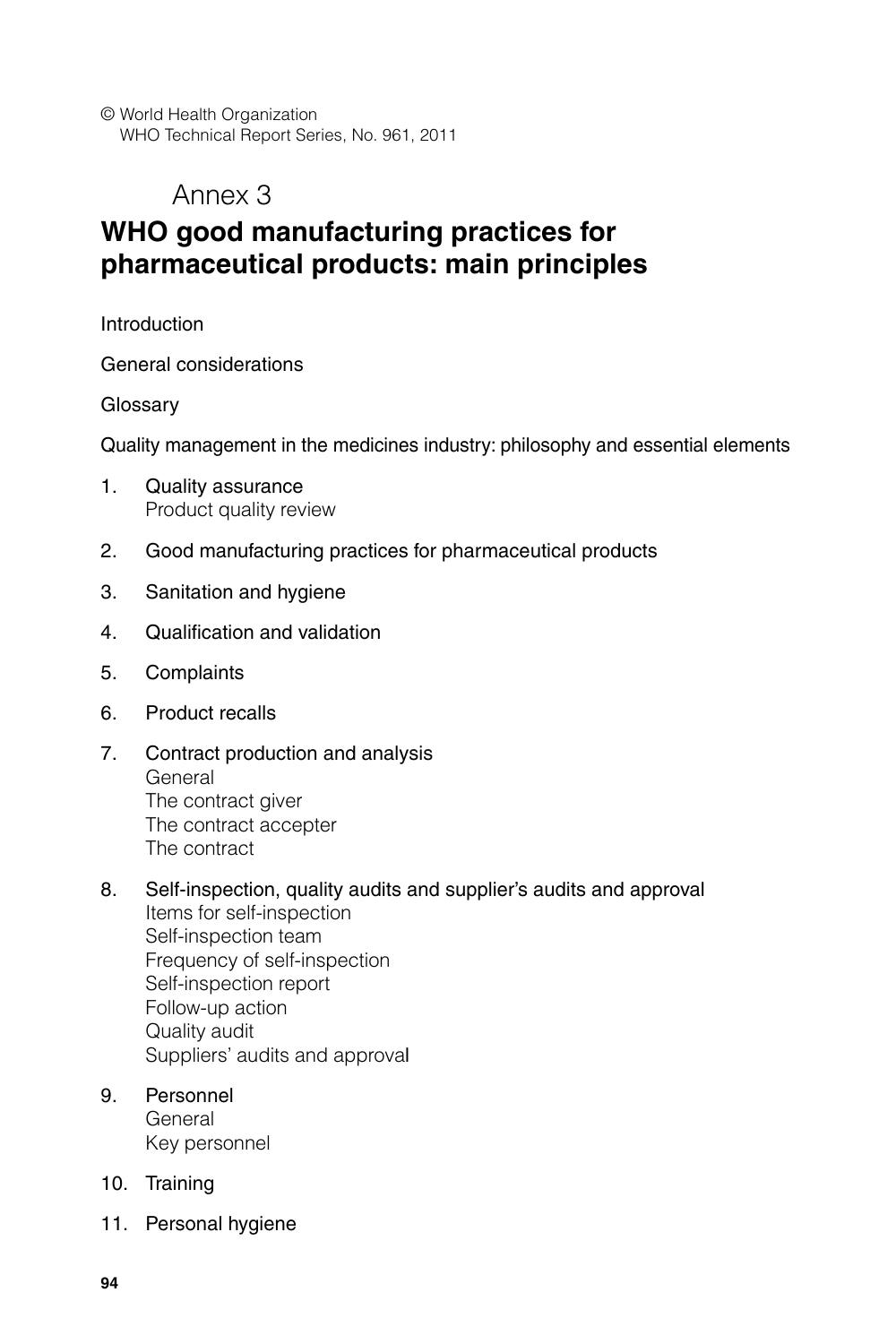### 12. Premises

 General Ancillary areas Storage areas Weighing areas Production areas Quality control areas

### 13. Equipment

### 14. Materials

 General Starting materials Packaging materials Intermediate and bulk products Finished products Rejected, recovered, reprocessed and reworked materials Recalled products Returned goods Reagents and culture media Reference standards Waste materials **Miscellaneous** 

15. Documentation General Documents required

### 16. Good practices in production General Prevention of cross-contamination and bacterial contamination during production Processing operations Packaging operations

## 17. Good practices in quality control

Control of starting materials and intermediate, bulk and finished products Test requirements Batch record review Stability studies

### **References**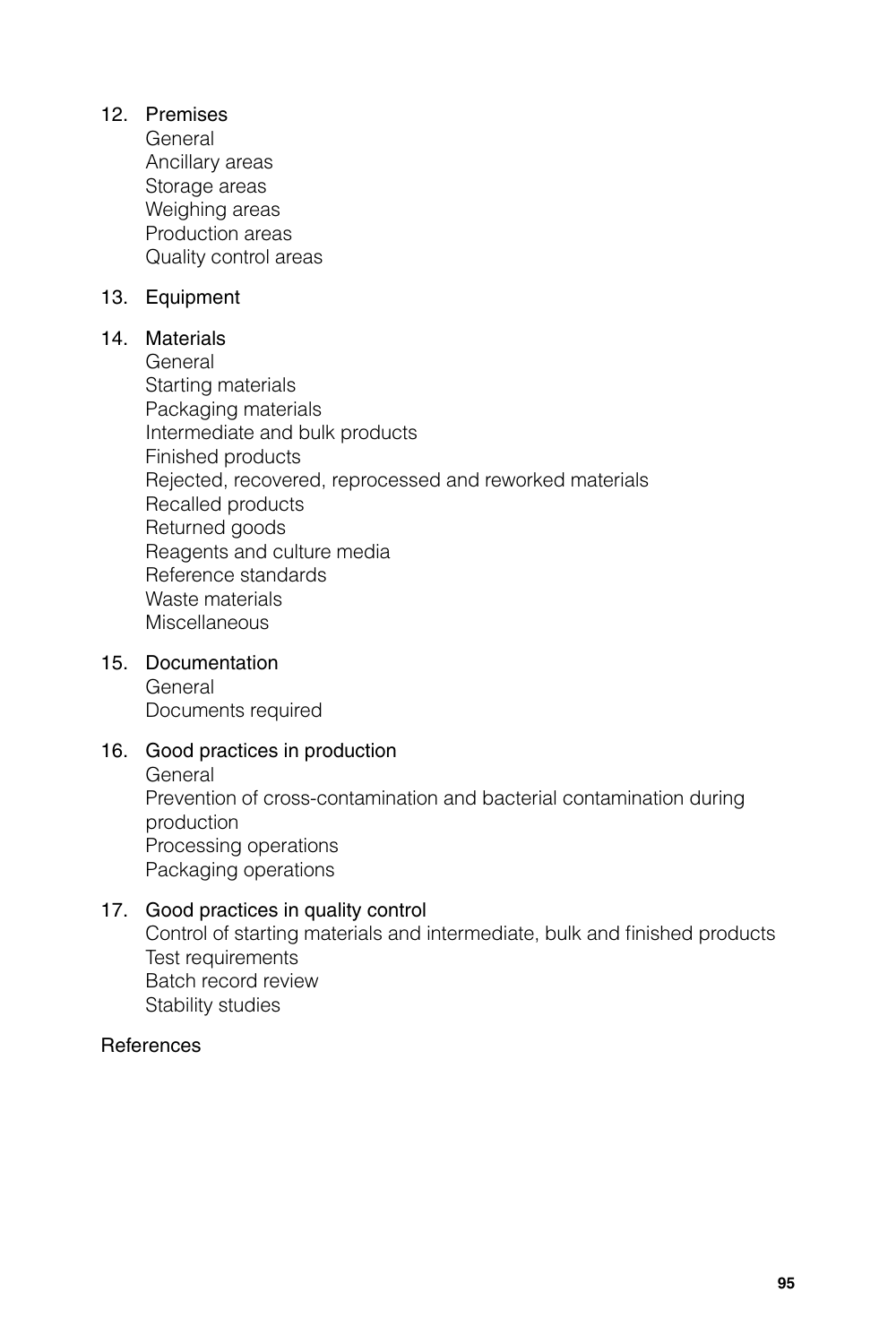# **Introduction**

The first WHO draft text on good manufacturing practices (GMP) was prepared in 1967 by a group of consultants at the request of the Twentieth World Health Assembly (resolution WHA20.34). It was subsequently submitted to the Twenty-first World Health Assembly under the title "Draft" requirements for good manufacturing practice in the manufacture and quality control of medicines and pharmaceutical specialities" and was accepted.

The revised text was discussed by the WHO Expert Committee on Specifications for Pharmaceutical Preparations in 1968 and published as an annex to its twenty-second report. The text was then reproduced (with some revisions) in 1971 in the Supplement to the second edition of *The International Pharmacopoeia*.

In 1969, when the World Health Assembly recommended the first version of the WHO Certification Scheme on the Quality of Pharmaceutical Products Moving in International Commerce in resolution WHA22.50, it accepted at the same time the GMP text as an integral part of the Scheme. Revised versions of both the Certification Scheme and the GMP text were adopted in 1975 by resolution WHA28.65. Since then, the Certification Scheme has been extended to include the certification of:

- veterinary products administered to food-producing animals;
- starting materials for use in dosage forms, when they are subject to control by legislation in both the exporting Member State and the importing Member State;
- information on safety and efficacy (resolution WHA41.18, 1988).

In 1992, the revised draft requirements for GMP were presented in three parts, of which only Parts One and Two are reproduced in this document (*1*).

"Quality management in the medicines industry: philosophy and essential elements", outlines the general concepts of quality assurance (QA) as well as the principal components or subsystems of GMP, which are joint responsibilities of top management and of production and quality control management. These include hygiene, validation, self-inspection, personnel, premises, equipment, materials and documentation.

"Good practices in production and quality control", provides guidance on actions to be taken separately by production and by quality control personnel for the implementation of the general principles of QA.

These two parts were subsequently supplemented by further guidelines which are integral parts of these GMP for pharmaceutical products. All these texts are available on the Medicines web page (http.www.who.int/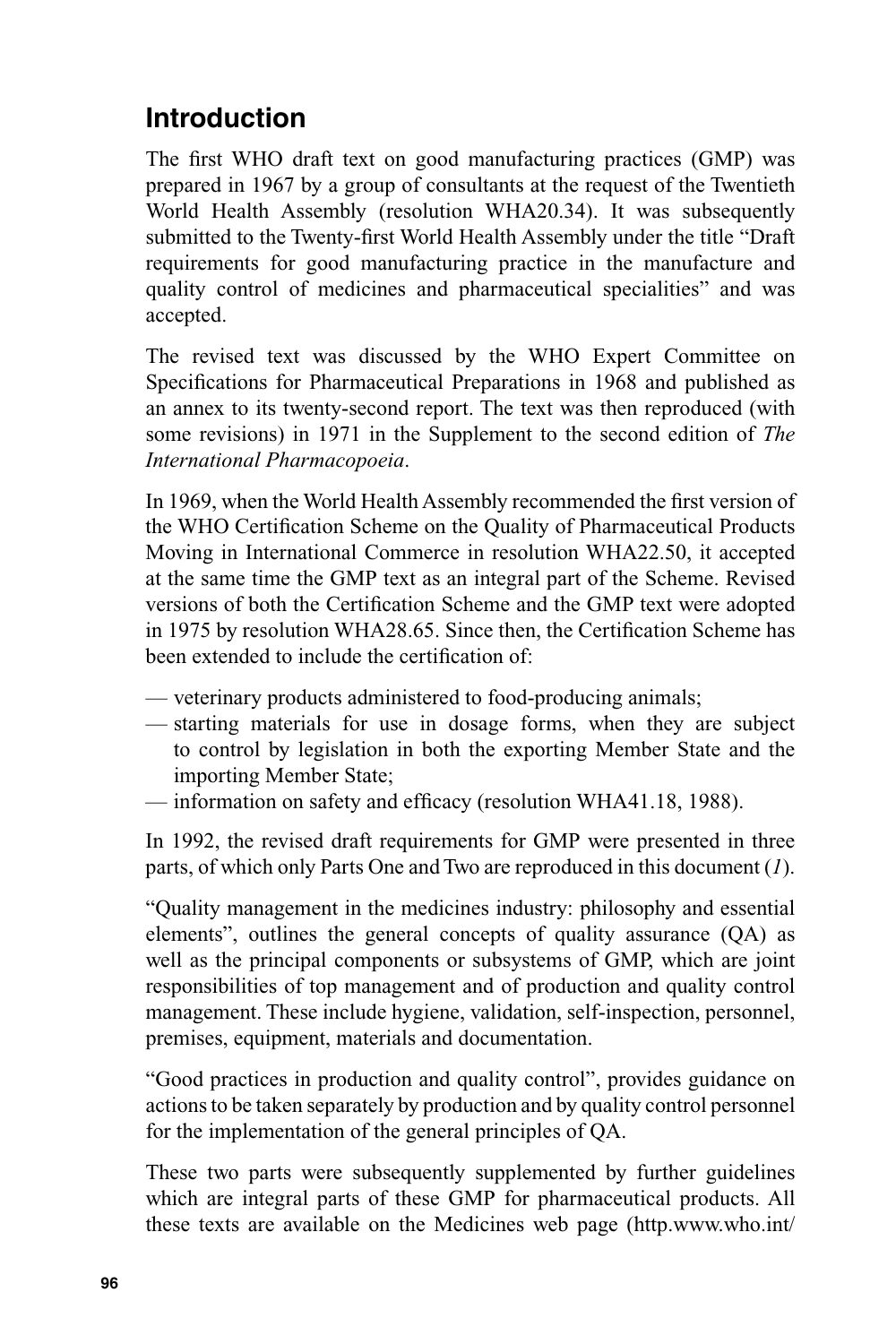medicines/organization/qsm/activities/qualityassurance/gmp/gmpcover. html).

Considerable developments in GMP have taken place in the intervening years, and important national and international documents, including new revisions, have appeared (*2*,*3*,*4*,*5*). Thus the necessity to revise the main principles and incorporate the concept of validation.

Among other feedback which was discussed during the consultation on WHO guidelines for medicines quality assurance, quality control (QC) laboratories and transfer of technology on 27–31 July 2009, the need was identified to incorporate a new section  $(1.6)$  on "Product quality review" under Chapter 1: "Quality assurance".

In addition, several updates were suggested to further enhance the guidelines and include the concept of risk management, replacing "drugs" by the term "medicines" and newly introduce the concept of a "quality unit".

# **General considerations**

Licensed pharmaceutical products (marketing authorization) should be manufactured only by licensed manufacturers (holders of a manufacturing authorization) whose activities are regularly inspected by competent national authorities. This guide to GMP shall be used as a standard to justify GMP status, which constitutes one of the elements of the WHO Certification Scheme on the quality of pharmaceutical products moving in international commerce, through the assessment of applications for manufacturing authorizations and as a basis for the inspection of manufacturing facilities. It may also be used as training material for government medicines inspectors, as well as for production, QC and QA personnel in the industry.

The guide is applicable to operations for the manufacture of medicines in their finished dosage forms, including large-scale processes in hospitals and the preparation of supplies for use in clinical trials.

The good practices outlined below are to be considered general guides<sup>1</sup> and they may be adapted to meet individual needs. The equivalence of alternative approaches to QA, however, should be validated. The guide as a whole does not cover safety aspects for the personnel engaged in manufacture or environmental protection: these are normally governed by national legislation. A new concept of hazard analysis related to the risks in production and personnel safety is also newly recommended (Annex 7). The manufacturer should assure the safety of workers and take the necessary measures to prevent pollution of the external environment.

<sup>&</sup>lt;sup>1</sup> The word "should" in the text means a strong recommendation.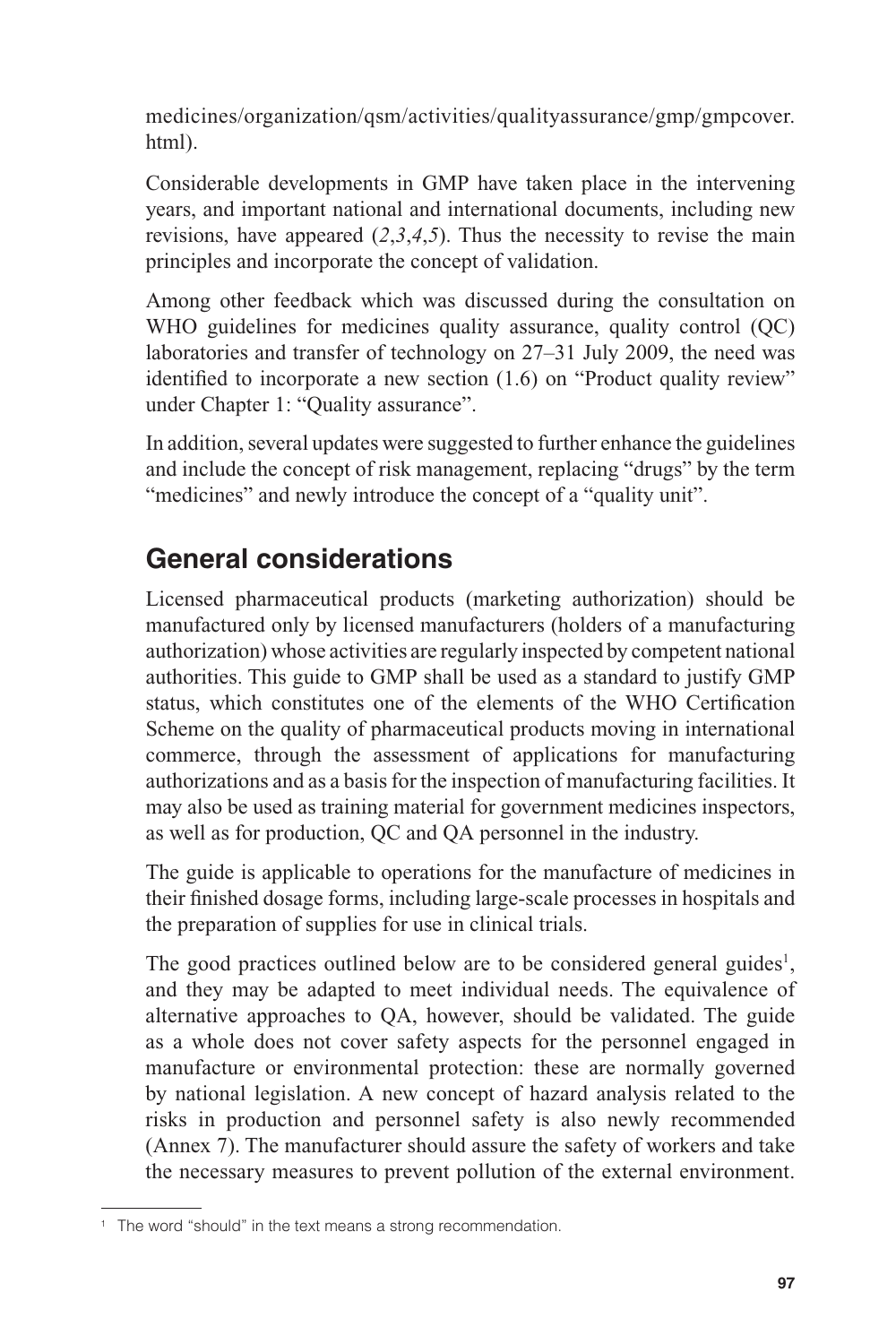International Nonproprietary Names (INN) for pharmaceutical substances designated by WHO should be used when available, together with other designated names.

# **Glossary**

The definitions given below apply to the terms used in this guide.

They may have different meanings in other contexts.

## active pharmaceutical ingredient (API)

Any substance or mixture of substances intended to be used in the manufacture of a pharmaceutical dosage form and that, when so used, becomes an active ingredient of that pharmaceutical dosage form. Such substances are intended to furnish pharmacological activity or other direct effect in the diagnosis, cure, mitigation, treatment, or prevention of disease or to affect the structure and function of the body.

## airlock

An enclosed space with two or more doors, which is interposed between two or more rooms, e.g. of differing classes of cleanliness, for the purpose of controlling the airflow between those rooms when they need to be entered. An airlock is designed for use either by people or for goods and/or equipment.

## authorized person

The person recognized by the national regulatory authority as having the responsibility for ensuring that each batch of finished product has been manufactured, tested and approved for release in compliance with the laws and regulations in force in that country.

## batch (or lot)

A defined quantity of starting material, packaging material, or product processed in a single process or series of processes so that it is expected to be homogeneous. It may sometimes be necessary to divide a batch into a number of sub-batches, which are later brought together to form a final homogeneous batch. In the case of terminal sterilization, the batch size is determined by the capacity of the autoclave. In continuous manufacture, the batch must correspond to a defined fraction of the production, characterized by its intended homogeneity. The batch size can be defined either as a fixed quantity or as the amount produced in a fixed time interval.

## batch number (or lot number)

A distinctive combination of numbers and/or letters which uniquely identifies a batch on the labels, its batch records and corresponding certificates of analysis, etc.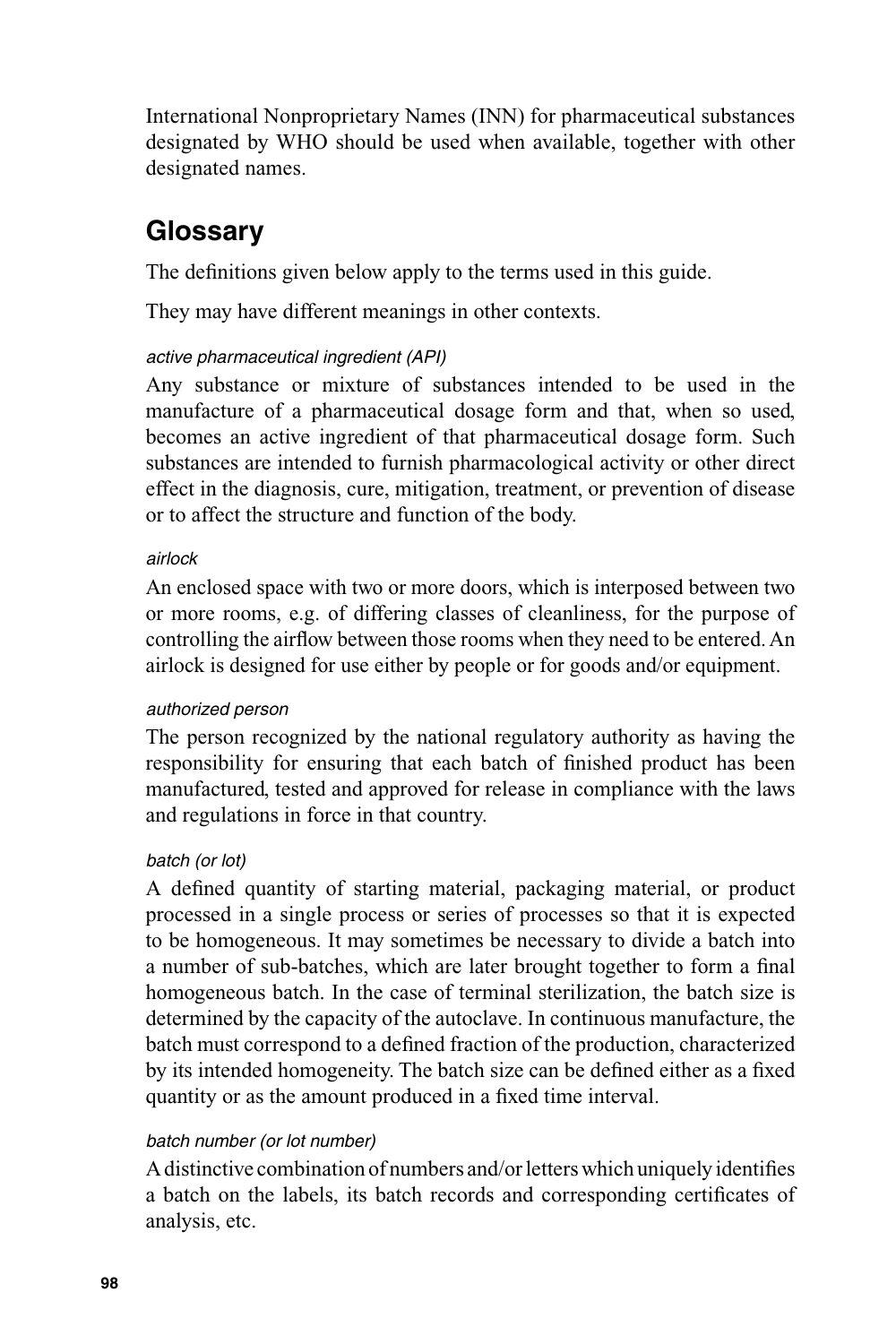### batch records

All documents associated with the manufacture of a batch of bulk product or finished product. They provide a history of each batch of product and of all circumstances pertinent to the quality of the final product.

### bulk product

Any product that has completed all processing stages up to, but not including, final packaging.

### calibration

The set of operations that establish, under specified conditions, the relationship between values indicated by an instrument or system for measuring (especially weighing), recording, and controlling, or the values represented by a material measure, and the corresponding known values of a reference standard. Limits for acceptance of the results of measuring should be established.

### clean area

An area with defined environmental control of particulate and microbial contamination, constructed and used in such a way as to reduce the introduction, generation, and retention of contaminants within the area.

### consignment (or delivery)

The quantity of a pharmaceutical(s), made by one manufacturer and supplied at one time in response to a particular request or order. A consignment may comprise one or more packages or containers and may include material belonging to more than one batch.

### contamination

The undesired introduction of impurities of a chemical or microbiological nature, or of foreign matter, into or on to a starting material or intermediate during production, sampling, packaging or repackaging, storage or transport.

### critical operation

An operation in the manufacturing process that may cause variation in the quality of the pharmaceutical product.

### cross-contamination

Contamination of a starting material, intermediate product or finished product with another starting material or product during production.

## finished product

A finished dosage form that has undergone all stages of manufacture, including packaging in its final container and labelling.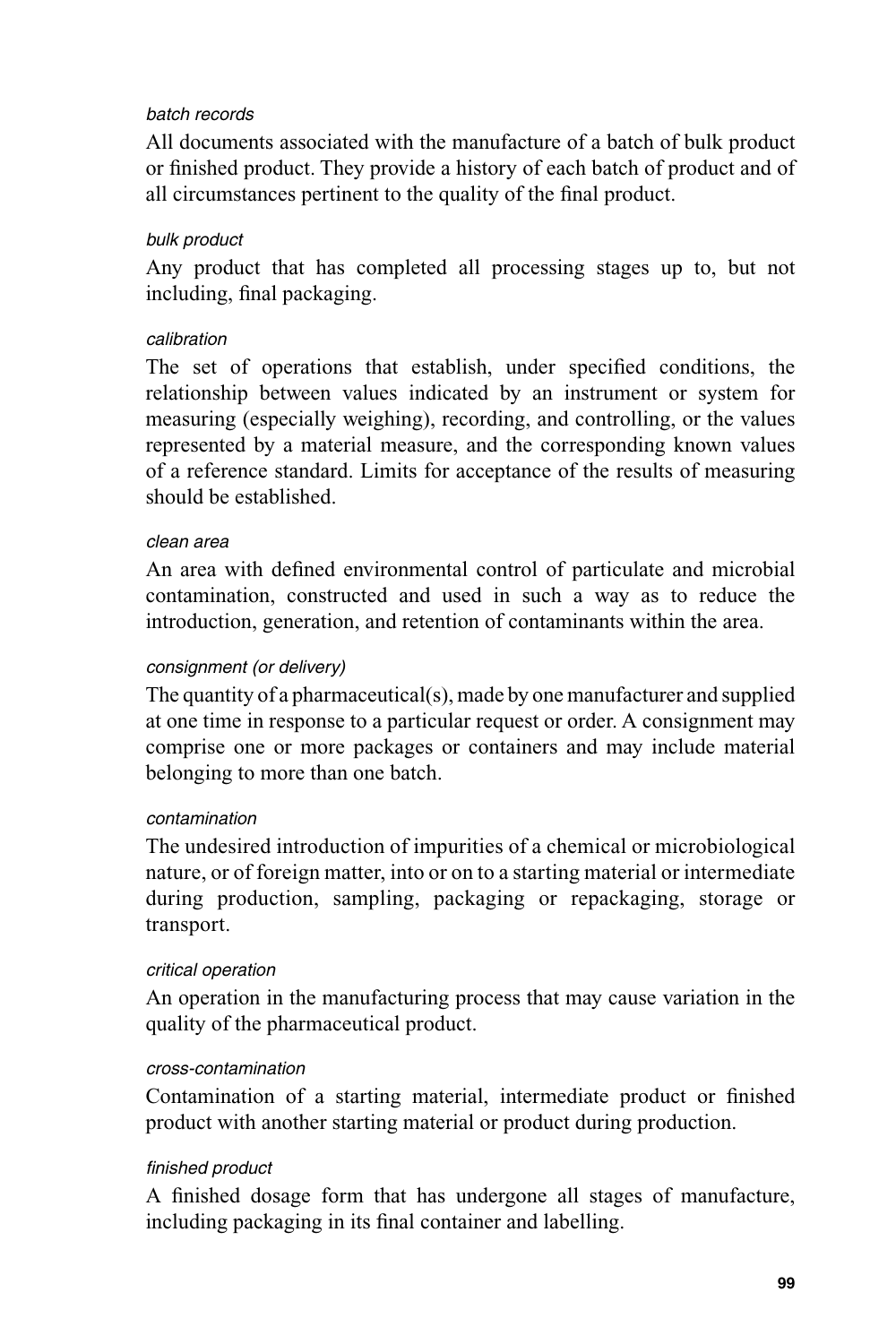### in-process control

Checks performed during production in order to monitor and, if necessary, to adjust the process to ensure that the product conforms to its specifications. The control of the environment or equipment may also be regarded as a part of in-process control.

#### intermediate product

Partly processed product that must undergo further manufacturing steps before it becomes a bulk product.

#### large-volume parenterals

Sterile solutions intended for parenteral application with a volume of 100 ml or more in one container of the finished dosage form.

#### manufacture

All operations of purchase of materials and products, production, quality control (QC), release, storage and distribution of pharmaceutical products, and the related controls.

#### manufacturer

A company that carries out operations such as production, packaging, repackaging, labelling and relabelling of pharmaceuticals.

### marketing authorization (product licence, registration certificate)

A legal document issued by the competent medicines regulatory authority that establishes the detailed composition and formulation of the product and the pharmacopoeial or other recognized specifications of its ingredients and of the final product itself, and includes details of packaging, labelling and shelf-life.

### master formula

A document or set of documents specifying the starting materials with their quantities and the packaging materials, together with a description of the procedures and precautions required to produce a specified quantity of a finished product as well as the processing instructions, including the inprocess controls.

#### master record

A document or set of documents that serve as a basis for the batch documentation (blank batch record).

#### packaging

All operations, including filling and labelling, that a bulk product has to undergo in order to become a finished product. Filling of a sterile product under aseptic conditions or a product intended to be terminally sterilized, would not normally be regarded as part of packaging.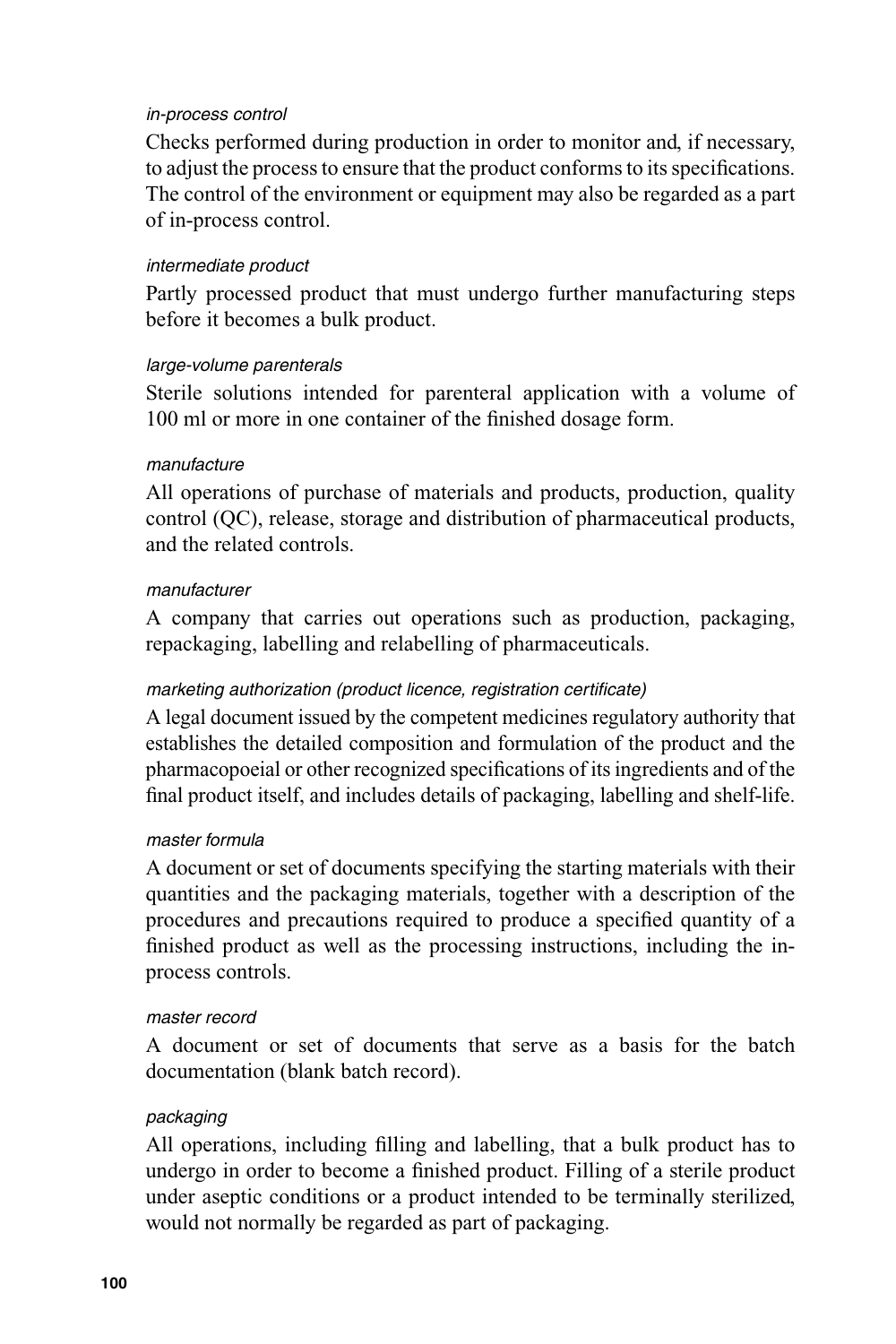### packaging material

Any material, including printed material, employed in the packaging of a pharmaceutical, but excluding any outer packaging used for transportation or shipment. Packaging materials are referred to as primary or secondary according to whether or not they are intended to be in direct contact with the product.

### pharmaceutical product

Any material or product intended for human or veterinary use presented in its finished dosage form or as a starting material for use in such a dosage form, that is subject to control by pharmaceutical legislation in the exporting state and/or the importing state.

### production

All operations involved in the preparation of a pharmaceutical product, from receipt of materials, through processing, packaging and repackaging, labelling and relabelling, to completion of the finished product.

### *<u>dualification</u>*

Action of proving that any premises, systems and items of equipment work correctly and actually lead to the expected results. The meaning of the word "validation" is sometimes extended to incorporate the concept of qualification.

quality assurance See Part One (*6*).

quality control See Part One (*6*).

### quality unit(s)

An organizational unit independent of production which fulfils both quality assurance (QA) and quality control (QC) responsibilities. This can be in the form of separate QA and QC units or a single individual or group, depending upon the size and structure of the organization.

### quarantine

The status of starting or packaging materials, intermediates, or bulk or finished products isolated physically or by other effective means while a decision is awaited on their release, rejection or reprocessing.

### reconciliation

A comparison between the theoretical quantity and the actual quantity.

### recovery

The introduction of all or part of previous batches (or of redistilled solvents and similar products) of the required quality into another batch at a defined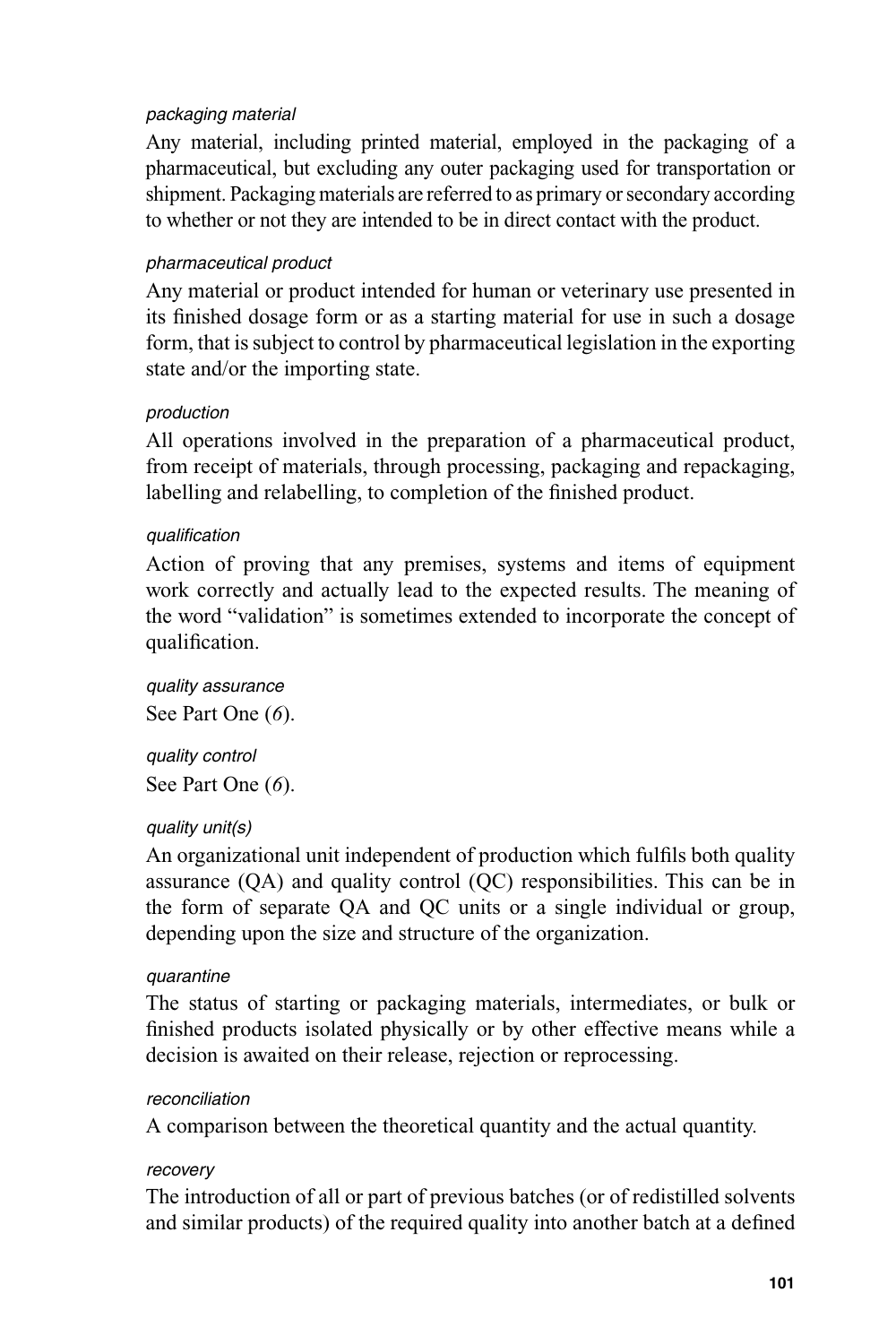stage of manufacture. It includes the removal of impurities from waste to obtain a pure substance or the recovery of used materials for a separate use.

### reprocessing

Subjecting all or part of a batch or lot of an in-process medicine, bulk process intermediate (final biological bulk intermediate) or bulk product of a single batch/lot to a previous step in the validated manufacturing process due to failure to meet predetermined specifications. Reprocessing procedures are foreseen as occasionally necessary for biological medicines and, in such cases, are validated and pre-approved as part of the marketing authorization.

### reworking

Subjecting an in-process or bulk process intermediate (final biological bulk intermediate) or final product of a single batch to an alternate manufacturing process due to a failure to meet predetermined specifications. Reworking is an unexpected occurrence and is not pre-approved as part of the marketing authorization.

### self-contained area

Premises which provide complete and total separation of all aspects of an operation, including personnel and equipment movement, with well established procedures, controls and monitoring. This includes physical barriers as well as separate air-handling systems, but does not necessarily imply two distinct and separate buildings.

### specification

A list of detailed requirements with which the products or materials used or obtained during manufacture have to conform. They serve as a basis for quality evaluation.

## standard operating procedure (SOP)

An authorized written procedure giving instructions for performing operations not necessarily specific to a given product or material (e.g. equipment operation, maintenance and cleaning; validation; cleaning of premises and environmental control; sampling and inspection). Certain SOPs may be used to supplement product-specific master and batch production documentation.

### starting material

Any substance of a defined quality used in the production of a pharmaceutical product, but excluding packaging materials.

## validation

Action of proving, in accordance with the principles of GMP, that any procedure, process, equipment, material, activity or system actually leads to the expected results (see also qualification).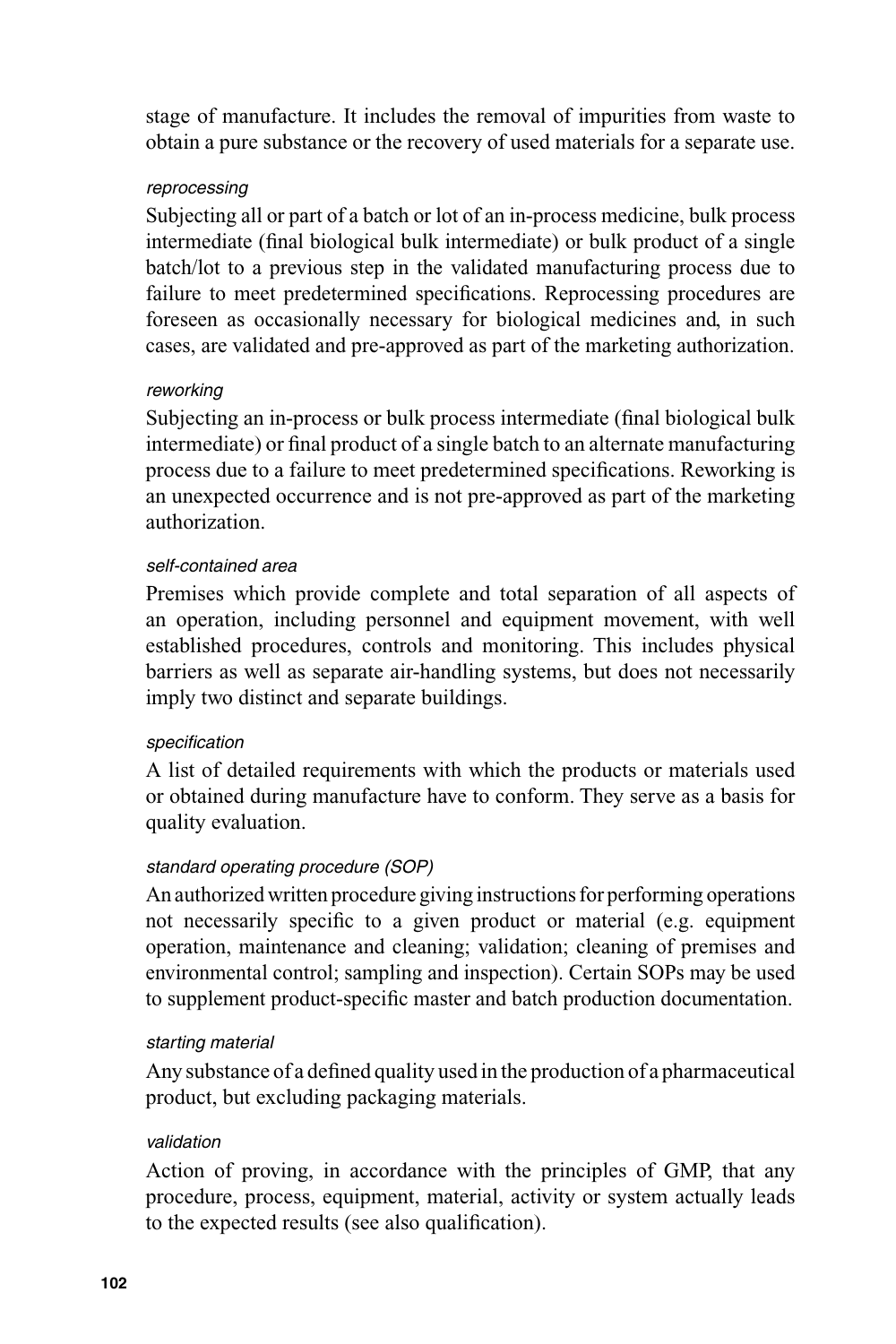# **Quality management in the medicines industry: philosophy and essential elements62<sup>6</sup>**

In the medicines industry at large, quality management is usually defined as the aspect of management function that determines and implements the "quality policy", i.e. the overall intention and direction of an organization regarding quality, as formally expressed and authorized by top management.

The basic elements of quality management are:

- an appropriate infrastructure or "quality system", encompassing the organizational structure, procedures, processes and resources; and
- systematic actions necessary to ensure adequate confidence that a product (or service) will satisfy given requirements for quality.

The totality of these actions is termed "quality assurance" (QA). Within an organization, QA serves as a management tool. In contractual situations, QA also serves to generate confidence in the supplier.

The concepts of QA, GMP, QC and quality risk management (QRM) are interrelated aspects of quality management and should be the responsibility of all personnel. They are described here in order to emphasize their relationship and their fundamental importance to the production and control of pharmaceutical products.

# 1. **Quality assurance**

1.1 *Principle.* QA is a wide-ranging concept covering all matters that individually or collectively influence the quality of a product. It is the totality of the arrangements made with the object of ensuring that pharmaceutical products are of the quality required for their intended use. QA, therefore, incorporates GMP and other factors, including those outside the scope of this guide such as product design and development.

1.2 The system of QA appropriate to the manufacture of pharmaceutical products should ensure that:

(a) pharmaceutical products are designed and developed in a way that takes account of the requirements of GMP and other associated codes such

<sup>&</sup>lt;sup>6</sup> Good manufacturing practices for pharmaceutical products, Part One. In: WHO Expert Committee on Specifications for Pharmaceutical Preparations. Thirty-second report. Geneva, World Health Organization, 1992, Annex 1 (WHO Technical Report Series, No. 823); and in: Quality assurance of pharmaceuticals. A compendium of guidelines and related materials. Volume 2, Second updated edition. Good manufacturing practices and inspection. Geneva, World Health Organization, 2007; and in: Quality assurance of pharmaceuticals. A compendium of guidelines and related materials. Geneva, World Health Organization, 2010 (CD-ROM).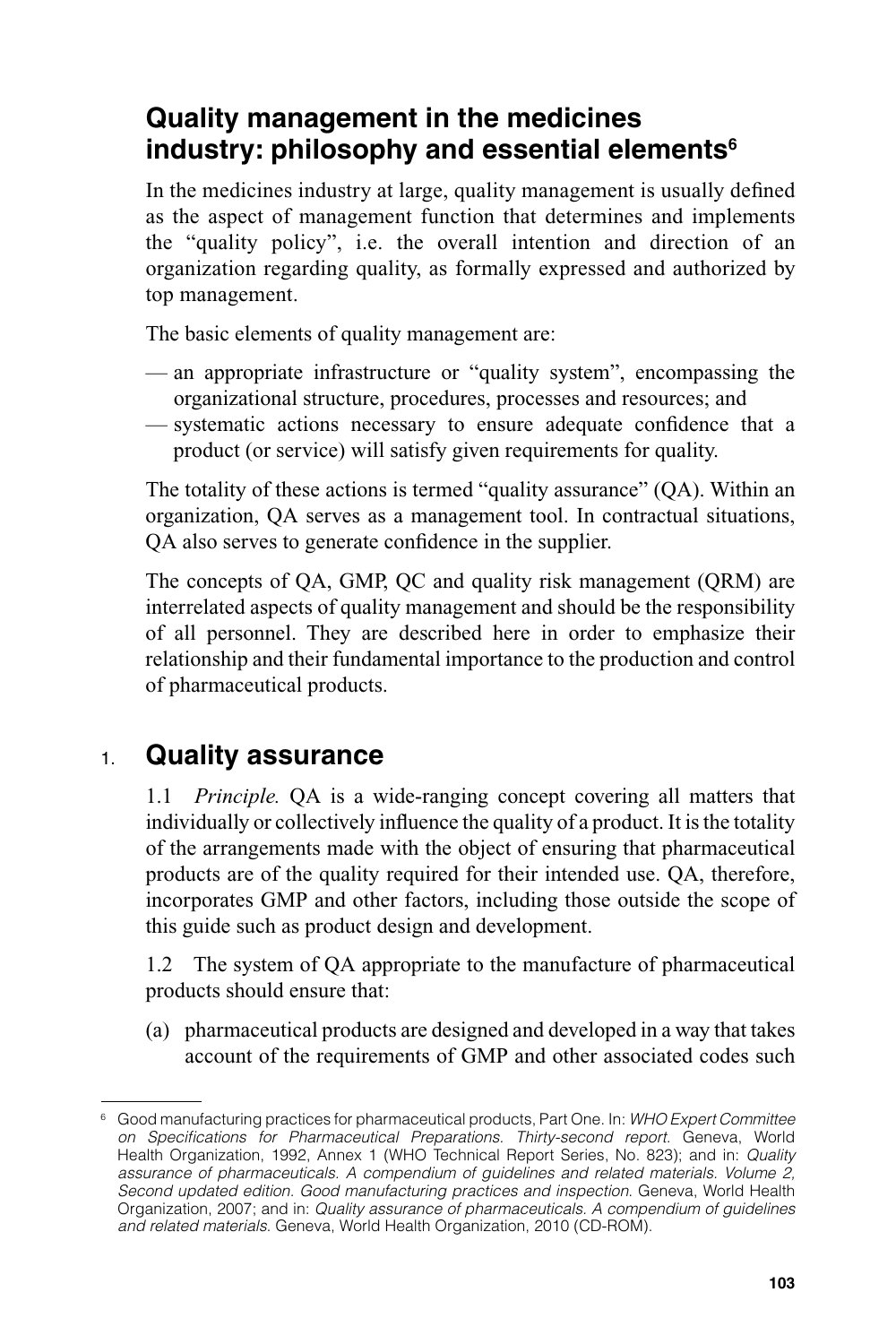as those of good laboratory practice  $(GLP)^7$  and good clinical practice (GCP);

- (b) production and control operations are clearly specified in a written form and GMP requirements are adopted;
- (c) managerial responsibilities are clearly specified in job descriptions;
- (d) arrangements are made for the manufacture, supply and use of the correct starting and packaging materials;
- (e) all necessary controls on starting materials, intermediate products, and bulk products and other in-process controls, calibrations, and validations are carried out;
- (f) the finished product is correctly processed and checked, according to the defined procedures:
- (g) pharmaceutical products are not sold or supplied before the authorized persons (see also sections  $9.11 \& 9.12$ ) have certified that each production batch has been produced and controlled in accordance with the requirements of the marketing authorization and any other regulations relevant to the production, control and release of pharmaceutical products;
- (h) satisfactory arrangements exist to ensure, as far as possible, that the pharmaceutical products are stored by the manufacturer, distributed, and subsequently handled so that quality is maintained throughout their shelf-life;
- (i) here is a procedure for self-inspection and/or quality audit that regularly appraises the effectiveness and applicability of the QA system;
- (j) deviations are reported, investigated and recorded;
- (k) there is a system for approving changes that may have an impact on product quality;
- (l) regular evaluations of the quality of pharmaceutical products should be conducted with the objective of verifying the consistency of the process and ensuring its continuous improvement; and
- (m) there is a system for QRM.

1.3 The manufacturer must assume responsibility for the quality of the pharmaceutical products to ensure that they are fit for their intended use, comply with the requirements of the marketing authorization and do not place patients at risk due to inadequate safety, quality or efficacy. The attainment of this quality objective is the responsibility of senior management and requires the participation and commitment of staff in many different departments and at all levels within the company, the company's

<sup>&</sup>lt;sup>7</sup> This is a code governing the testing of chemicals to obtain data on their properties and ensuring safety with respect to human health and the environment. It is different from that described in "Good laboratory practices in governmental drug control laboratories" in the Thirtieth report of the WHO Expert Committee on Specifications for Pharmaceutical Preparations (WHO Technical Report Series, No. 748, 1987, Annex 1).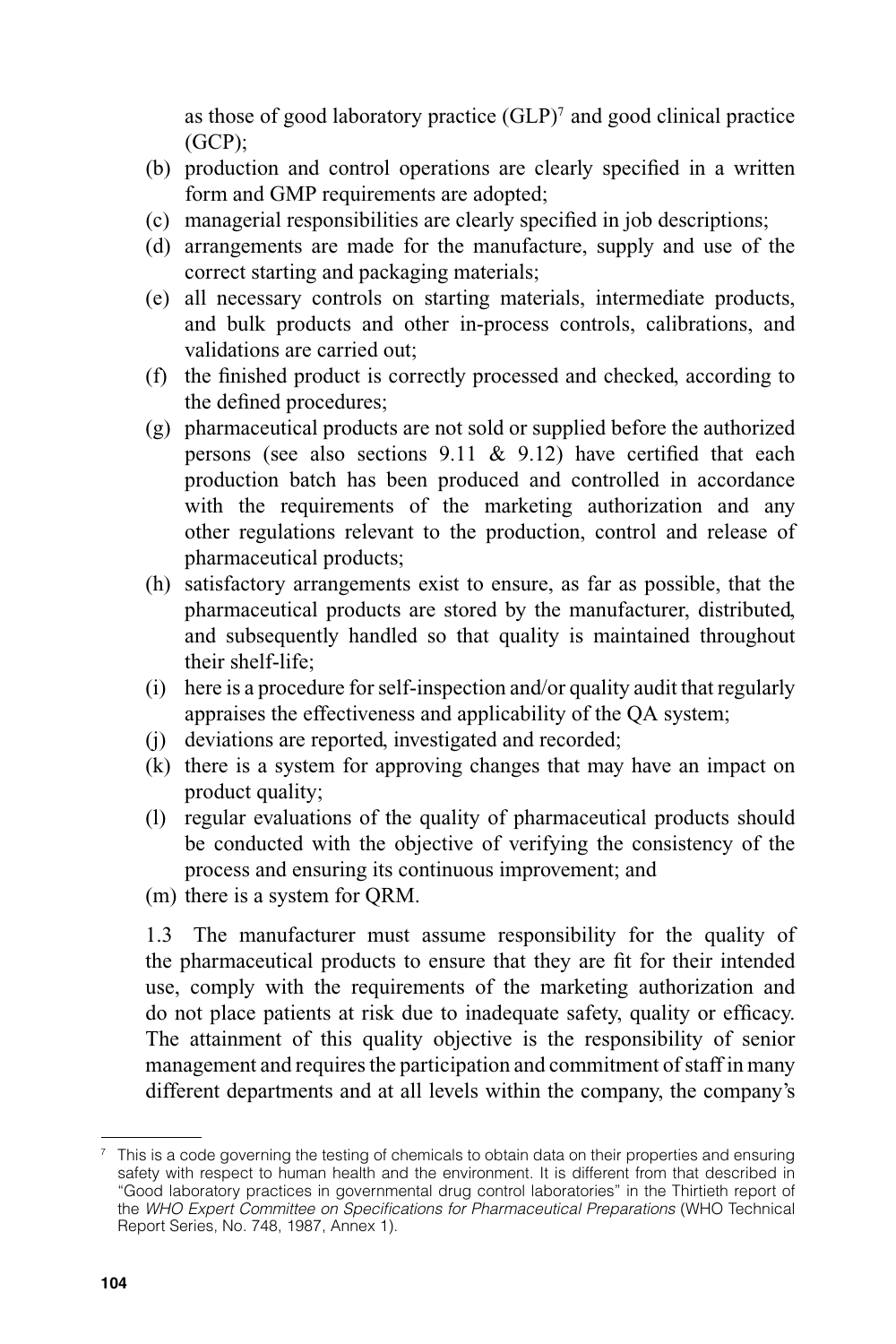suppliers, and the distributors. To achieve the quality objective reliably there must be a comprehensively designed and correctly implemented system of QA incorporating GMP and QC. It should be fully documented and its effectiveness monitored. All parts of the QA system should be adequately staffed with competent personnel, and should have suitable and sufficient premises, equipment and facilities.

1.4 QRM is a systematic process for the assessment, control, communication and review of risks to the quality of the medicinal product. It can be applied both proactively and retrospectively.

- 1.5 QRM should ensure that:
- the evaluation of the risk to quality is based on scientific knowledge, experience with the process and ultimately links to the protection of the patient; and
- the level of effort, formality and documentation of the QRM process is commensurate with the level of risk.

## **Product quality review**

1.6 Regular, periodic or rolling quality reviews of all medicinal products, including export-only products, should be conducted with the objective of verifying the consistency of the existing process, the appropriateness of current specifications for both starting materials and finished product to highlight any trends and to identify product and process improvements. Such reviews should normally be conducted and documented annually, taking into account previous reviews, and should include at least:

- (i) a review of starting materials and packaging materials used for the product, especially those from new sources;
- (ii) a review of critical in-process controls and finished product results;
- (iii) a review of all batches that failed to meet established specification(s) and their investigation;
- (iv) a review of all significant deviations or non-conformances, the related investigations and the effectiveness of resultant corrective and preventive actions taken;
- (v) a review of all changes made to the processes or analytical methods;
- (vi) a review of dossier variations submitted, granted or refused;
- (vii) a review of the results of the stability monitoring programme and any adverse trends;
- (viii) a review of all quality-related returns, complaints and recalls and the investigations performed at the time;
- (ix) a review of adequacy of any other previous corrective actions on product process or equipment;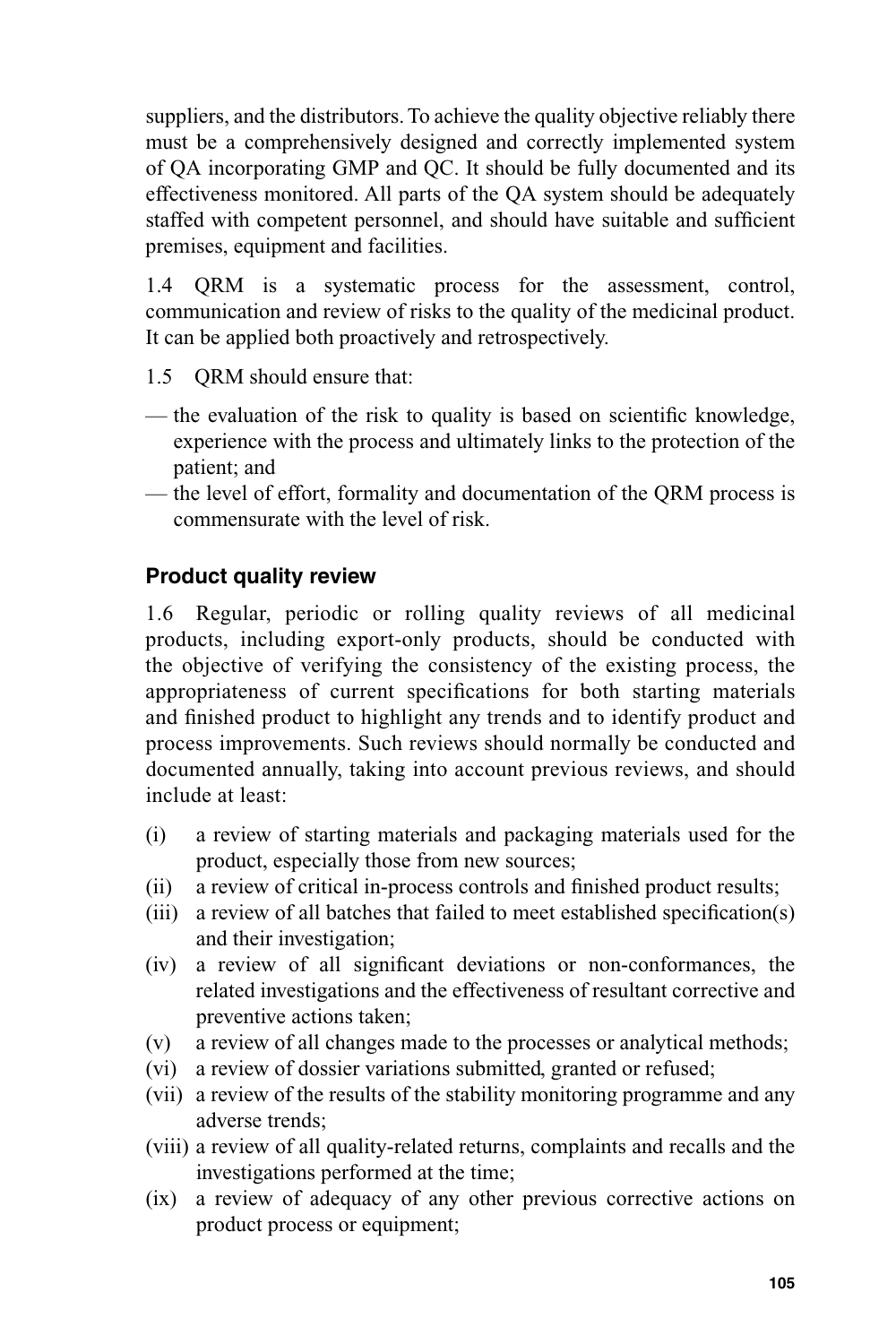- (x) for new dossiers and variations to the dossiers, a review of postmarketing commitments;
- $(x_i)$  the qualification status of relevant equipment and utilities, e.g. heating, ventilation and air-conditioning (HVAC), water, or compressed gases; and
- (xii) a review of technical agreements to ensure that they are up to date.

The manufacturer and marketing authorization holder, where different, should evaluate the results of this review and an assessment should be made whether corrective and preventive action or any revalidation should be undertaken. Reasons for such corrective actions should be documented. Agreed corrective and preventive actions should be completed in a timely and effective manner. There should be management procedures for the ongoing management and review of these actions and the effectiveness of these procedures should be verified during self-inspection.

Quality reviews may be grouped by product type, e.g. solid dosage forms, liquid dosage forms, or sterile products, where scientifically justified.

Where the marketing authorization holder is not the manufacturer, there should be a technical agreement in place between the various parties that defines their respective responsibilities in producing the quality review. The authorized person responsible for final batch certification, together with the marketing authorization holder, should ensure that the quality review is performed in a timely manner and is accurate.

# 2. **Good manufacturing practices for pharmaceutical products**

2.1 GMP is that part of QA which ensures that products are consistently produced and controlled to the quality standards appropriate to their intended use and as required by the marketing authorization. GMP are aimed primarily at diminishing the risks inherent in any pharmaceutical production.

Such risks are essentially of two types: cross-contamination (in particular of unexpected contaminants) and mix ups (confusion) caused by, for example, false labels being put on containers. Under GMP:

- (a) all manufacturing processes are clearly defined, systematically reviewed in the light of experience, and shown to be capable of consistently manufacturing pharmaceutical products of the required quality that comply with their specifications;
- (b) qualification and validation are performed;
- (c) all necessary resources are provided, including:
	- $(i)$  appropriately qualified and trained personnel;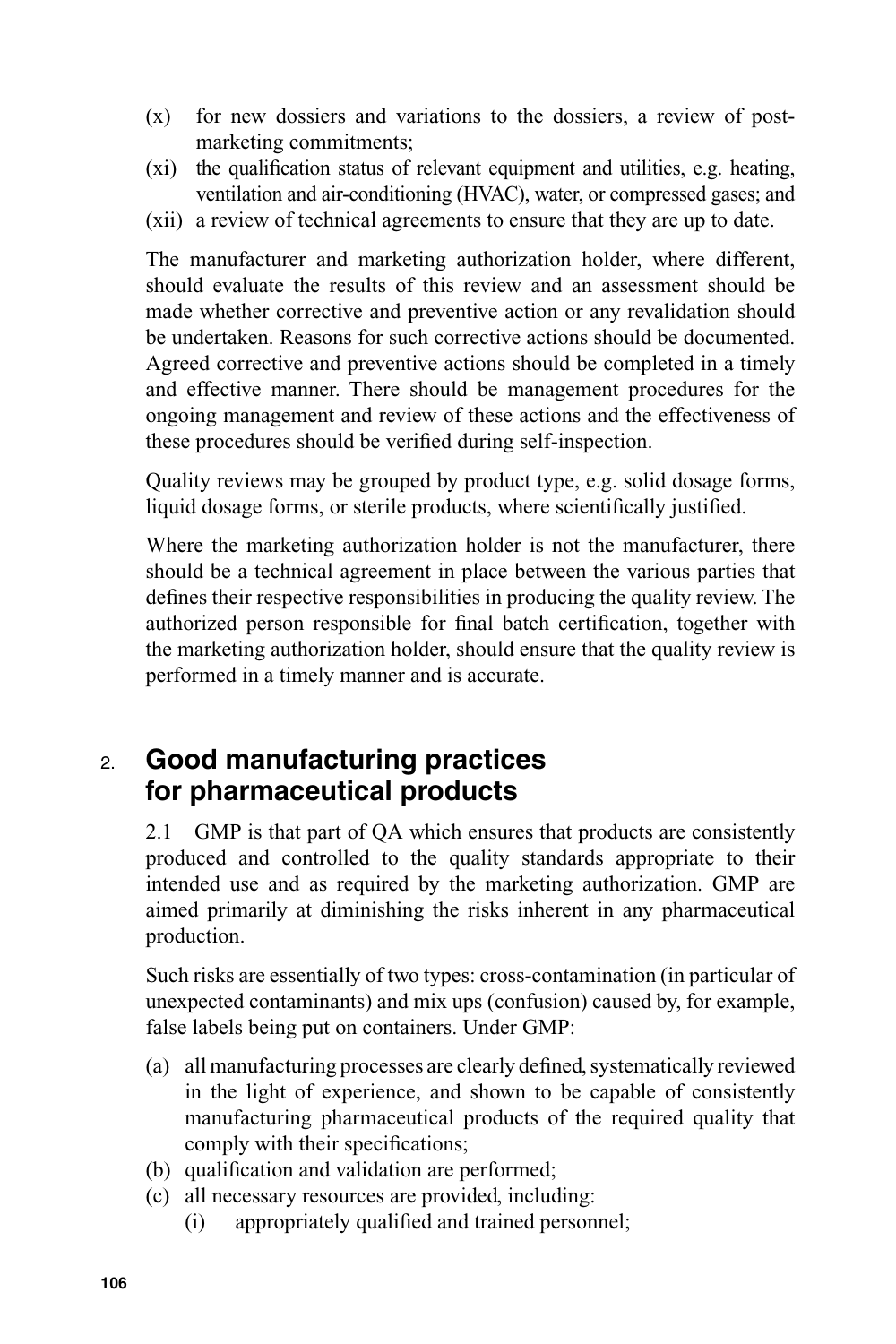- (ii) adequate premises and space;
- (iii) suitable equipment and services;
- (iv) appropriate materials, containers and labels;
- (v) approved procedures and instructions;
- (vi) suitable storage and transport;
- (vii) adequate personnel, laboratories and equipment for in-process controls;
- (d) instructions and procedures are written in clear and unambiguous language, specifically applicable to the facilities provided;
- (e) operators are trained to carry out procedures correctly;
- (f) records are made (manually and/or by recording instruments) during manufacture to show that all the steps required by the defined procedures and instructions have in fact been taken and that the quantity and quality of the product are as expected; any significant deviations are fully recorded and investigated;
- (g) records covering manufacture and distribution, which enable the complete history of a batch to be traced, are retained in a comprehensible and accessible form;
- (h) the proper storage and distribution of the products minimizes any risk to their quality;
- (i) a system is available to recall any batch of product from sale or supply;
- (j) complaints about marketed products are examined, the causes of quality defects investigated, and appropriate measures taken in respect of the defective products to prevent recurrence.

# 3. **Sanitation and hygiene**

3.1 A high level of sanitation and hygiene should be practised in every aspect of the manufacture of medicines products. The scope of sanitation and hygiene covers personnel, premises, equipment and apparatus, production materials and containers, products for cleaning and disinfection, and anything that could become a source of contamination to the product. Potential sources of contamination should be eliminated through an integrated comprehensive programme of sanitation and hygiene. (For *Personal hygiene* see section 11, and for *sanitation* see section 12, "Premises".)

# 4. **Qualifi cation and validation**

4.1 In accordance with GMP, each pharmaceutical company should identify what qualification and validation work is required to prove that the critical aspects of their particular operation are controlled.

4.2 The key elements of a qualification and validation programme of a company should be clearly defined and documented in a validation master plan.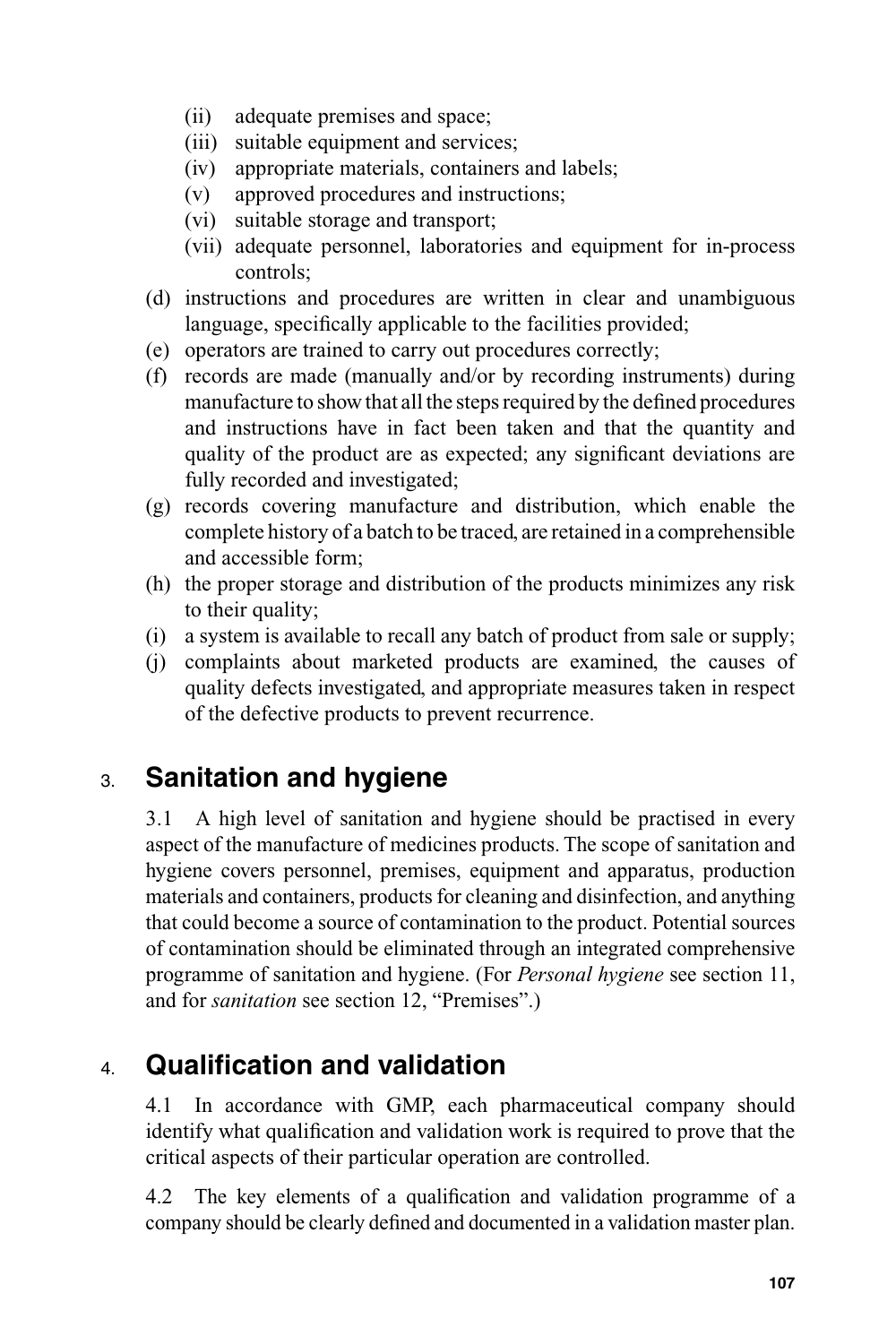4.3 Oualification and validation should establish and provide documentary evidence that:

- (a) the premises, supporting utilities, equipment and processes have been designed in accordance with the requirements for GMP (design qualification or DO):
- (b) the premises, supporting utilities and equipment have been built and installed in compliance with their design specifications (installation qualification or IO);
- (c) the premises, supporting utilities and equipment operate in accordance with their design specifications (operational qualification or  $OO$ );
- (d) a specific process will consistently produce a product meeting its predetermined specifications and quality attributes (process validation or PV, also called performance qualification or PQ).

4.4 Any aspect of operation, including significant changes to the premises, facilities, equipment or processes, which may affect the quality of the product, directly or indirectly, should be qualified and validated.

4.5 Qualification and validation should not be considered as one-off exercises. An ongoing programme should follow their first implementation and should be based on an annual review.

4.6 The commitment to maintain continued validation status should be stated in the relevant company documentation, such as the quality manual or validation master plan.

4.7 The responsibility of performing validation should be clearly defined.

4.8 Validation studies are an essential part of GMP and should be conducted in accordance with predefined and approved protocols.

4.9 A written report summarizing the results recorded and the conclusions reached should be prepared and stored.

4.10 Processes and procedures should be established on the basis of the results of the validation performed.

4.11 Particular attention should be paid to the validation of analytical test methods, automated systems and cleaning procedures.

# 5. **Complaints**

5.1 *Principle*. All complaints and other information concerning potentially defective products should be carefully reviewed according to written procedures and the corrective action should be taken.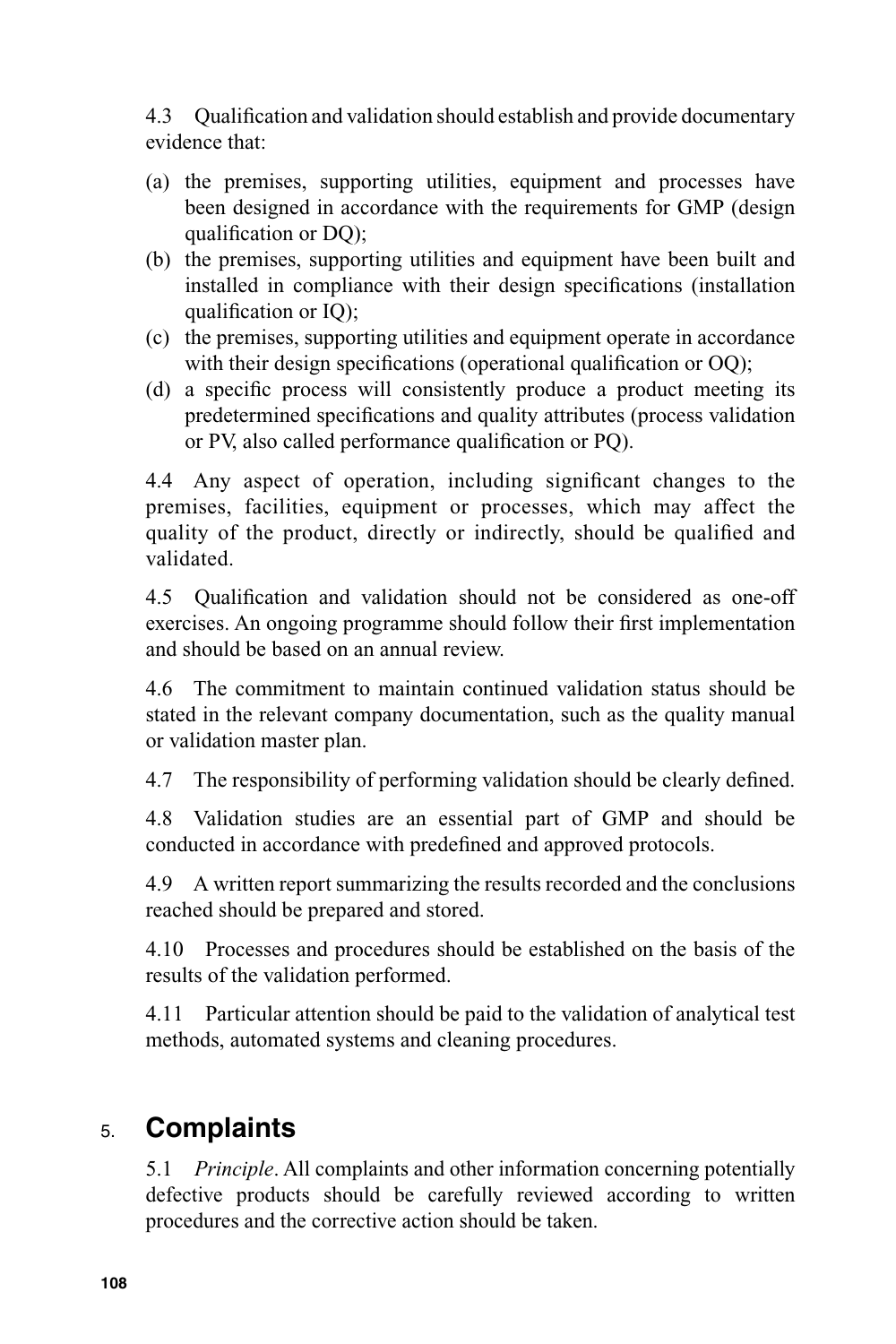5.2 A person responsible for handling the complaints and deciding the measures to be taken should be designated, together with sufficient supporting staff to assist him or her. If this person is different from the authorized person, the latter should be made aware of any complaint, investigation or recall.

5.3 There should be written procedures describing the action to be taken, including the need to consider a recall, in the case of a complaint concerning a possible product defect.

5.4 Special attention should be given to establishing whether a complaint was caused because of a suspect product.

5.5 Any complaint concerning a product defect should be recorded with all the original details and thoroughly investigated. The person responsible for QC should normally be involved in the review of such investigations.

5.6 If a product defect is discovered or suspected in a batch, consideration should be given to whether other batches should be checked in order to determine whether they are also affected. In particular, other batches that may contain reprocessed product from the defective batch should be investigated.

5.7 Where necessary, appropriate follow-up action, possibly including product recall, should be taken after investigation and evaluation of the complaint.

5.8 All decisions made and measures taken as a result of a complaint should be recorded and referenced to the corresponding batch records.

5.9 Complaints records should be regularly reviewed for any indication of specific or recurring problems that require attention and might justify the recall of marketed products.

5.10 The competent authorities should be informed if a manufacturer is considering action following possibly faulty manufacture, product deterioration, a suspect product or any other serious quality problems with a product.

# 6. **Product recalls**

6.1 *Principle*. There should be a system to recall from the market, promptly and effectively, products known or suspected to be defective.

6.2 The authorized person should be responsible for the execution and coordination of recalls. He/she should have sufficient staff to handle all aspects of the recalls with the appropriate degree of urgency.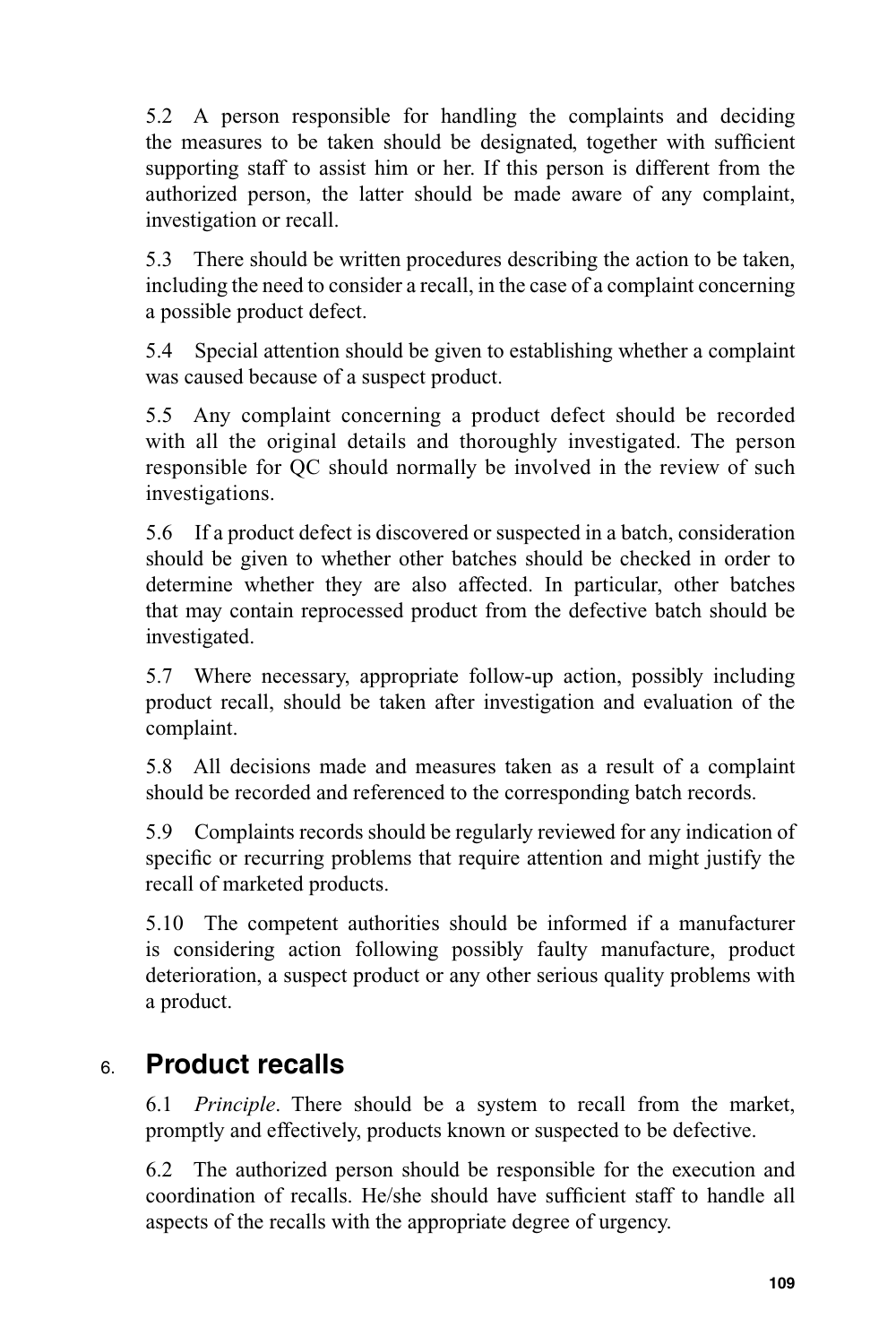6.3 There should be established written procedures, which are regularly reviewed and updated, for the organization of any recall activity. Recall operations should be capable of being initiated promptly down to the required level in the distribution chain.

6.4 An instruction should be included in the written procedures to store recalled products in a secure segregated area while their fate is decided.

6.5 All competent authorities of all countries to which a given product has been distributed should be promptly informed of any intention to recall the product because it is, or is suspected of being, defective.

6.6 The distribution records should be readily available to the authorized person, and they should contain sufficient information on wholesalers and directly supplied customers (including, for exported products, those who have received samples for clinical tests and medical samples) to permit an effective recall.

6.7 The progress of the recall process should be monitored and recorded. Records should include the disposition of the product. A final report should be issued, including a reconciliation between the delivered and recovered quantities of the products.

6.8 The effectiveness of the arrangements for recalls should be tested and evaluated from time to time.

# 7. **Contract production and analysis**

7.1 *Principle*. Contract production and analysis must be correctly defined, agreed and controlled in order to avoid misunderstandings that could result in a product or work or analysis of unsatisfactory quality.

# **General**

7.2 All arrangements for contract production and analysis, including any proposed changes in technical or other arrangements, should be in accordance with the marketing authorization for the product concerned.

7.3 The contract should permit the contract giver to audit the facilities of the contract acceptor.

7.4 In the case of contract analysis, the final approval for release must be given by the authorized person.

# **The contract giver**

7.5 The contract giver is responsible for assessing the competence of the contract acceptor in successfully carrying out the work or tests required, for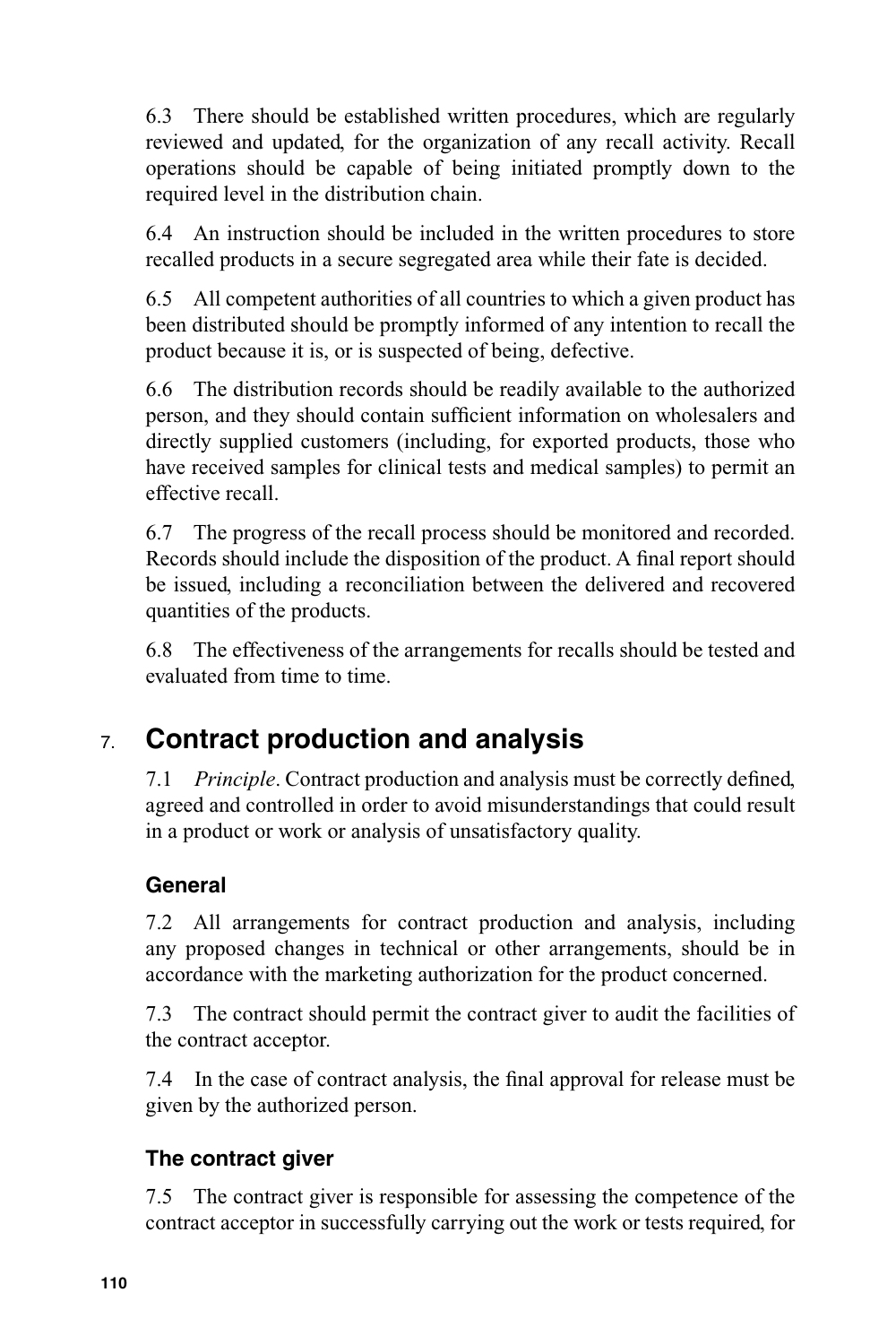approval for contract activities, and for ensuring by means of the contract that the principles of GMP described in this guide are followed.

7.6 The contract giver should provide the contract acceptor with all the information necessary to carry out the contracted operations correctly in accordance with the marketing authorization and any other legal requirements. The contract giver should ensure that the contract acceptor is fully aware of any problems associated with the product, work or tests that might pose a hazard to premises, equipment, personnel, other materials or other products.

7.7 The contract giver should ensure that all processed products and materials delivered by the contract acceptor comply with their specifications or that the product has been released by the authorized person.

## **The contract acceptor**

7.8 The contract acceptor must have adequate premises, equipment, knowledge, and experience and competent personnel to carry out satisfactorily the work ordered by the contract giver. Contract manufacture may be undertaken only by a manufacturer who holds a manufacturing authorization.

7.9 The contract acceptor should not pass to a third party any of the work entrusted to him or her under the contract without the contract giver's prior evaluation and approval of the arrangements. Arrangements made between the contract acceptor and any third party should ensure that the manufacturing and analytical information is made available in the same way as between the original contract giver and contract acceptor.

7.10 The contract acceptor should refrain from any activity that may adversely affect the quality of the product manufactured and/or analysed for the contract giver.

## **The contract**

7.11 There must be a written contract between the contract giver and the contract acceptor which clearly establishes the responsibilities of each party.

7.12 The contract must clearly state the way in which the authorized person, in releasing each batch of product for sale or issuing the certificate of analysis, exercises his or her full responsibility and ensures that each batch has been manufactured in, and checked for, compliance with the requirements of the marketing authorization.

7.13 Technical aspects of the contract should be drawn up by competent persons suitably knowledgeable in pharmaceutical technology, analysis and GMP.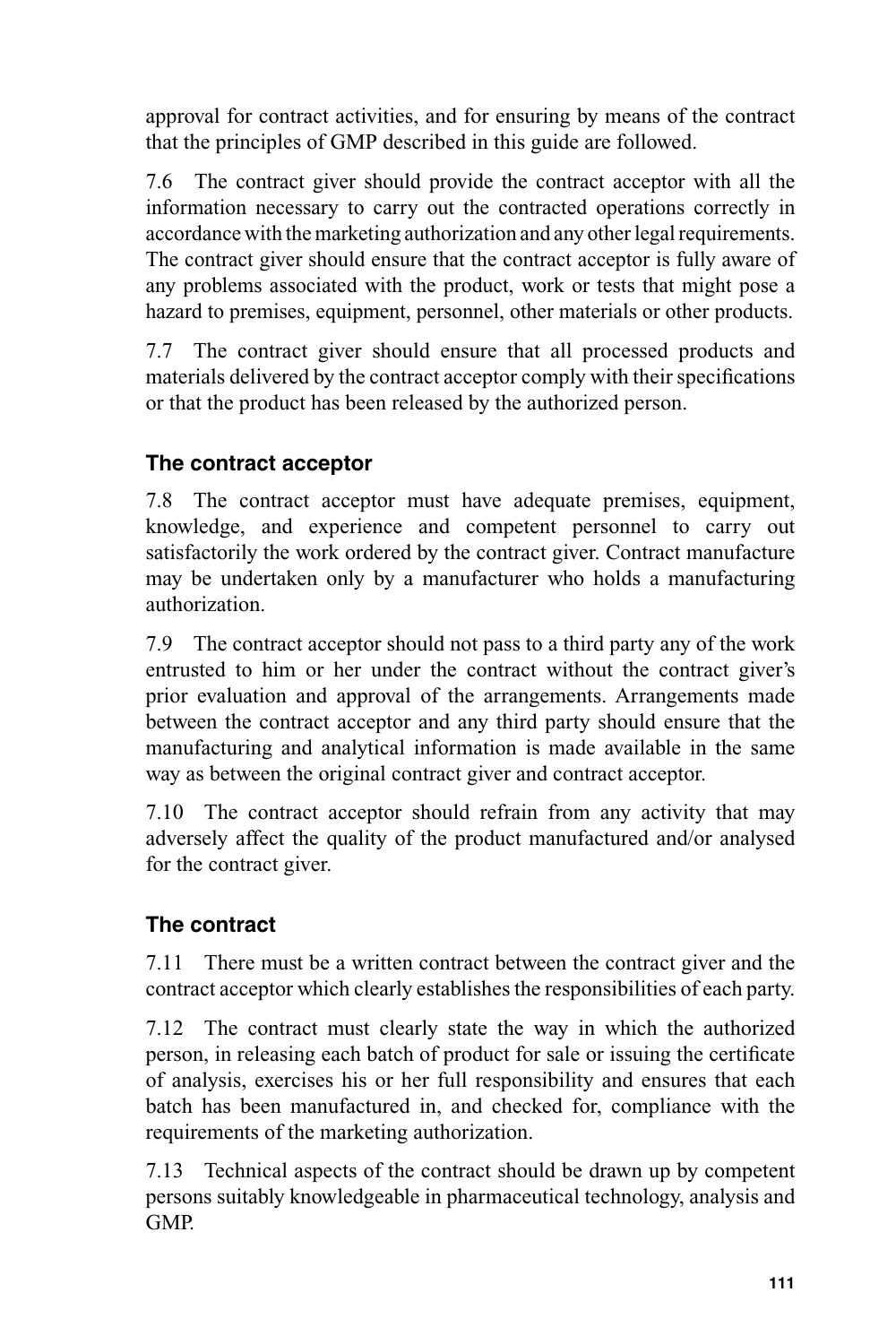7.14 All arrangements for production and analysis must be in accordance with the marketing authorization and agreed by both parties.

7.15 The contract should describe clearly who is responsible for purchasing, testing and releasing materials and for undertaking production and QC, including in-process controls, and who has responsibility for sampling and analysis. In the case of contract analysis, the contract should state whether or not the contract acceptor should take samples at the premises of the manufacturer.

7.16 Manufacturing, analytical, distribution records and reference samples should be kept by, or be available to, the contract giver. Any records relevant to assessing the quality of a product in the event of complaints or a suspected defect must be accessible and specified in the defect/recall procedures of the contract giver.

7.17 The contract should describe the handling of starting materials, intermediate and bulk products and finished products if they are rejected. It should also describe the procedure to be followed if the contract analysis shows that the tested product must be rejected.

# 8. **Self-inspection, quality audits and supplier's audits and approval**

8.1 *Principle.* The purpose of self-inspection is to evaluate the manufacturer's compliance with GMP in all aspects of production and QC. The self-inspection programme should be designed to detect any shortcomings in the implementation of GMP and to recommend the necessary corrective actions. Self-inspections should be performed routinely, and may be, in addition, performed on special occasions, e.g. in the case of product recalls or repeated rejections, or when an inspection by the health authorities is announced. The team responsible for selfinspection should consist of personnel who can evaluate the implementation of GMP objectively. All recommendations for corrective action should be implemented. The procedure for self-inspection should be documented, and there should be an effective follow-up programme.

## **Items for self-inspection**

8.2 Written instructions for self-inspection should be established to provide a minimum and uniform standard of requirements. These may include questionnaires on GMP requirements covering at least the following items:

(a) personnel;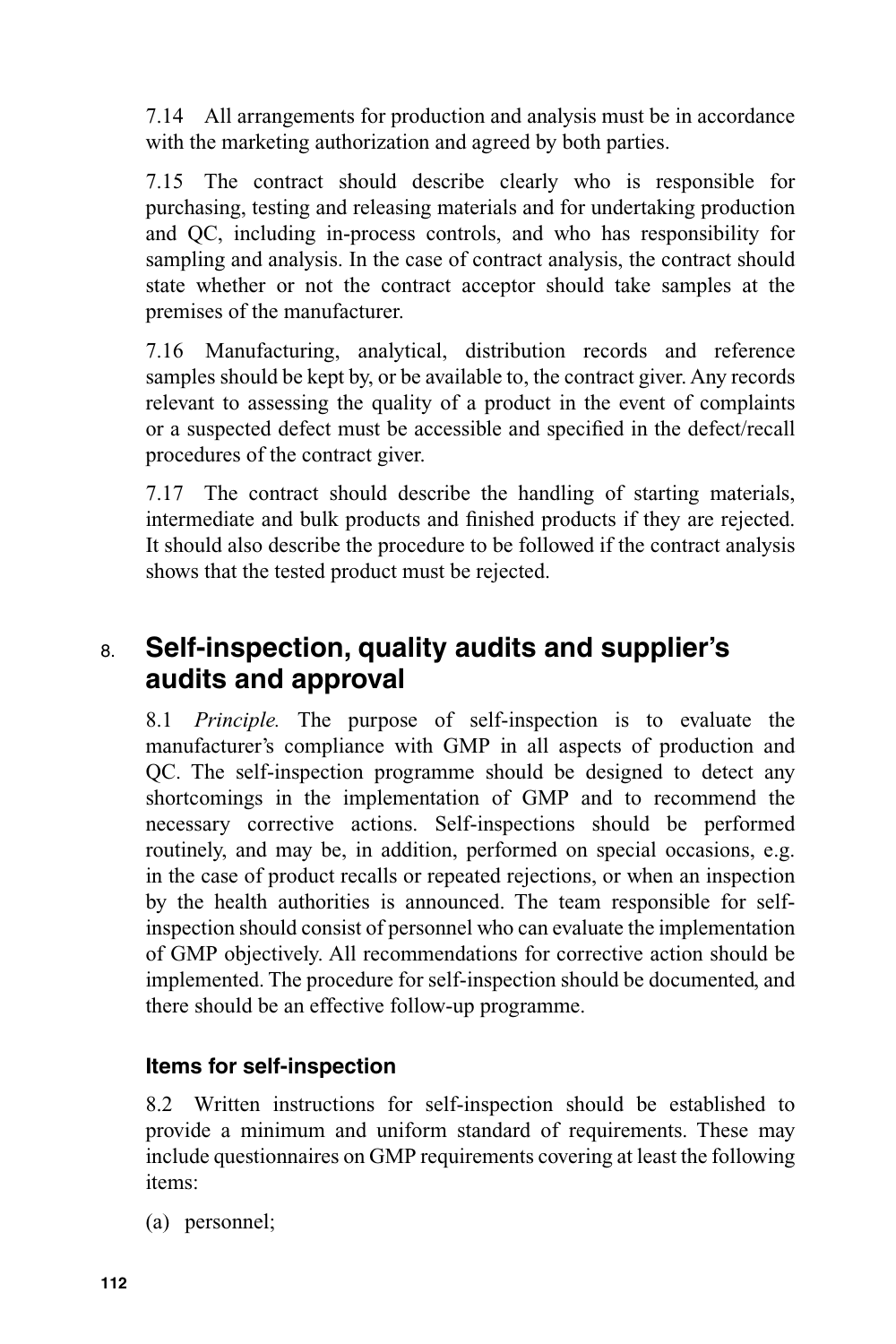- (b) premises including personnel facilities;
- (c) maintenance of buildings and equipment;
- (d) storage of starting materials and finished products;
- (e) equipment;
- (f) production and in-process controls;
- $(g)$  OC:
- (h) documentation;
- (i) sanitation and hygiene;
- (j) validation and revalidation programmes;
- (k) calibration of instruments or measurement systems;
- (l) recall procedures;
- (m) complaints management;
- (n) labels control;
- (o) results of previous self-inspections and any corrective steps taken.

## **Self-inspection team**

8.3 Management should appoint a self-inspection team consisting of experts in their respective fields and familiar with GMP. The members of the team may be appointed from inside or outside the company.

## **Frequency of self-inspection**

8.4 The frequency at which self-inspections are conducted may depend on company requirements but should preferably be at least once a year. The frequency should be stated in the procedure.

## **Self-inspection report**

8.5 A report should be made at the completion of a self-inspection. The report should include:

- (a) self-inspection results;
- (b) evaluation and conclusions; and
- (c) recommended corrective actions.

## **Follow-up action**

8.6 There should be an effective follow-up programme. The company management should evaluate both the self-inspection report and the corrective actions as necessary.

## **Quality audit**

8.7 It may be useful to supplement self-inspections with a quality audit. A quality audit consists of an examination and assessment of all or part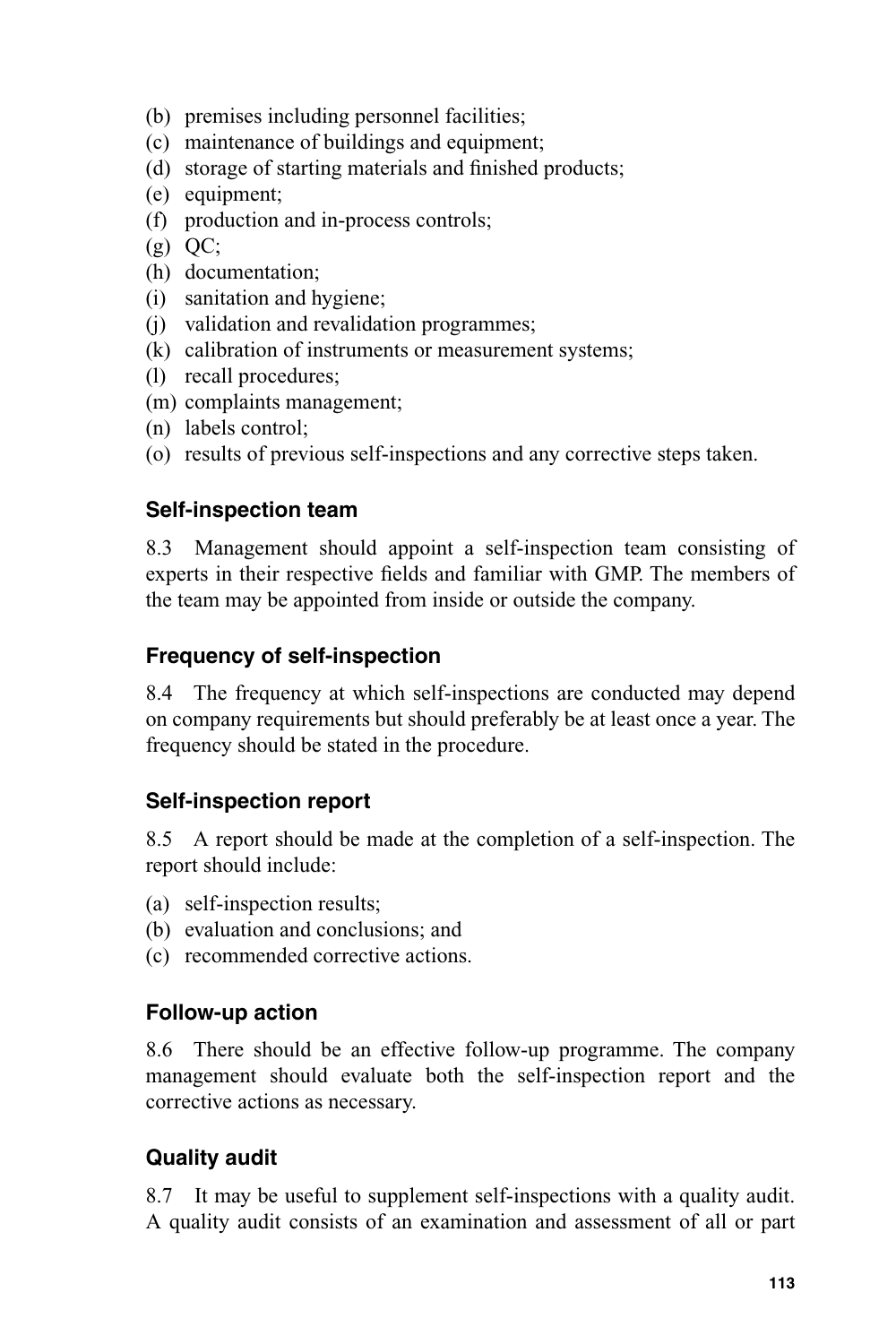of a quality system with the specific purpose of improving it. A quality audit is usually conducted by outside or independent specialists or a team designated by the management for this purpose. Such audits may also be extended to suppliers and contractors (see section 7, "Contract production and analysis").

## **Suppliers' audits and approval**

8.8 The person responsible for QC should have responsibility together with other relevant departments for approving suppliers who can reliably supply starting and packaging materials that meet established specifications.

8.9 Before suppliers are approved and included in the approved supplier's list or specifications, they should be evaluated. The evaluation should take into account a supplier's history and the nature of the materials to be supplied. If an audit is required, it should determine the supplier's ability to conform with GMP standards.

# 9. **Personnel**

9.1 *Principle.* The establishment and maintenance of a satisfactory system of QA and the correct manufacture and control of pharmaceutical products and active ingredients rely upon people. For this reason there must be sufficient qualified personnel to carry out all the tasks for which the manufacturer is responsible. Individual responsibilities should be clearly defined and understood by the persons concerned and recorded as written descriptions.

## **General**

9.2 The manufacturer should have an adequate number of personnel with the necessary qualifications and practical experience. The responsibilities placed on any one individual should not be so extensive so as to present any risk to quality.

9.3 Responsible staff should have its specific duties recorded in written descriptions and adequate authority to carry out its responsibilities.

Its duties may be delegated to designated deputies of a satisfactory qualification level. There should be no gaps or unexplained overlaps in the responsibilities of personnel concerned with the application of GMP. The manufacturer should have an organization chart.

9.4 All personnel should be aware of the principles of GMP that affect them and receive initial and continuing training, including hygiene instructions, relevant to their needs. All personnel should be motivated to support the establishment and maintenance of high quality standards.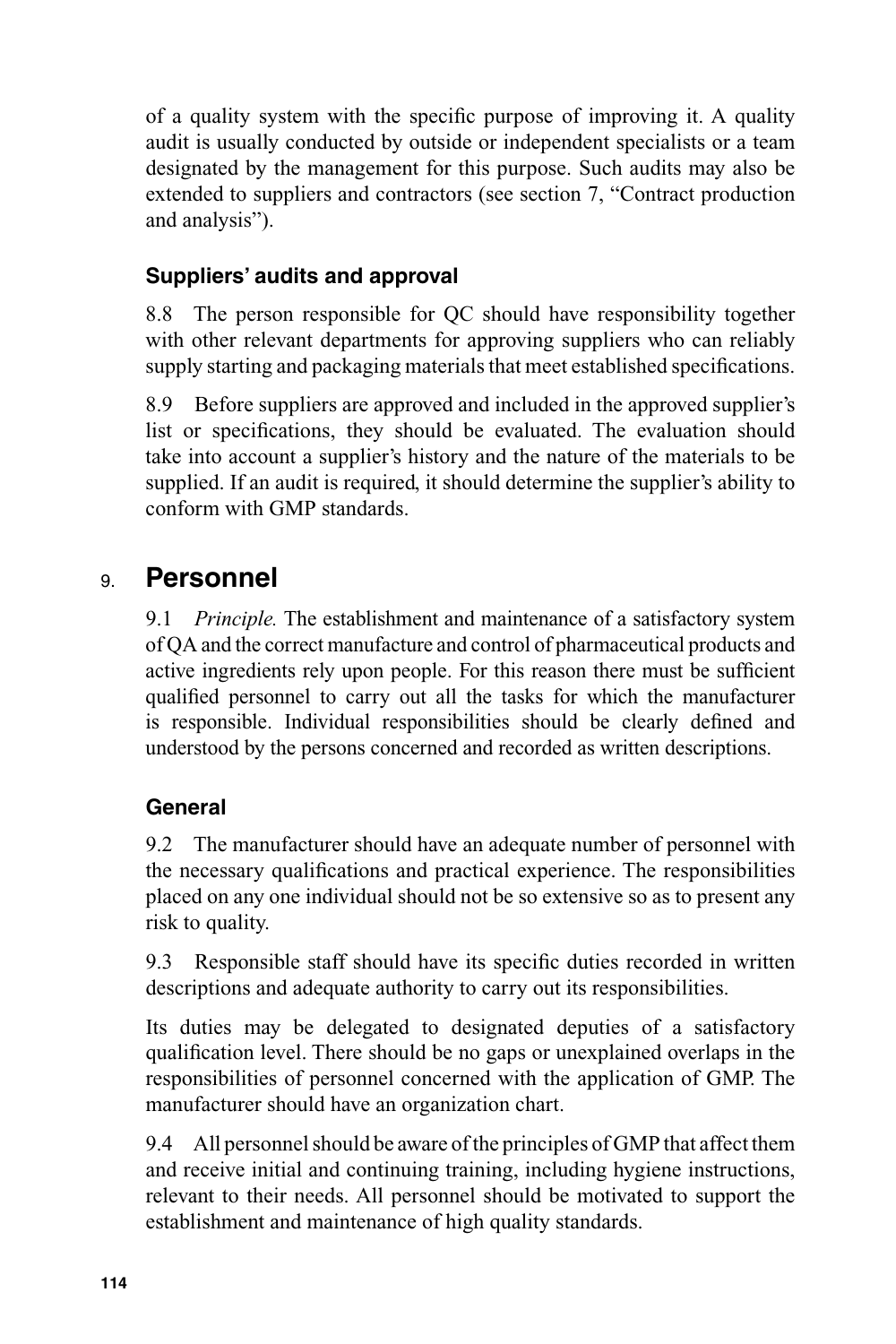9.5 Steps should be taken to prevent unauthorized people from entering production, storage and QC areas. Personnel who do not work in these areas should not use them as a passageway.

## **Key personnel**

9.6 Key personnel include the heads of production, the head(s) of quality unit(s) and the authorized person. The quality unit(s) typically comprise the quality assurance and quality control functions. In some cases, these could be combined in one department. The authorized person may also be responsible for one or more of these quality unit(s). Normally, key posts should be occupied by full-time personnel. The heads of production and quality unit(s) should be independent of each other. In large organizations, it may be necessary to delegate some of the functions; however, the responsibility cannot be delegated.

9.7 Key personnel responsible for supervising the production and quality unit(s) for pharmaceutical products should possess the qualifications of a scientific education and practical experience required by national legislation. Their education should include the study of an appropriate combination of:

- (a) chemistry (analytical or organic) or biochemistry;
- (b) chemical engineering;
- (c) microbiology;
- (d) pharmaceutical sciences and technology;
- (e) pharmacology and toxicology;
- (f) physiology; and
- (g) other related sciences.

They should also have adequate practical experience in the manufacture and QA of pharmaceutical products. In order to gain such experience, a preparatory period may be required, during which they should exercise their duties under professional guidance. The scientific education and practical experience of experts should be such as to enable them to exercise independent professional judgement, based on the application of scientific principles and understanding to the practical problems encountered in the manufacture and QC of pharmaceutical products.

9.8 The heads of the production and the quality unit(s) generally have some shared, or jointly exercised, responsibilities relating to quality.

These may include, depending on national regulations:

- (a) authorization of written procedures and other documents, including amendments;
- (b) monitoring and control of the manufacturing environment;
- (c) plant hygiene;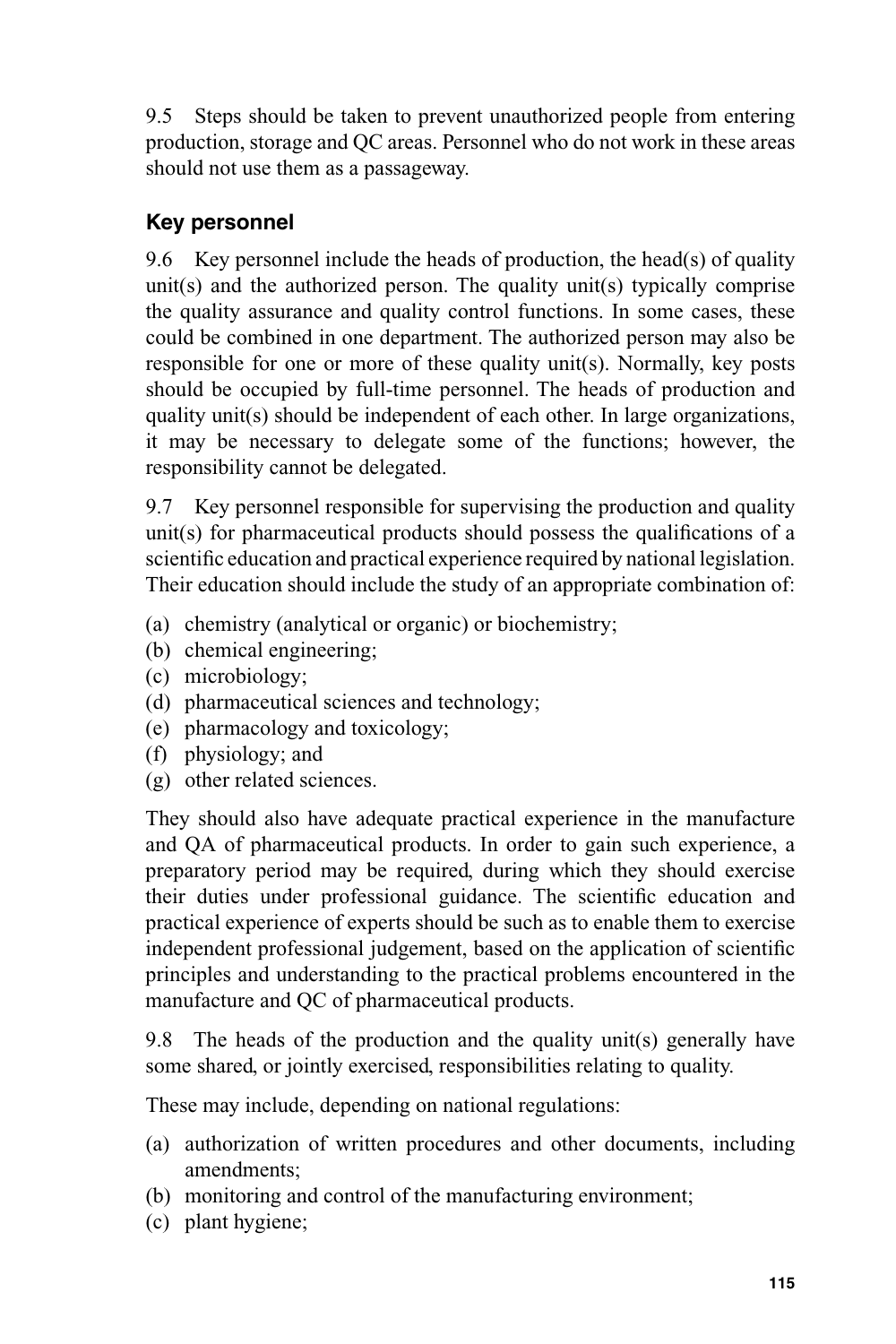- (d) process validation and calibration of analytical apparatus;
- (e) training, including the application and principles of QA;
- (f) approval and monitoring of suppliers of materials;
- (g) approval and monitoring of contract manufacturers;
- (h) designation and monitoring of storage conditions for materials and products;
- (i) performance and evaluation of in-process controls;
- (j) retention of records;
- (k) monitoring of compliance with GMP requirements; and
- (l) inspection, investigation and taking of samples in order to monitor factors that may affect product quality.
- 9.9 The head of the production generally has the following responsibilities:
- (a) to ensure that products are produced and stored according to the appropriate documentation in order to obtain the required quality;
- (b) to approve the instructions relating to production operations, including the in-process controls, and to ensure their strict implementation;
- (c) to ensure that the production records are evaluated and signed by a designated person;
- (d) to check the maintenance of the department, premises and equipment;
- (e) to ensure that the appropriate process validations and calibrations of control equipment are performed and recorded and the reports made available;
- (f) to ensure that the required initial and continuing training of production personnel is carried out and adapted according to need.

9.10 The head(s) of the quality unit(s) generally have the following responsibilities:

- (a) to approve or reject starting materials, packaging materials, and intermediate, bulk and finished products in relation with their specifications;
- (b) to evaluate batch records;
- (c) to ensure that all necessary testing is carried out;
- (d) to approve sampling instructions, specifications, test methods and other OC procedures;
- (e) to approve and monitor analyses carried out under contract;
- (f) to check the maintenance of the department, premises and equipment;
- (g) to ensure that the appropriate validations, including those of analytical procedures, and calibrations of control equipment are carried out;
- (h) to ensure that the required initial and continuing training of quality unit personnel is carried out and adapted according to need.
- (i) establishment, implementation and maintenance of the quality system;
- (j) supervision of the regular internal audits or self-inspections;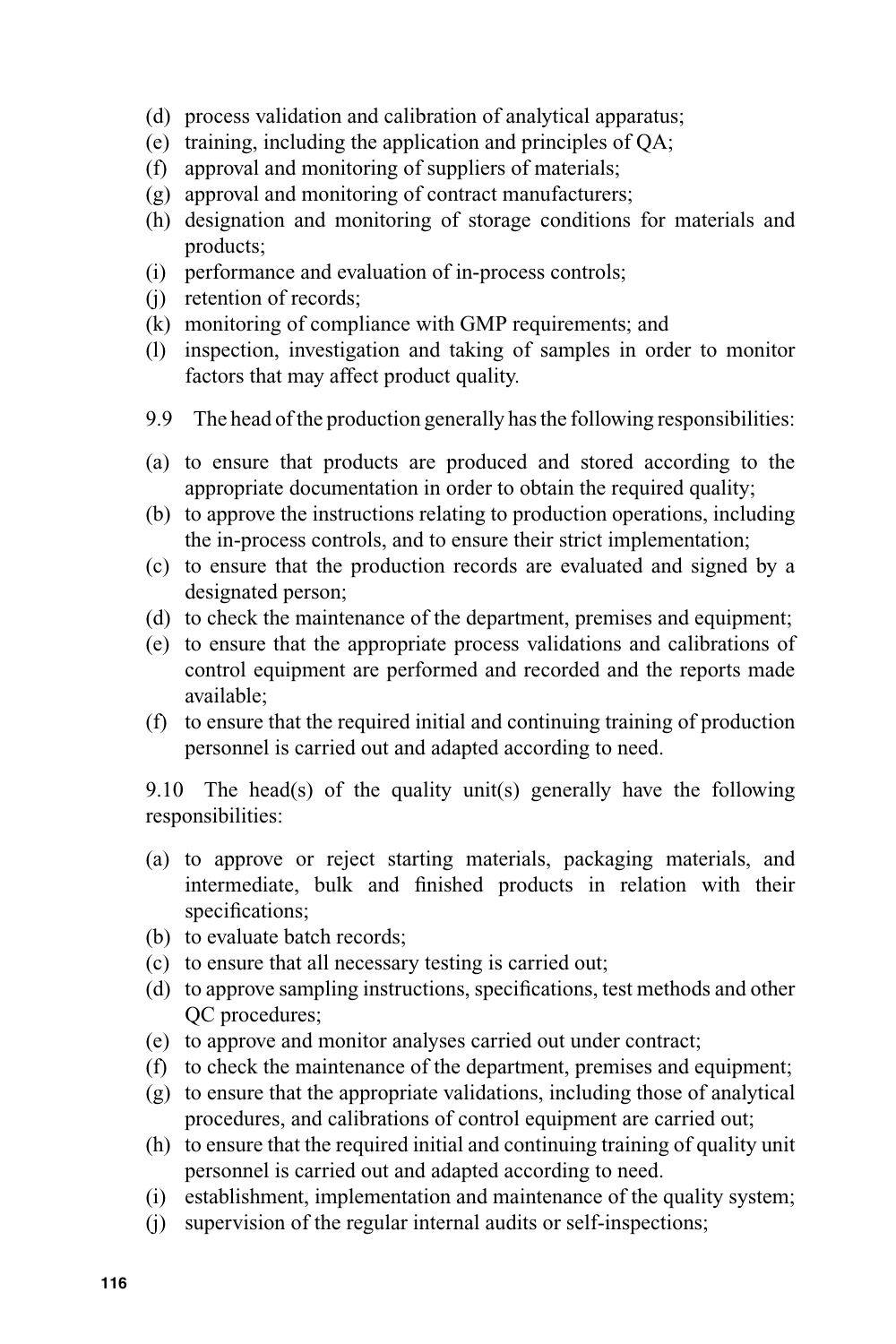- (k) participation in external audit (vendor audit);
- (l) participation in validation programmes.

Other duties of QC are summarized in sections 17.3 and 17.4.

9.11 The authorized person is responsible for compliance with technical or regulatory requirements related to the quality of finished products and the approval of the release of the finished product for sale or supply.

9.12 Assessment of finished products should embrace all relevant factors, including the production conditions, the results of in-process testing, the manufacturing (including packaging) documentation, compliance with the specification for the finished product, and an examination of the finished pack.

9.13 No batch of product is to be released for sale or supply prior to certification by the authorized person(s). In certain countries, by law, the batch release is a task of the authorized person from production together with the authorized person from QC.

9.14 The authorized person responsible for approving a batch for release should always ensure that the following requirements have been met:

- (a) the marketing authorization and the manufacturing authorization requirements for the product have been met for the batch concerned;
- (b) the principles and guidelines of GMP, as laid down in the guidelines published by WHO, have been followed;
- (c) the principal manufacturing and testing processes have been validated, if different;
- (d) all the necessary checks and tests have been performed and account taken of the production conditions and manufacturing records;
- (e) any planned changes or deviations in manufacturing or quality control have been notified in accordance with a well defined reporting system before any product is released. Such changes may need notification to, and approval by, the medicines regulatory authority;
- (f) any additional sampling, inspection, tests and checks have been carried out or initiated, as appropriate, to cover planned changes and deviations;
- (g) all necessary production and QC documentation has been completed and endorsed by supervisors trained in appropriate disciplines;
- (h) appropriate audits, self-inspections and spot-checks are carried out by experienced and trained staff;
- (i) approval has been given by the head of QC; and
- $(i)$  all relevant factors have been considered, including any not specifically associated with the output batch directly under review (e.g. subdivision of output batches from a common input, factors associated with continuous production runs).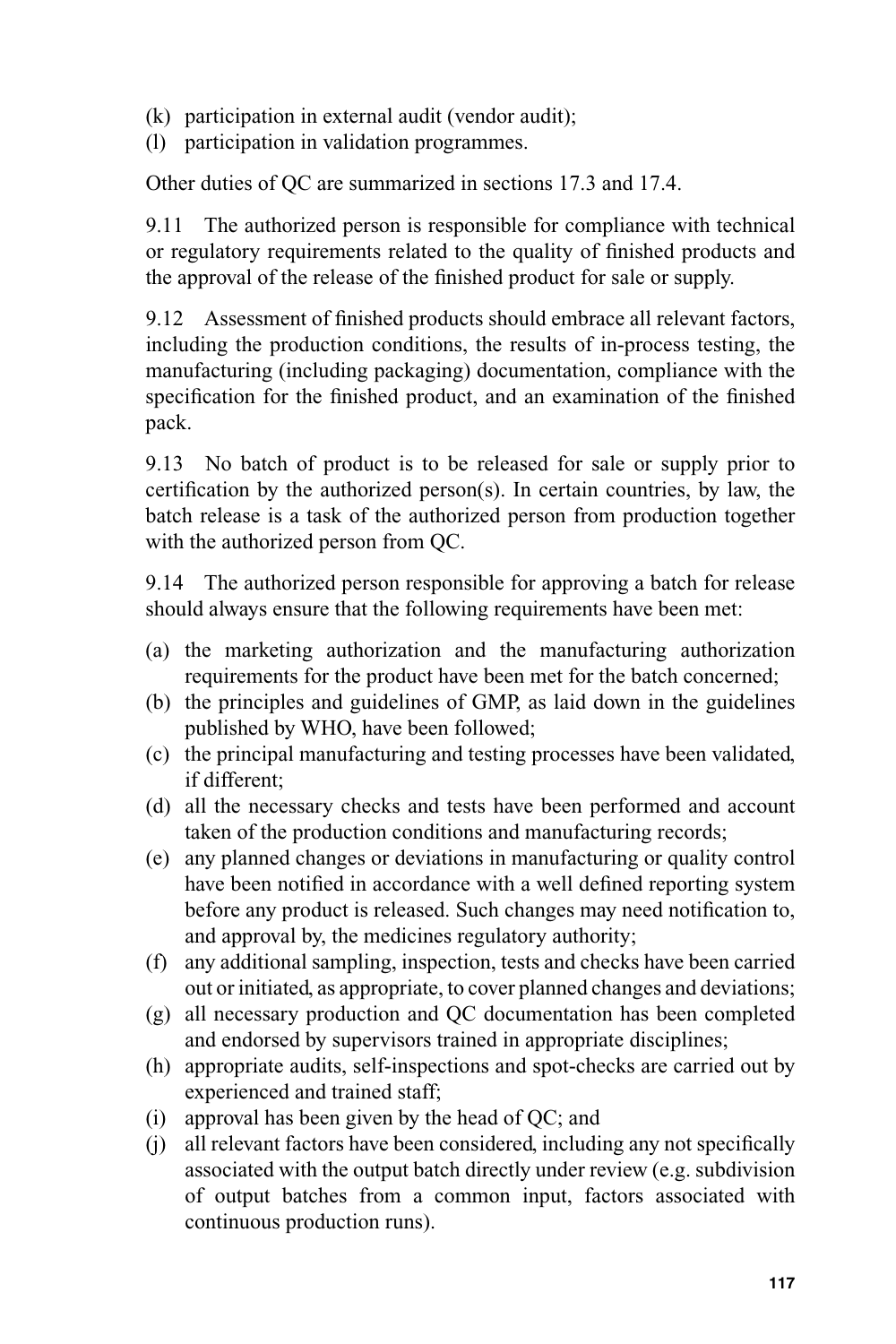9.15 The function of the approval of the release of a finished batch or a product can be delegated to a designated person with appropriate qualifi cations and experience who will release the product in accordance with an approved procedure. This is normally done by QA by means of batch review.

# 10. **Training**

10.1 The manufacturer should provide training in accordance with a written programme for all personnel whose duties take them into manufacturing areas or into control laboratories (including the technical, maintenance and cleaning personnel) and for other personnel as required.

10.2 Besides basic training on the theory and practice of GMP, newly recruited personnel should receive training appropriate to the duties assigned to them. Continuing training should also be given, and its practical effectiveness periodically assessed. Approved training programmes should be available. Training records should be kept.

10.3 Personnel working in areas where contamination is a hazard, e.g. clean areas or areas where highly active, toxic, infectious or sensitizing materials are handled, should be given specific training.

10.4 The concept of QA and all the measures which aid its understanding and implementation should be fully discussed during the training sessions.

10.5 Visitors or untrained personnel should preferably not be taken into the production and QC areas. If this is unavoidable, they should be given relevant information in advance (particularly about personal hygiene) and the prescribed protective clothing. They should be closely supervised.

10.6 Consultant and contract staff should be qualified for the services they provide. Evidence of this should be included in the training records.

# 11. **Personal hygiene**

11.1 All personnel, prior to and during employment, as appropriate, should undergo health examinations. Personnel conducting visual inspections should also undergo periodic eye examinations.

11.2 All personnel should be trained in the practices of personal hygiene. A high level of personal hygiene should be observed by all those concerned with manufacturing processes. In particular, personnel should be instructed to wash their hands before entering production areas. Signs to this effect should be posted and instructions observed.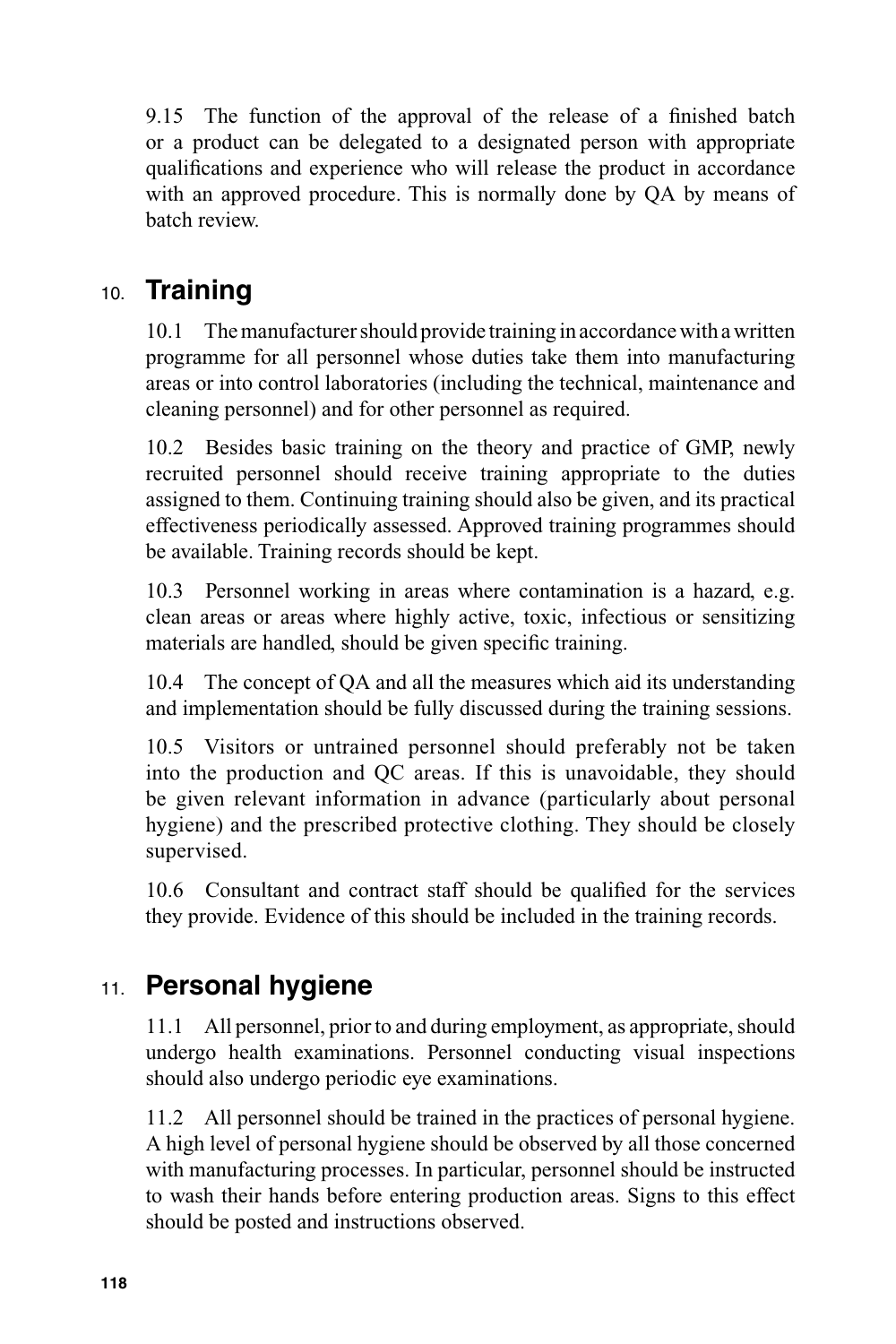11.3 Any person shown at any time to have an apparent illness or open lesions that may adversely affect the quality of products should not be allowed to handle starting materials, packaging materials, in-process materials or medicines products until the condition is no longer judged to be a risk.

11.4 All employees should be instructed and encouraged to report to their immediate supervisor any conditions (relating to plant, equipment or personnel) that they consider may adversely affect the products.

11.5 Direct contact should be avoided between the operator's hands and starting materials, primary packaging materials and intermediate or bulk product.

11.6 To ensure protection of the product from contamination, personnel should wear clean body coverings appropriate to the duties they perform, including appropriate hair covering. Used clothes, if reusable, should be stored in separate closed containers until properly laundered and, if necessary, disinfected or sterilized.

11.7 Smoking, eating, drinking, chewing, and keeping plants, food, drink, smoking material and personal medicines should not be permitted in production, laboratory and storage areas, or in any other areas where they might adversely influence product quality.

11.8 Personal hygiene procedures including the use of protective clothing should apply to all persons entering production areas, whether they are temporary or full-time employees or nonemployees, e.g. contractors' employees, visitors, senior managers and inspectors.

# 12. **Premises**

12.1 *Principle*. Premises must be located, designed, constructed, adapted and maintained to suit the operations to be carried out.

## **General**

12.2 The layout and design of premises must aim to minimize the risk of errors and permit effective cleaning and maintenance in order to avoid cross-contamination, build-up of dust or dirt, and in general, any adverse effect on the quality of products.

12.3 Where dust is generated (e.g. during sampling, weighing, mixing and processing operations, packaging of powder), measures should be taken to avoid cross-contamination and facilitate cleaning.

12.4 Premises should be situated in an environment that, when considered together with measures to protect the manufacturing process, presents minimum risk of causing any contamination of materials or products.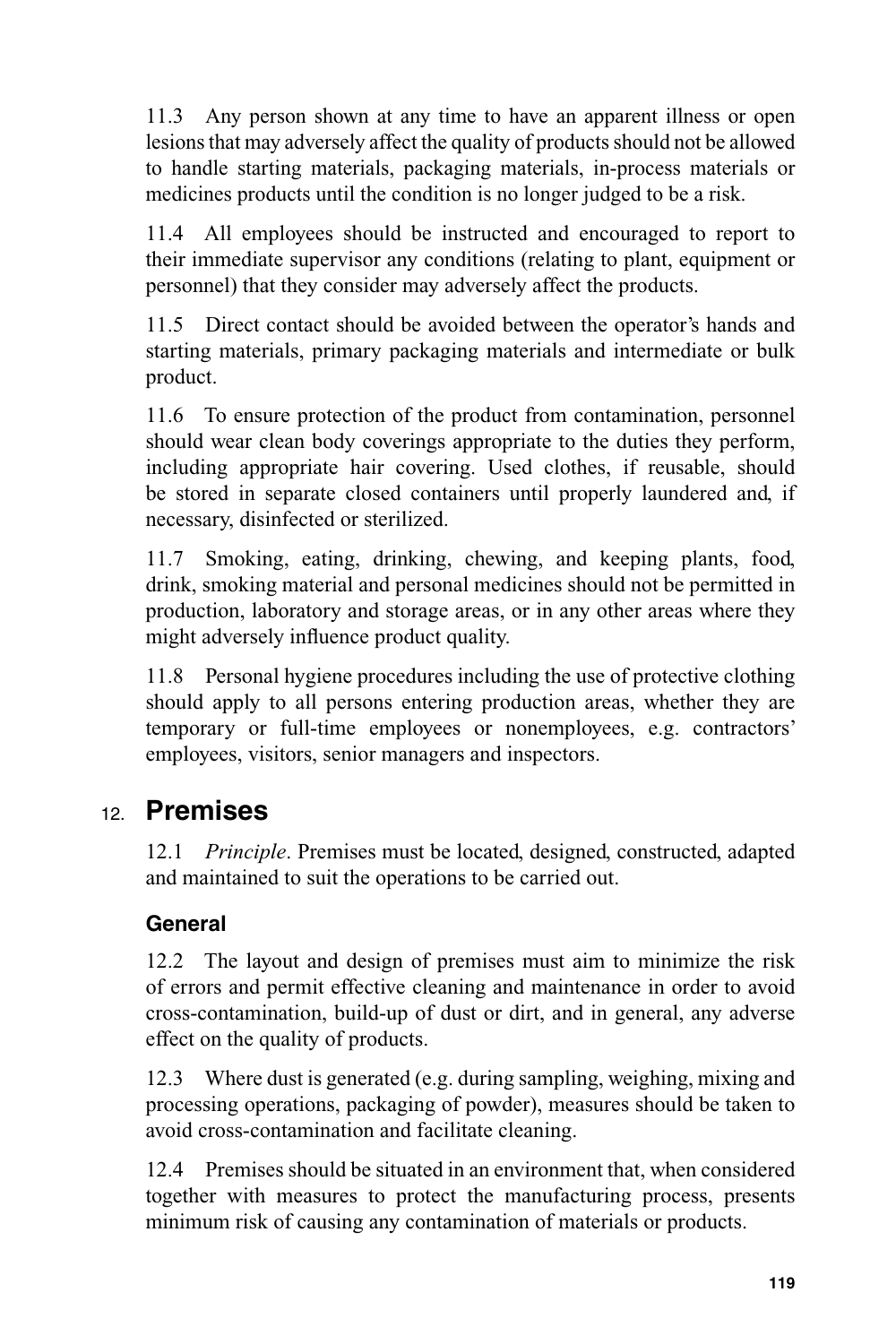12.5 Premises used for the manufacture of finished products should be suitably designed and constructed to facilitate good sanitation.

12.6 Premises should be carefully maintained, and it should be ensured that repair and maintenance operations do not present any hazard to the quality of products.

12.7 Premises should be cleaned and, where applicable, disinfected according to detailed written procedures. Records should be maintained.

12.8 Electrical supply, lighting, temperature, humidity and ventilation should be appropriate and such that they do not adversely affect, directly or indirectly, either the pharmaceutical products during their manufacture and storage, or the accurate functioning of equipment.

12.9 Premises should be designed and equipped so as to afford maximum protection against the entry of insects, birds or other animals. There should be a procedure for rodent and pest control.

12.10 Premises should be designed to ensure the logical flow of materials and personnel.

## **Ancillary areas**

12.11 Rest and refreshment rooms should be separate from manufacturing and control areas.

12.12 Facilities for changing and storing clothes and for washing and toilet purposes should be easily accessible and appropriate for the number of users. Toilets should not communicate directly with production or storage areas.

12.13 Maintenance workshops should if possible be separated from production areas. Whenever parts and tools are stored in the production area, they should be kept in rooms or lockers reserved for that use.

12.14 Animal houses should be well isolated from other areas, with separate entrance (animal access) and air-handling facilities.

## **Storage areas**

12.15 Storage areas should be of sufficient capacity to allow orderly storage of the various categories of materials and products with proper separation and segregation: starting and packaging materials, intermediates, bulk and finished products, products in quarantine, and released, rejected, returned or recalled products.

12.16 Storage areas should be designed or adapted to ensure good storage conditions. In particular, they should be clean, dry, sufficiently lit and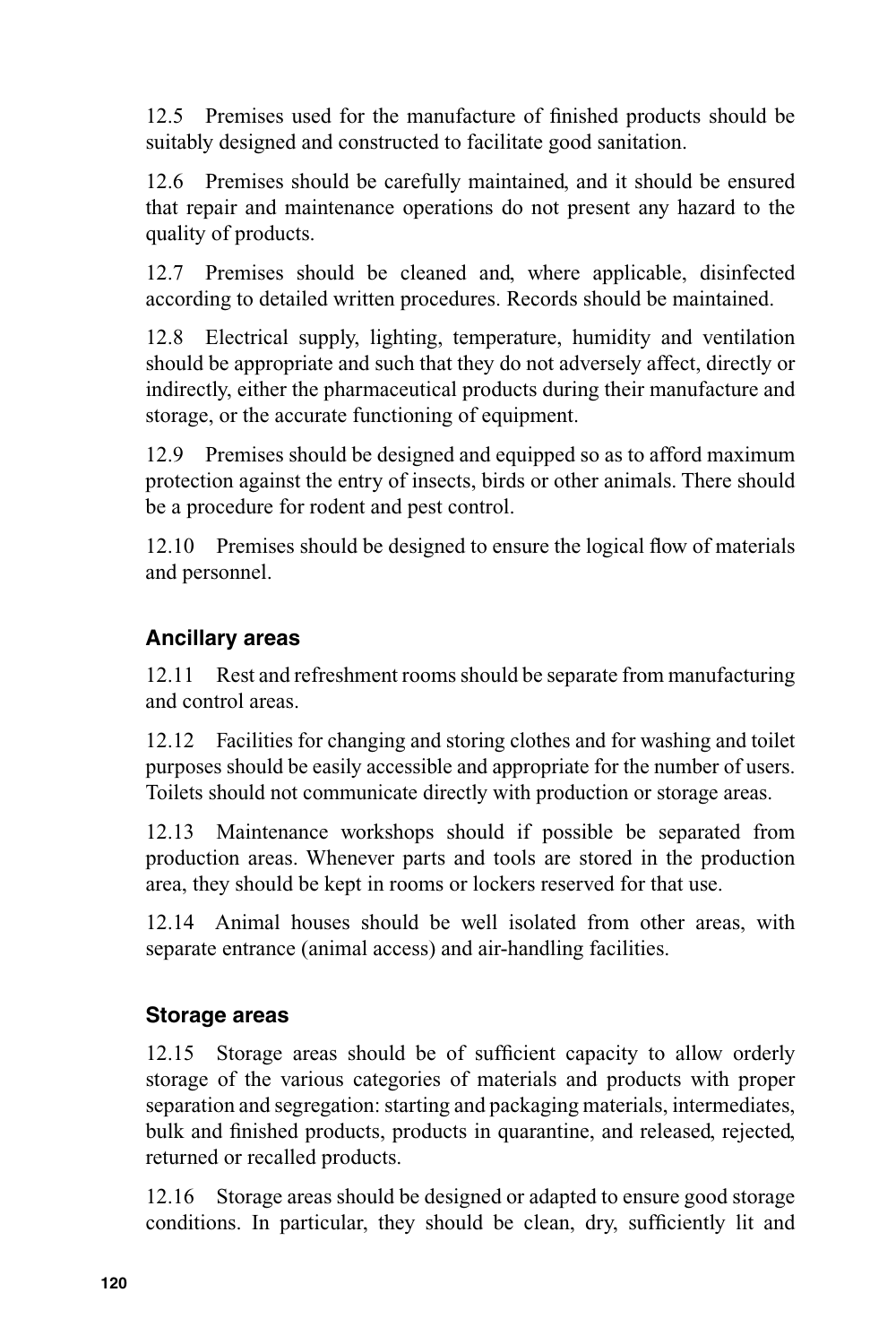maintained within acceptable temperature limits. Where special storage conditions are required (e.g. temperature, humidity) these should be provided, controlled, monitored and recorded where appropriate.

12.17 Receiving and dispatch bays should be separated and protect materials and products from the weather. Receiving areas should be designed and equipped to allow containers of incoming materials to be cleaned if necessary before storage.

12.18 Where quarantine status is ensured by storage in separate areas, these areas must be clearly marked and their access restricted to authorized personnel. Any system replacing the physical quarantine should give equivalent security.

12.19 Segregation should be provided for the storage of rejected, recalled, or returned materials or products.

12.20 Highly active and radioactive materials, narcotics, other dangerous medicines, and substances presenting special risks of abuse, fire or explosion should be stored in safe and secure areas.

12.21 Printed packaging materials are considered critical to the conformity of the pharmaceutical product to its labelling and special attention should be paid to sampling and the safe and secure storage of these materials.

12.22 There should normally be a separate sampling area for starting materials. (If sampling is performed in the storage area, it should be conducted in such a way as to prevent contamination or cross-contamination.)

## **Weighing areas**

12.23 The weighing of starting materials and the estimation of yield by weighing should be carried out in separate weighing areas designed for that use, for example, with provisions for dust control. Such areas may be part of either storage or production areas.

## **Production areas**

12.24 In order to minimize the risk of a serious medical hazard due to cross-contamination, dedicated and self-contained facilities must be available for the production of particular pharmaceutical products, such as highly sensitizing materials (e.g. penicillins) or biological preparations (e.g. live microorganisms). The production of certain other highly active products, such as some antibiotics, hormones, cytotoxic substances and certain non-pharmaceutical products, should not be conducted in the same facilities. In exceptional cases, the principle of campaign working in the same facilities can be accepted provided that specific precautions are taken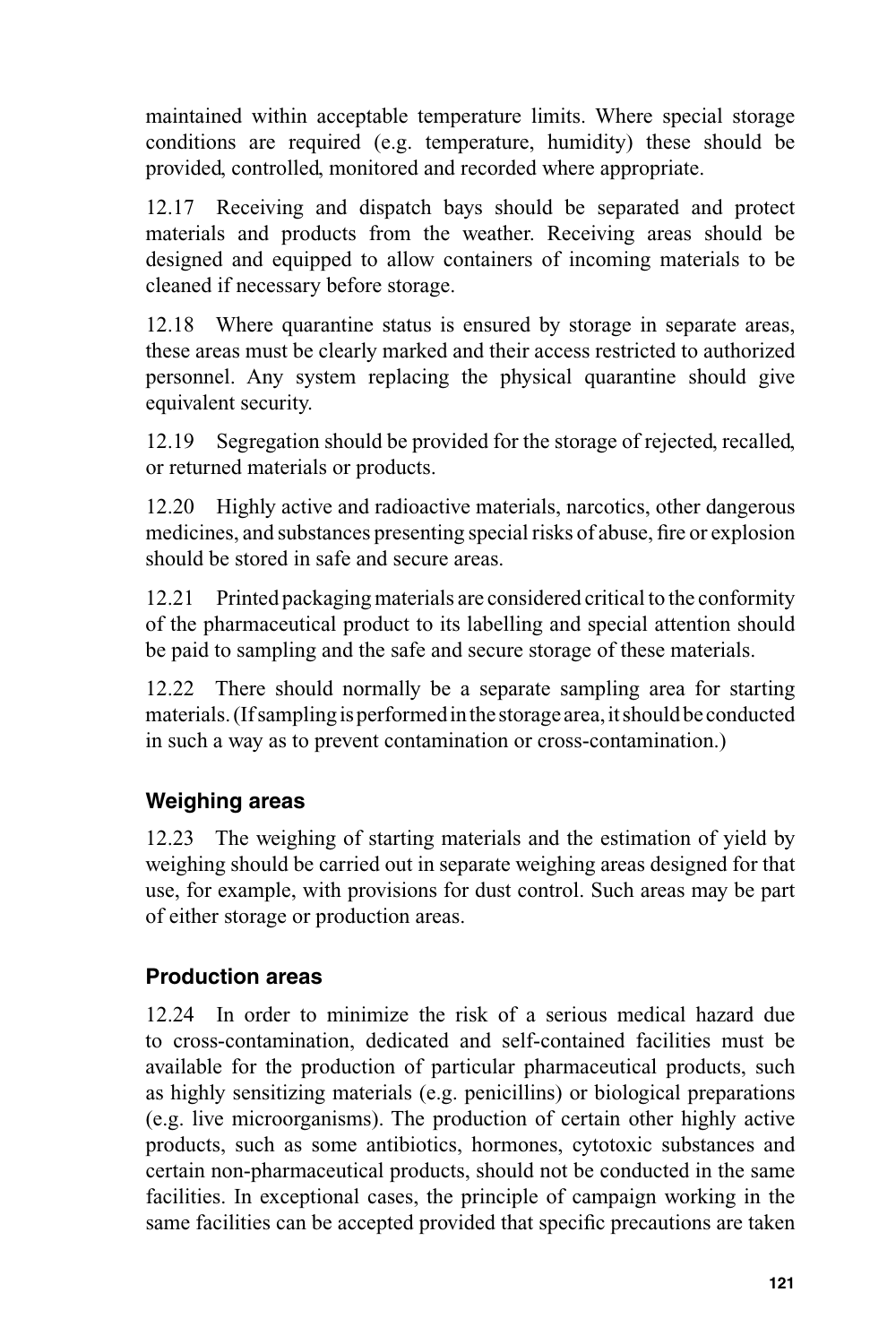and the necessary validations (including cleaning validation) are made. The manufacture of technical poisons, such as pesticides and herbicides, should not be allowed in premises used for the manufacture of pharmaceutical products.

12.25 Premises should preferably be laid out in such a way as to allow the production to take place in areas connected in a logical order corresponding to the sequence of the operations and to the requisite cleanliness levels.

12.26 The adequacy of the working and in-process storage space should permit the orderly and logical positioning of equipment and materials so as to minimize the risk of confusion between different pharmaceutical products or their components, to avoid cross-contamination, and to minimize the risk of omission or wrong application of any of the manufacturing or control steps.

12.27 Where starting and primary packaging materials and intermediate or bulk products are exposed to the environment, interior surfaces (walls, floors and ceilings) should be smooth and free from cracks and open joints, should not shed particulate matter, and should permit easy and effective cleaning and, if necessary, disinfection.

12.28 Pipework, light fittings, ventilation points and other services should be designed and sited to avoid the creation of recesses that are difficult to clean. As far as possible, for maintenance purposes, they should be accessible from outside the manufacturing areas.

12.29 Drains should be of adequate size and designed and equipped to prevent back-flow. Open channels should be avoided where possible, but if they are necessary they should be shallow to facilitate cleaning and disinfection.

12.30 Production areas should be effectively ventilated, with aircontrol facilities (including filtration of air to a sufficient level to prevent contamination and cross-contamination, as well as control of temperature and, where necessary, humidity) appropriate to the products handled, to the operations undertaken and to the external environment. These areas should be regularly monitored during both production and non-production periods to ensure compliance with their design specifications.

12.31 Premises for the packaging of pharmaceutical products should be specifically designed and laid out so as to avoid mix ups, contamination or cross-contamination.

12.32 Production areas should be well lit, particularly where visual online controls are carried out.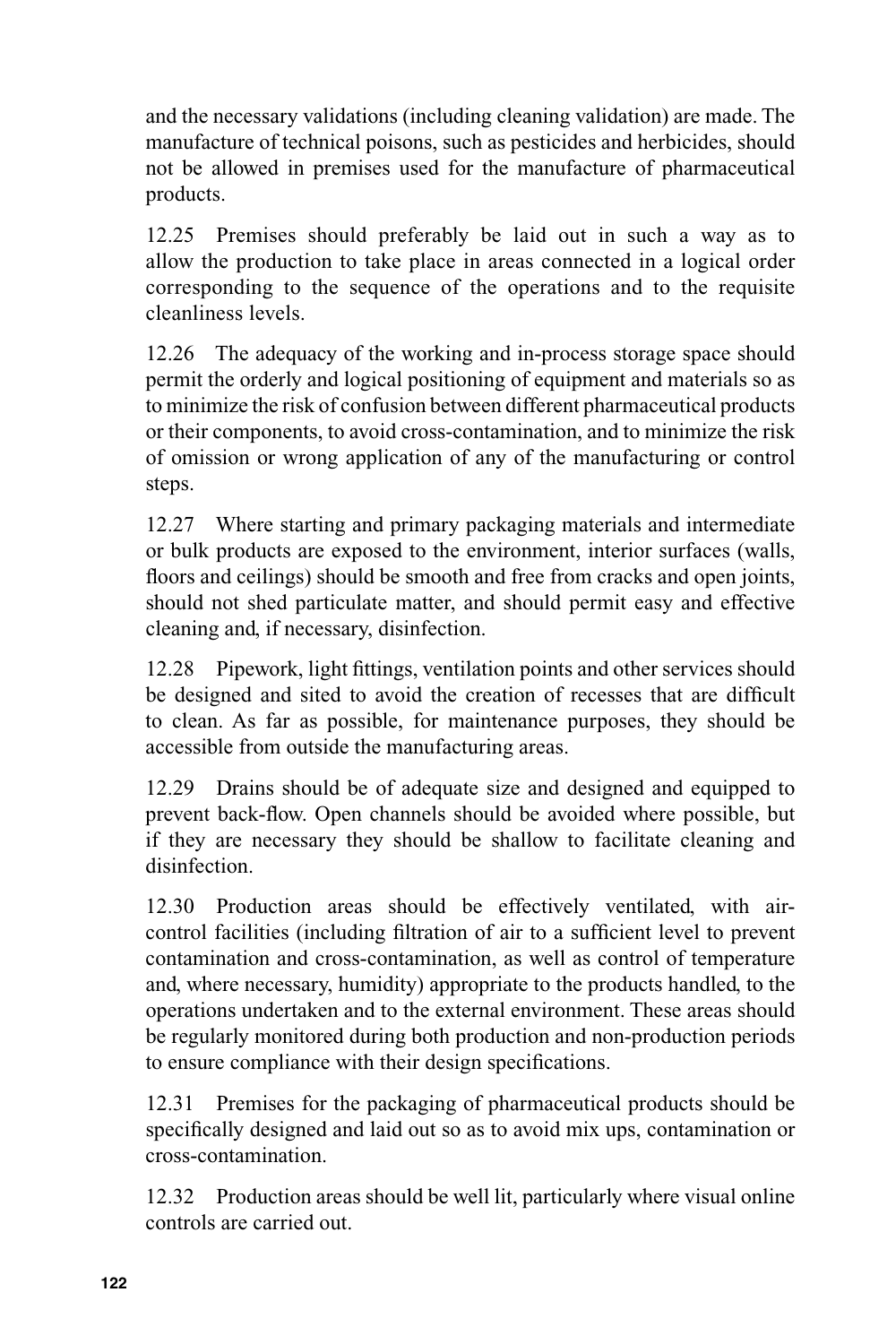## **Quality control areas**

12.33 QC laboratories should be separated from production areas. Areas where biological, microbiological or radioisotope test methods are employed should be separated from each other.

12.34 QC laboratories should be designed to suit the operations to be carried out in them. Sufficient space should be given to avoid mix ups and cross-contamination. There should be adequate suitable storage space for samples, reference standards (if necessary, with cooling), solvents, reagents and records.

12.35 The design of the laboratories should take into account the suitability of construction materials, prevention of fumes and ventilation. There should be separate air supply to laboratories and production areas. Separate air-handling units and other provisions are needed for biological, microbiological and radioisotope laboratories.

12.36 A separate room may be needed for instruments to protect them against electrical interference, vibration, contact with excessive moisture and other external factors, or where it is necessary to isolate the instruments.

# 13. **Equipment**

13.1 Equipment must be located, designed, constructed, adapted and maintained to suit the operations to be carried out. The layout and design of equipment must aim to minimize the risk of errors and permit effective cleaning and maintenance in order to avoid cross-contamination, build-up of dust or dirt, and, in general, any adverse effect on the quality of products.

13.2 Equipment should be installed in such a way as to minimize any risk of error or of contamination.

13.3 Fixed pipework should be clearly labelled to indicate the contents and, where applicable, the direction of flow.

13.4 All service pipings and devices should be adequately marked and special attention paid to the provision of non-interchangeable connections or adaptors for dangerous gases and liquids.

13.5 Balances and other measuring equipment of an appropriate range and precision should be available for production and control operations and should be calibrated on a scheduled basis.

13.6 Production equipment should be thoroughly cleaned on a scheduled basis.

13.7 Laboratory equipment and instruments should be suited to the testing procedures undertaken.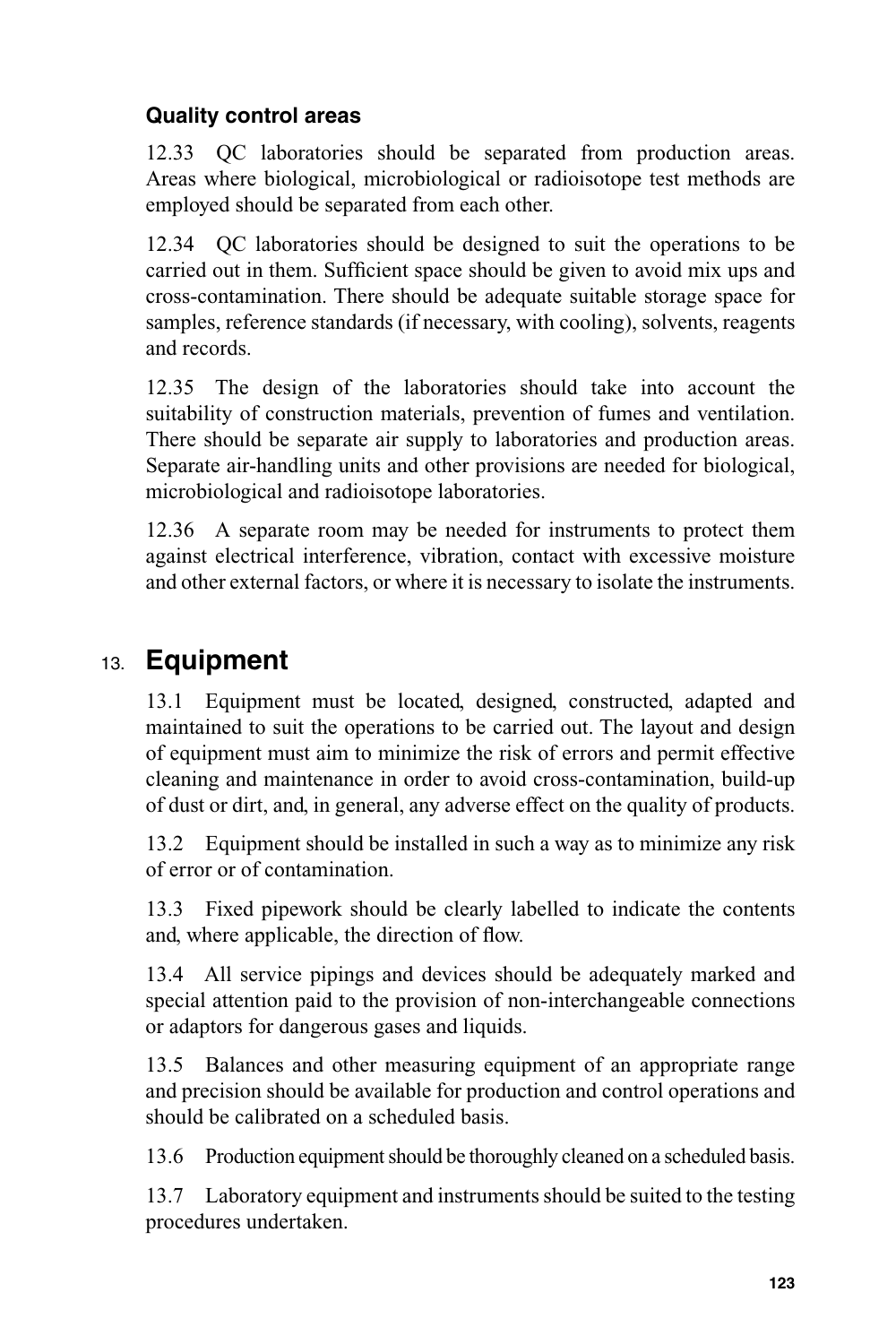13.8 Washing, cleaning and drying equipment should be chosen and used so as not to be a source of contamination.

13.9 Production equipment should not present any hazard to the products. The parts of the production equipment that come into contact with the product must not be reactive, additive, or absorptive to an extent that would affect the quality of the product.

13.10 Defective equipment should be removed from production and QC areas. If this is not possible, it should be clearly labelled as defective to prevent use.

13.11 Closed equipment should be used whenever appropriate. Where open equipment is used or equipment is opened, precautions should be taken to minimize contamination.

13.12 Non-dedicated equipment should be cleaned according to validated cleaning procedures between production of different pharmaceutical products to prevent cross-contamination.

13.13 Current drawings of critical equipment and support systems should be maintained.

# 14. **Materials**

14.1 *Principle.* The main objective of a pharmaceutical plant is to produce finished products for patients' use from a combination of materials (starting) and packaging).

14.2 Materials include starting materials, packaging materials, gases, solvents, process aids, reagents and labelling materials.

## **General**

14.3 No materials used for operations such as cleaning, lubrication of equipment and pest control, should come into direct contact with the product. Where possible, such materials should be of a suitable grade (e.g. food grade) to minimize health risks.

14.4 All incoming materials and finished products should be quarantined immediately after receipt or processing, until they are released for use or distribution.

14.5 All materials and products should be stored under the appropriate conditions established by the manufacturer and in an orderly fashion to permit batch segregation and stock rotation by a first-expire, first-out rule.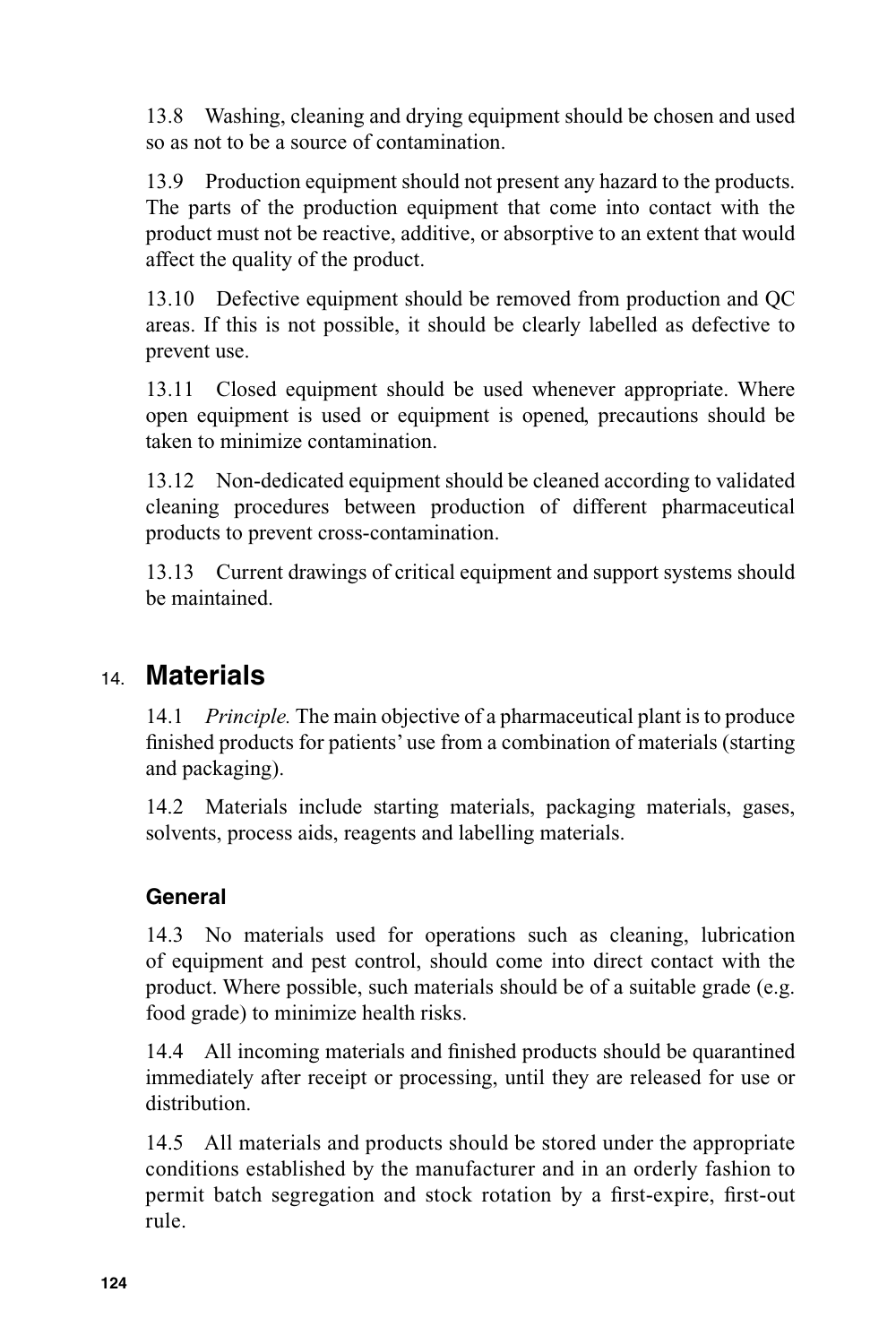14.6 Water used in the manufacture of pharmaceutical products should be suitable for its intended use.

## **Starting materials**

14.7 The purchase of starting materials is an important operation that should involve staff who have a particular and thorough knowledge of the products and suppliers.

14.8 Starting materials should be purchased only from approved suppliers and, where possible, directly from the producer. It is also recommended that the specifications established by the manufacturer for the starting materials be discussed with the suppliers. It is of benefit that all critical aspects of the production and control of the starting material in question, including handling, labelling and packaging requirements as well as complaints and rejection procedures, are contractually agreed between the manufacturer and the supplier.

14.9 For each consignment, the containers should be checked for at least integrity of package and seal and for correspondence between the order, the delivery note, and the supplier's labels.

14.10 All incoming materials should be checked to ensure that the consignment corresponds to the order. Containers should be cleaned where necessary and labelled, if required, with the prescribed information. Where additional labels are attached to containers, the original information should not be lost.

14.11 Damage to containers and any other problem that might adversely affect the quality of a material should be recorded and reported to the QC department and investigated.

14.12 If one delivery of material is made up of different batches, each batch must be considered as separate for sampling, testing and release.

14.13 Starting materials in the storage area should be appropriately labelled. Labels should bear at least the following information:

- (a) the designated name of the product and the internal code reference where applicable;
- (b) the batch number given by the supplier and, on receipt, the control or batch number given by the manufacturer, if any, documented so as to ensure traceability;
- (c) the status of the contents (e.g. on quarantine, on test, released, rejected, returned, recalled);
- (d) where appropriate, an expiry date or a date beyond which retesting is necessary.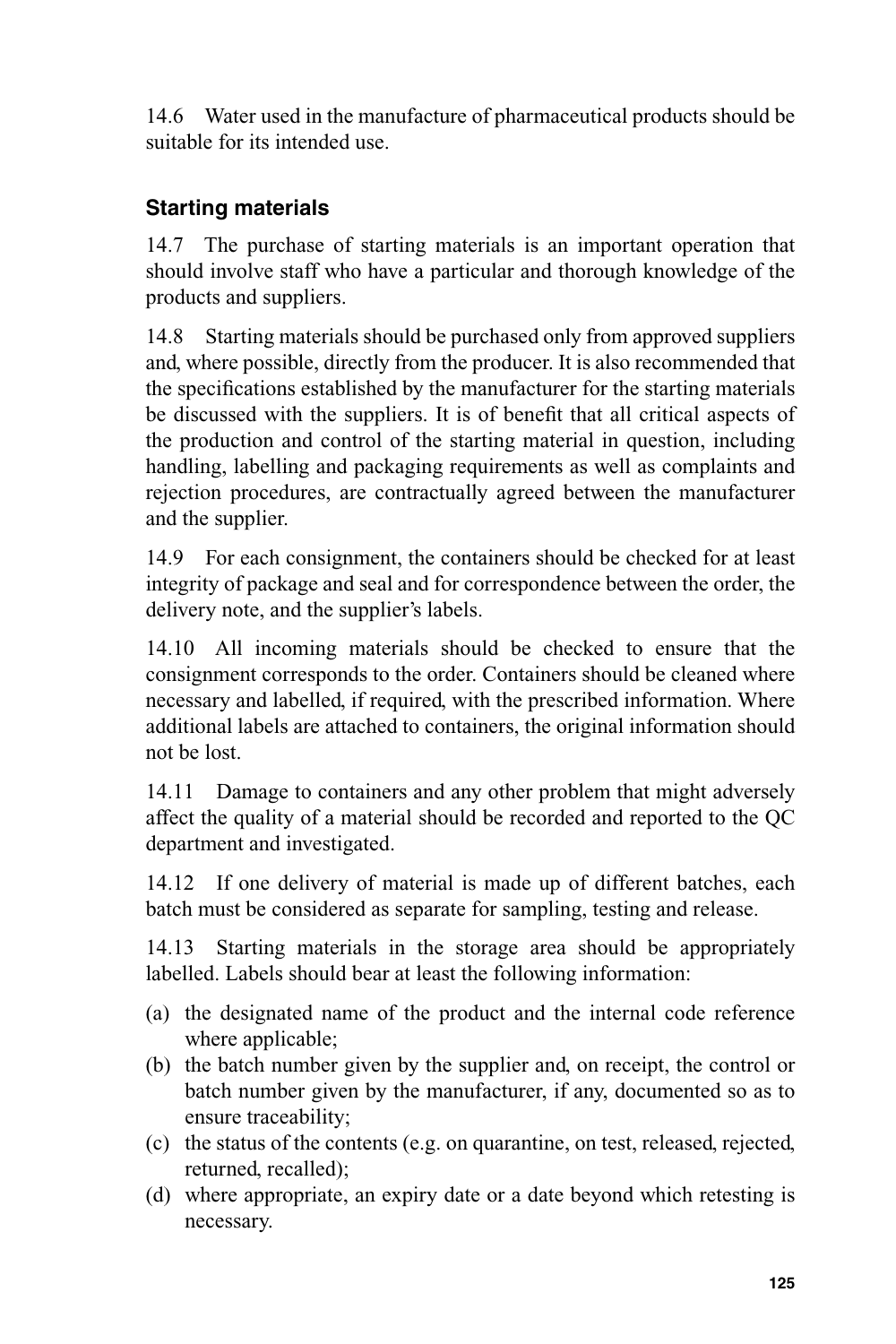When fully validated computerized storage systems are used, not all of the above information need be in a legible form on the label.

14.14 There should be appropriate procedures or measures to ensure the identity of the contents of each container of starting material.

Bulk containers from which samples have been drawn should be identified.

14.15 Only starting materials released by the QC department and within their shelf-life should be used.

14.16 Starting materials should be dispensed only by designated persons, following a written procedure, to ensure that the correct materials are accurately weighed or measured into clean and properly labelled containers.

14.17 Each dispensed material and its weight or volume should be independently checked and the check recorded.

14.18 Materials dispensed for each batch of the final product should be kept together and conspicuously labelled as such.

## **Packaging materials**

14.19 The purchase, handling and control of primary and printed packaging materials should be as for starting materials.

14.20 Particular attention should be paid to printed packaging materials. They should be stored in secure conditions so as to exclude the possibility of unauthorized access. Roll feed labels should be used wherever possible. Cut labels and other loose printed materials should be stored and transported in separate closed containers so as to avoid mix-ups. Packaging materials should be issued for use only by designated personnel following an approved and documented procedure.

14.21 Each delivery or batch of printed or primary packaging material should be given a specific reference number or identification mark.

14.22 Outdated or obsolete primary packaging material or printed packaging material should be destroyed and its disposal recorded.

14.23 All products and packaging materials to be used should be checked on delivery to the packaging department for quantity, identity and conformity with the packaging instructions.

## **Intermediate and bulk products**

14.24 Intermediate and bulk products should be kept under appropriate conditions.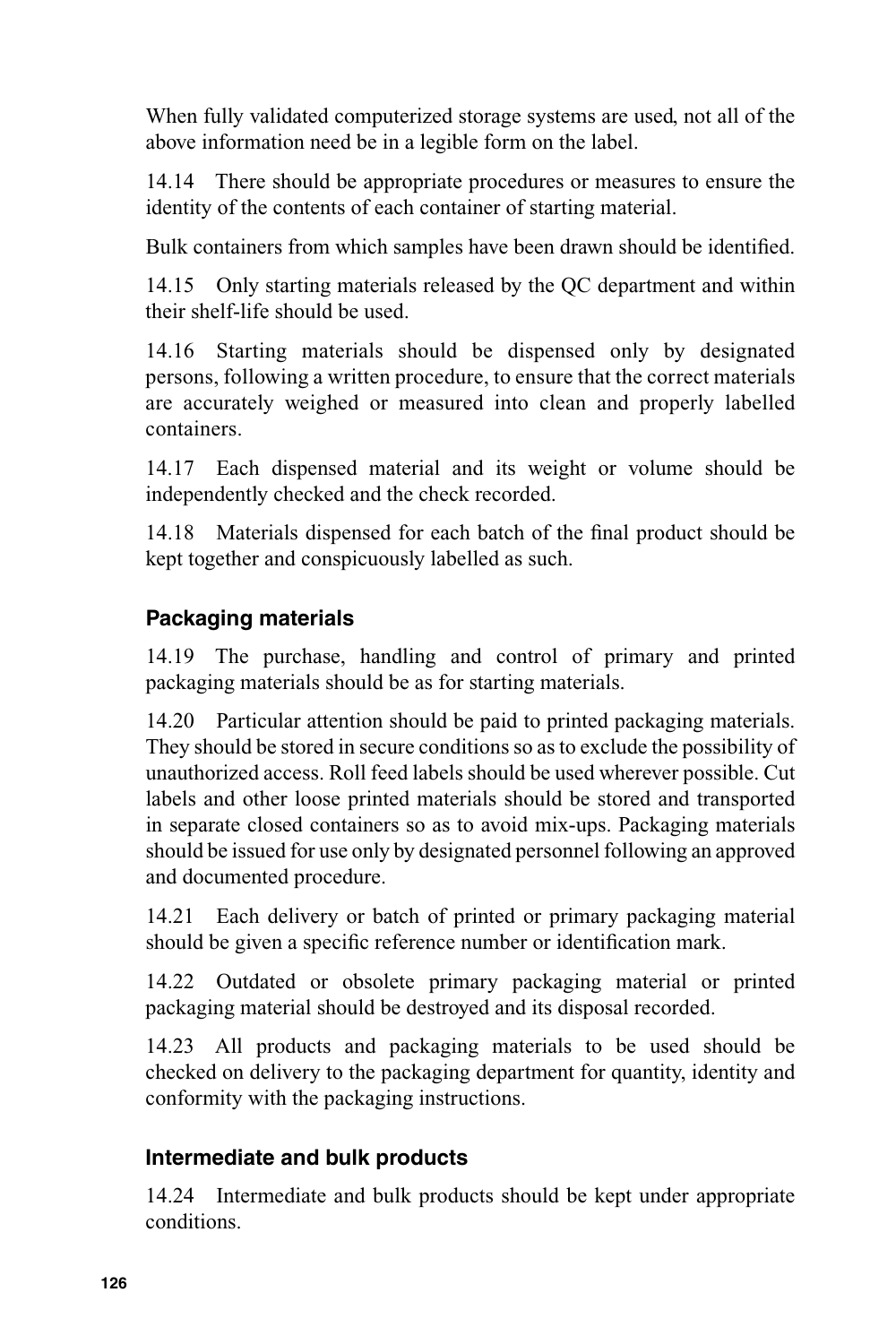14.25 Intermediate and bulk products purchased as such should be handled on receipt as though they were starting materials.

## **Finished products**

14.26 Finished products should be held in quarantine until their final release, after which they should be stored as usable stock under conditions established by the manufacturer.

14.27 The evaluation of finished products and the documentation necessary for release of a product for sale are described in section 17, "Good practices in quality control".

## **Rejected, recovered, reprocessed and reworked materials**

14.28 Rejected materials and products should be clearly marked as such and stored separately in restricted areas. They should either be returned to the suppliers or, where appropriate, reprocessed or destroyed in a timely manner. Whatever action is taken should be approved by authorized personnel and recorded.

14.29 The reworking or recovery of rejected products should be exceptional. It is permitted only if the quality of the final product is not affected, if the specifications are met, and if it is done in accordance with a defined and authorized procedure after evaluation of the risks involved. A record should be kept of the reworking or recovery. A reworked batch should be given a new batch number.

14.30 The introduction of all or part of earlier batches, conforming to the required quality, into a batch of the same product at a defined stage of manufacture should be authorized beforehand. This recovery should be carried out in accordance with a defined procedure after evaluation of the risks involved, including any possible effect on shelf-life. The recovery should be recorded.

14.31 The need for additional testing of any finished product that has been reprocessed, reworked or into which a recovered product has been incorporated, should be considered by the QC department.

## **Recalled products**

14.32 Recalled products should be identified and stored separately in a secure area until a decision is taken on their fate. The decision should be made as soon as possible.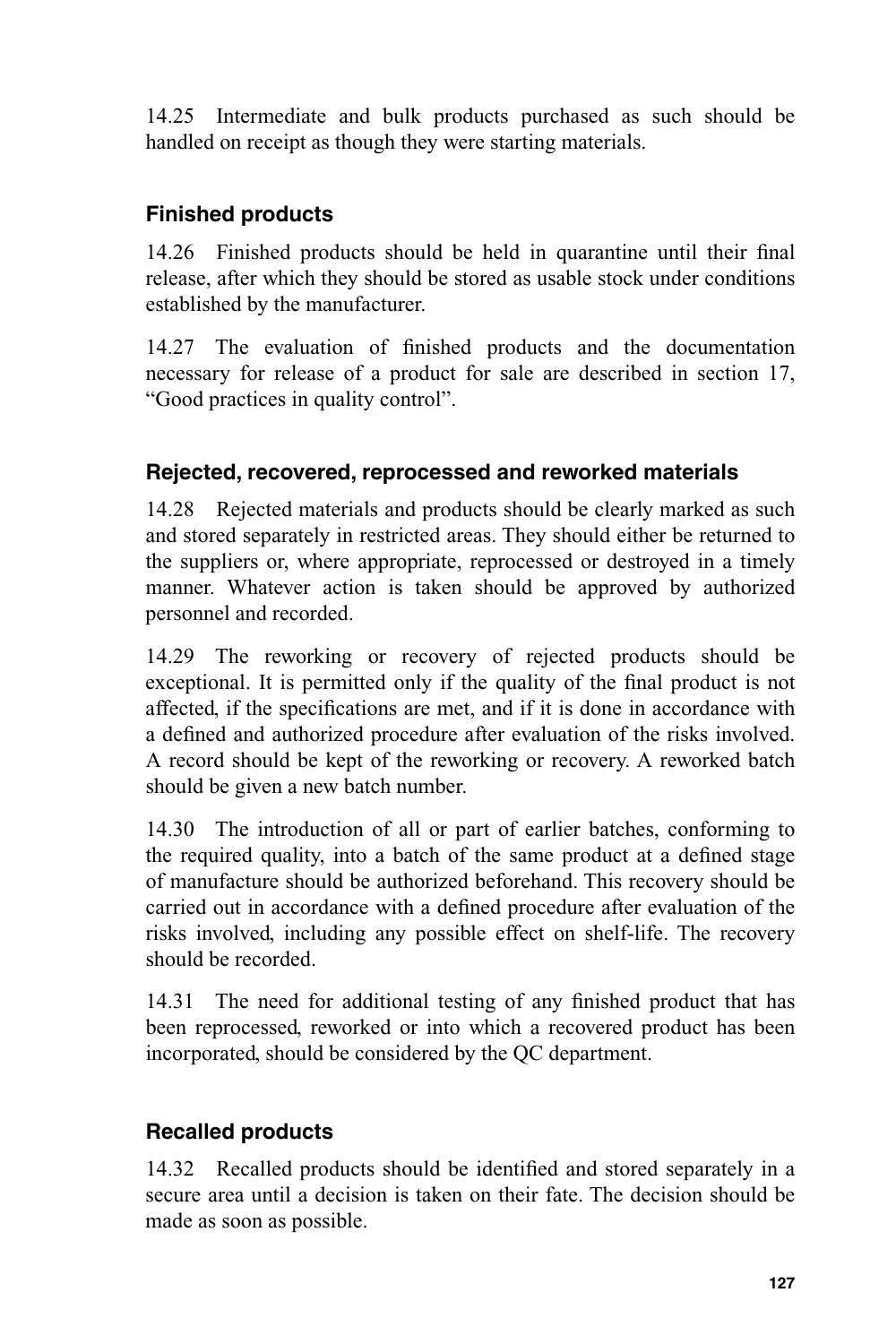## **Returned goods**

14.33 Products returned from the market should be destroyed unless it is certain that their quality is satisfactory; in such cases they may be considered for resale or relabelling, or alternative action taken only after they have been critically assessed by the QC function in accordance with a written procedure. The nature of the product, any special storage conditions it requires, its condition and history, and the time elapsed since it was issued should all be taken into account in this assessment. Where any doubt arises over the quality of the product, it should not be considered suitable for reissue or reuse.

Any action taken should be appropriately recorded.

## **Reagents and culture media**

14.34 There should be records for the receipt and preparation of reagents and culture media.

14.35 Reagents made up in the laboratory should be prepared according to written procedures and appropriately labelled. The label should indicate the concentration, standardization factor, shelf-life, the date when restandardization is due, and the storage conditions. The label should be signed and dated by the person preparing the reagent.

14.36 Both positive and negative controls should be applied to verify the suitability of culture media each time they are prepared and used. The size of the inoculum used in positive controls should be appropriate to the sensitivity required.

## **Reference standards**

14.37 Whenever official reference standards exist, these should preferably be used.

14.38 Official reference standards should be used only for the purpose described in the appropriate monograph.

14.39 Reference standards prepared by the producer should be tested, released and stored in the same way as official standards. They should be kept under the responsibility of a designated person in a secure area.

14.40 Secondary or working standards may be established by the application of appropriate tests and checks at regular intervals to ensure standardization.

14.41 Reference standards should be properly labelled with at least the following information: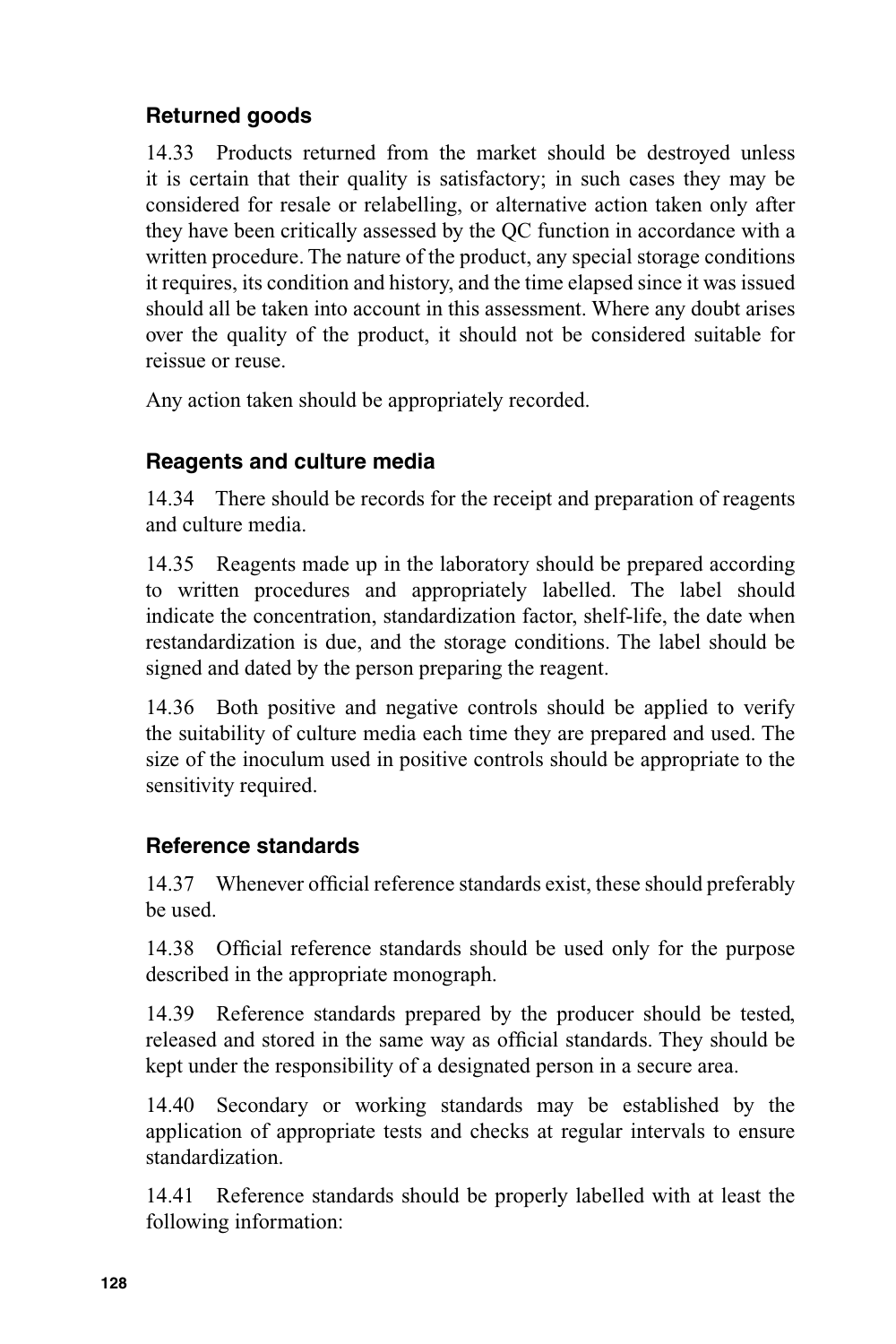- (a) name of the material;
- (b) batch or lot number and control number;
- (c) date of preparation;
- (d) shelf-life;
- (e) potency;
- (f) storage conditions.

14.42 All in-house reference standards should be standardized against an official reference standard, when available, initially and at regular intervals thereafter.

14.43 All reference standards should be stored and used in a manner that will not adversely affect their quality.

## **Waste materials**

14.44 Provision should be made for the proper and safe storage of waste materials awaiting disposal. Toxic substances and flammable materials should be stored in suitably designed, separate, enclosed cupboards, as required by national legislation.

14.45 Waste material should not be allowed to accumulate. It should be collected in suitable receptacles for removal to collection points outside the buildings and disposed of safely and in a sanitary manner at regular and frequent intervals.

## **Miscellaneous**

14.46 Rodenticides, insecticides, fumigating agents and sanitizing materials should not be permitted to contaminate equipment, starting materials, packaging materials, in-process materials or finished products.

# 15. **Documentation**

15.1 *Principle*. Good documentation is an essential part of the quality assurance system and, as such, should exist for all aspects of GMP. Its aims are to define the specifications and procedures for all materials and methods of manufacture and control; to ensure that all personnel concerned with manufacture know what to do and when to do it; to ensure that authorized persons have all the information necessary to decide whether or not to release a batch of a medicine for sale, to ensure the existence of documented evidence, traceability, and to provide records and an audit trail that will permit investigation. It ensures the availability of the data needed for validation, review and statistical analysis. The design and use of documents depend upon the manufacturer. In some cases some or all of the documents described below may be brought together, but they will usually be separate.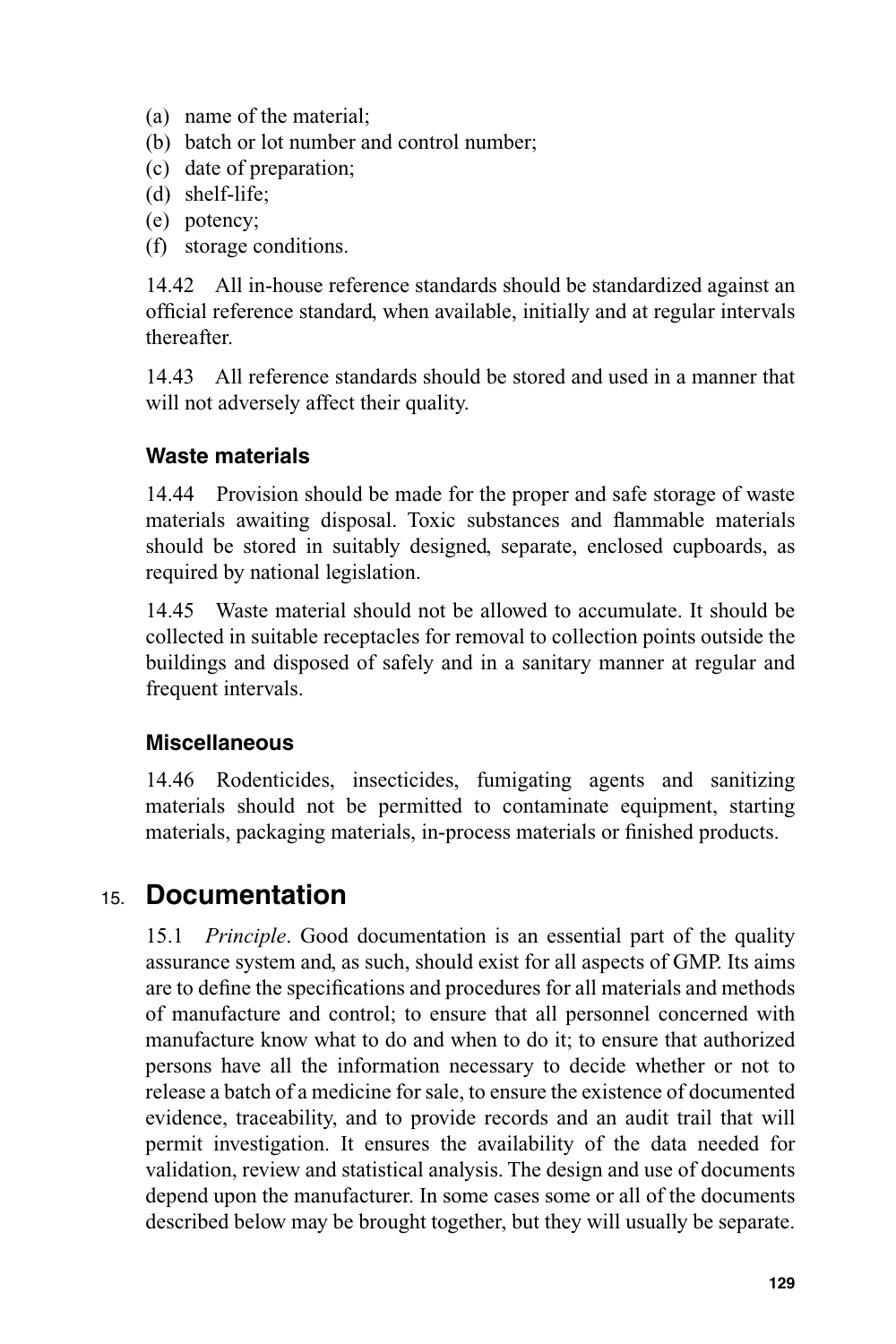## **General**

15.2 Documents should be designed, prepared, reviewed and distributed with care. They should comply with the relevant parts of the manufacturing and marketing authorizations.

15.3 Documents should be approved, signed and dated by the appropriate responsible persons. No document should be changed without authorization and approval.

15.4 Documents should have unambiguous contents: the title, nature and purpose should be clearly stated. They should be laid out in an orderly fashion and be easy to check. Reproduced documents should be clear and legible. The reproduction of working documents from master documents must not allow any error to be introduced through the reproduction process.

15.5 Documents should be regularly reviewed and kept up to date. When a document has been revised, a system should exist to prevent inadvertent use of the superseded version. Superseded documents should be retained for a specific period of time.

15.6 Where documents require the entry of data, these entries should be clear, legible and indelible. Sufficient space should be provided for such entries.

15.7 Any alteration made to a document should be signed and dated; the alteration should permit the reading of the original information. Where appropriate, the reason for the alteration should be recorded.

15.8 Records should be made or completed when any action is taken and in such a way that all significant activities concerning the manufacture of pharmaceutical products are traceable. Records should be retained for at least one year after the expiry date of the finished product.

15.9 Data (and records for storage) may be recorded by electronic dataprocessing systems or by photographic or other reliable means. Master formulae and detailed standard operating procedures (SOPs) relating to the system in use should be available and the accuracy of the records should be checked. If documentation is handled by electronic data-processing methods, only authorized persons should be able to enter or modify data in the computer, and there should be a record of changes and deletions; access should be restricted by passwords or other means and the entry of critical data should be independently checked. Batch records stored electronically should be protected by back-up transfer on magnetic tape, microfilm, paper print-outs or other means. It is particularly important that, during the period of retention, the data are readily available.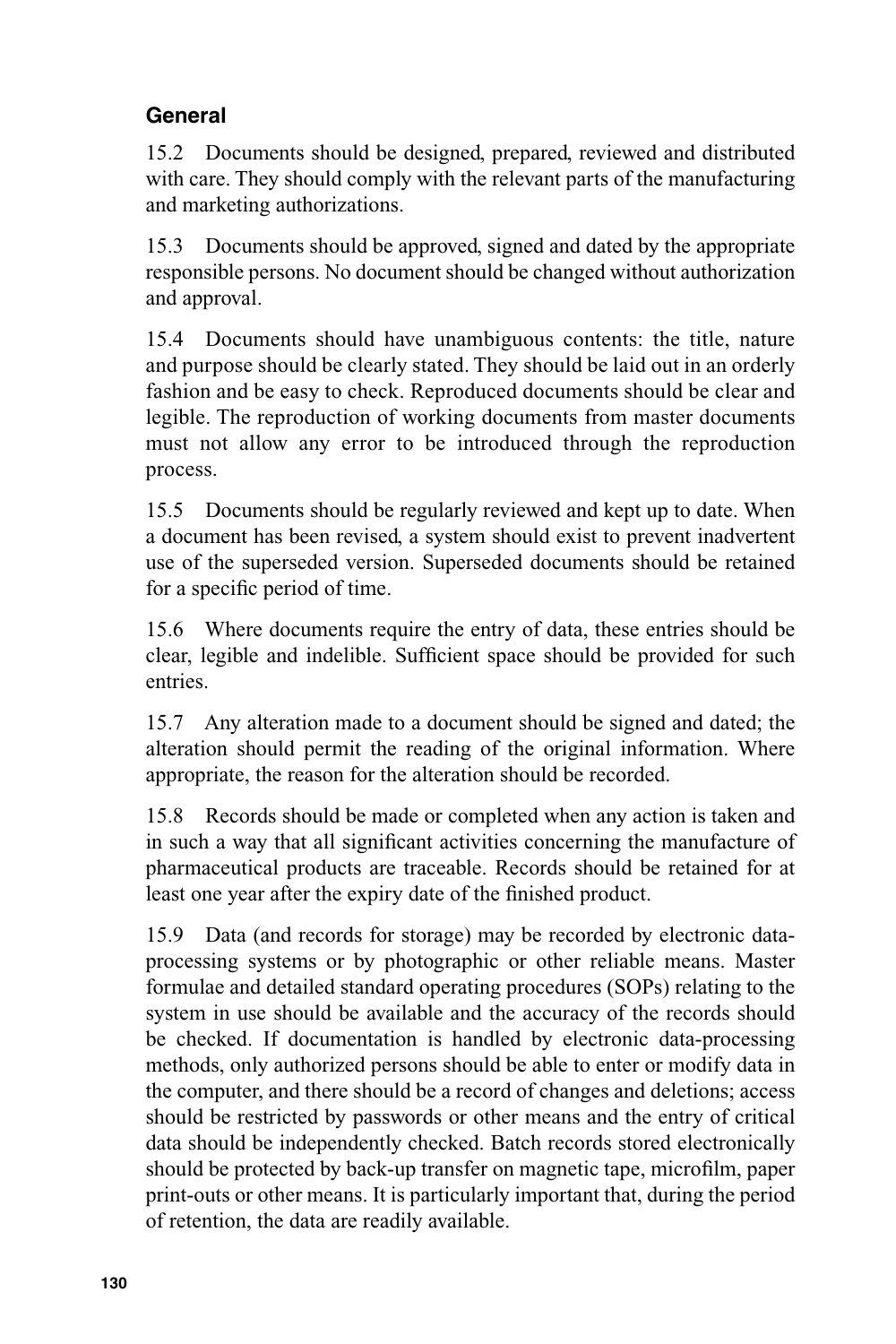## **Documents required**

Labels

15.10 Labels applied to containers, equipment or premises should be clear, unambiguous and in the company's agreed format. It is often helpful in addition to the wording on the labels to use colours to indicate status (e.g. quarantined, accepted, rejected, clean).

15.11 All finished medicines products should be identified by labelling, as required by the national legislation, bearing at least the following information:

- (a) the name of the medicines product;
- (b) a list of the active ingredients (if applicable, with the INNs), showing the amount of each present and a statement of the net contents (e.g. number of dosage units, weight, volume);
- (c) the batch number assigned by the manufacturer;
- (d) the expiry date in an uncoded form;
- (e) any special storage conditions or handling precautions that may be necessary;
- (f) directions for use, and warnings and precautions that may be necessary;
- (g) the name and address of the manufacturer or the company or the person responsible for placing the product on the market.

15.12 For reference standards, the label and/or accompanying document should indicate potency or concentration, date of manufacture, expiry date, date the closure is first opened, storage conditions and control number, as appropriate.

## Specifications and testing procedures

15.13 Testing procedures described in documents should be validated in the context of available facilities and equipment before they are adopted for routine testing.

15.14 There should be appropriately authorized and dated specifications, including tests on identity, content, purity and quality, for starting and packaging materials and for finished products; where appropriate, they should also be available for intermediate or bulk products. Specifications for water, solvents and reagents (e.g. acids and bases) used in production should be included.

15.15 Each specification should be approved, signed and dated, and maintained by the QC, QA units or documentation centre. Specifications for starting materials, intermediates, and bulk, finished products and packaging materials are referred to in sections 15.18–15.21.

15.16 Periodic revisions of the specifications may be necessary to comply with new editions of the national pharmacopoeia or other official compendia.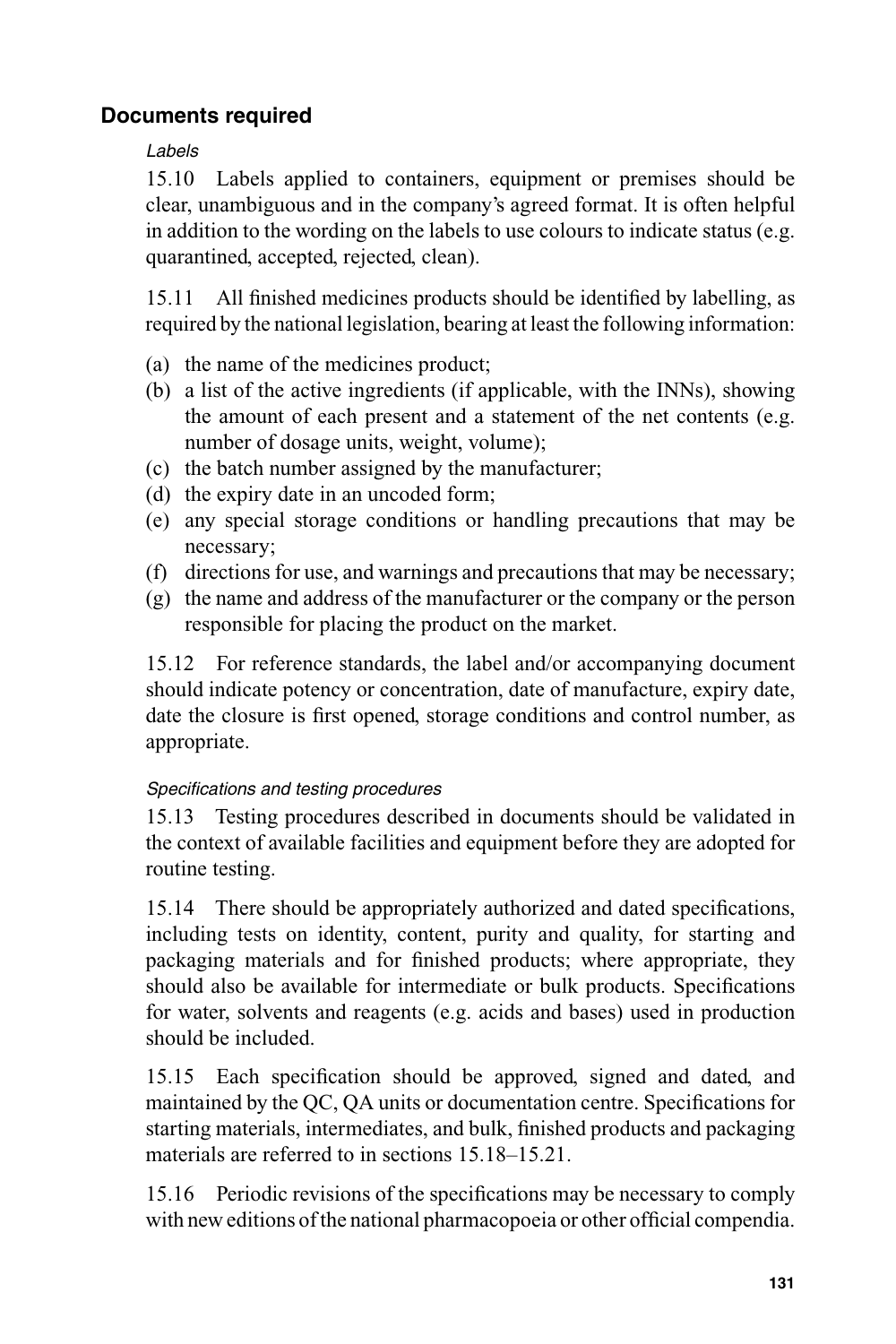15.17 Pharmacopoeias, reference standards, reference spectra and other reference materials should be available in the QC laboratory.

### Specifications for starting and packaging materials

15.18 Specifications for starting, primary and printed packaging materials should provide, if applicable, a description of the materials, including:

- (a) the designated name (if applicable, the INN) and internal code reference;
- (b) the reference, if any, to a pharmacopoeial monograph;
- (c) qualitative and quantitative requirements with acceptance limits.

Depending on the company's practice other data may be added to the specification, such as:

- (a) the supplier and the original producer of the materials;
- (b) a specimen of printed materials;
- (c) directions for sampling and testing, or a reference to procedures;
- (d) storage conditions and precautions;
- (e) the maximum period of storage before re-examination.

Packaging material should conform to specifications, and should be compatible with the material and/or with the medicines product it contains.

The material should be examined for compliance with the specification, and for defects as well as for the correctness of identity markings.

15.19 Documents describing testing procedures should state the required frequency for re-assaying each starting material, as determined by its stability.

## Specifications for intermediate and bulk products

15.20 Specifications for intermediate and bulk products should be available. The specifications should be similar to specifications for starting materials or for finished products, as appropriate.

## Specifications for finished products

15.21 Specifications for finished products should include:

- (a) the designated name of the product and the code reference, where applicable;
- (b) the designated name(s) of the active ingredient(s) (if applicable, with the  $INN(s)$ :
- (c) the formula or a reference to the formula;
- (d) a description of the dosage form and package details;
- (e) directions for sampling and testing or a reference to procedures;
- (f) the qualitative and quantitative requirements, with acceptance limits;
- (g) the storage conditions and precautions, where applicable;
- (h) the shelf-life.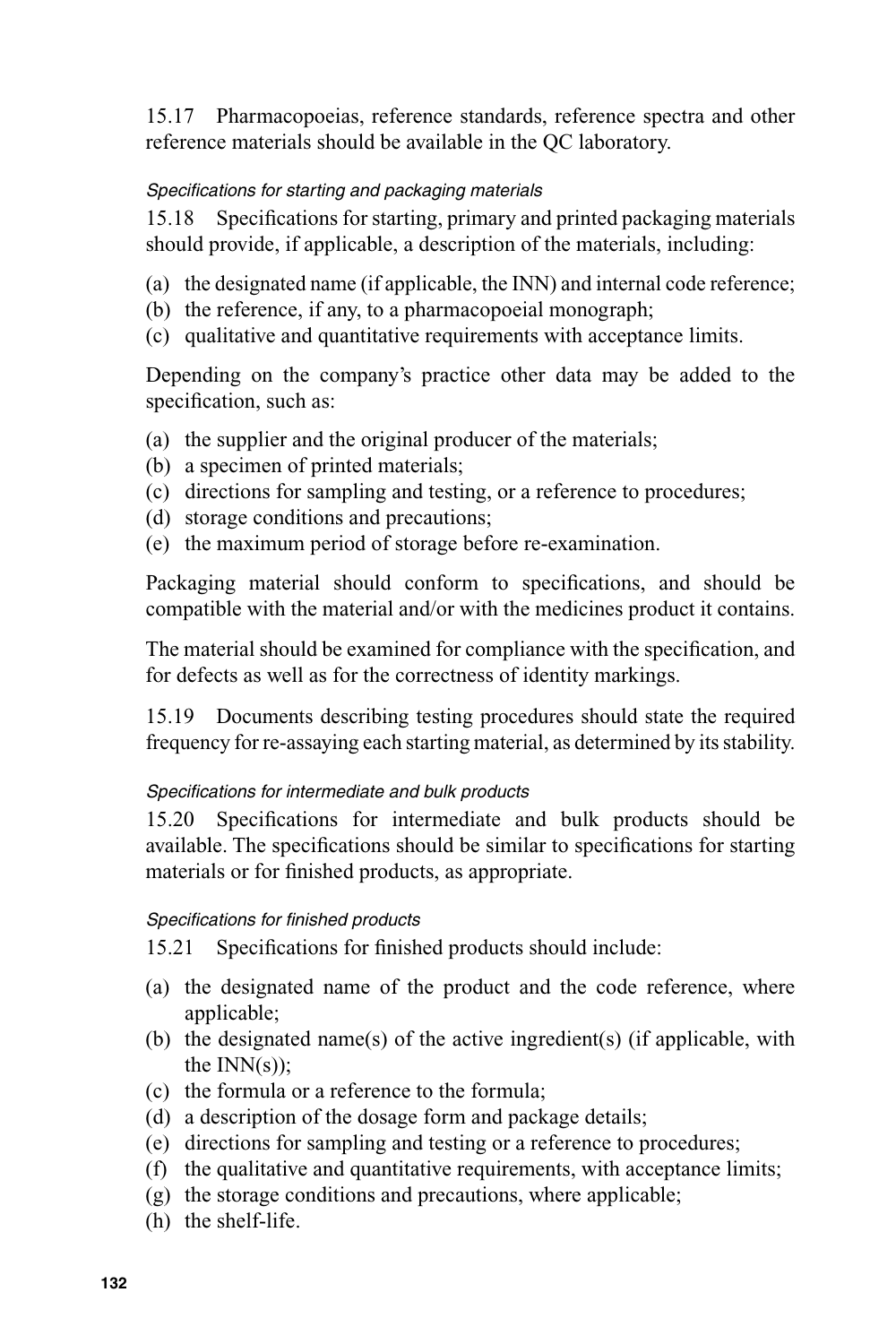### Master formulae

15.22 A formally authorized master formula should exist for each product and batch size to be manufactured.

15.23 The master formula should include:

- (a) the name of the product, with a product reference code relating to its specification:
- (b) a description of the dosage form, strength of the product and batch size;
- (c) a list of all starting materials to be used (if applicable, with the INNs), with the amount of each, described using the designated name and a reference that is unique to that material (mention should be made of any substance that may disappear in the course of processing);
- (d) a statement of the expected final yield with the acceptable limits, and of relevant intermediate yields, where applicable;
- (e) a statement of the processing location and the principal equipment to be used;
- (f) the methods, or reference to the methods, to be used for preparing and operating the critical equipment, e.g. cleaning (especially after a change in product), assembling, calibrating, sterilizing, use;
- (g) detailed step-wise processing instructions (e.g. checks on materials, pretreatments, sequence for adding materials, mixing times, temperatures);
- (h) the instructions for any in-process controls with their limits;
- (i) where necessary, the requirements for storage of the products, including the container, the labelling, and any special storage conditions;
- (j) any special precautions to be observed.

## Packaging instructions

15.24 Formally authorized packaging instructions should exist for each product, pack size and type. These should normally include, or make reference to:

- (a) the name of the product;
- (b) a description of its pharmaceutical form, strength and, where applicable, method of application;
- (c) the pack size expressed in terms of the number, weight or volume of the product in the final container;
- (d) a complete list of all the packaging materials required for a standard batch size, including quantities, sizes and types, with the code or reference number relating to the specifications for each packaging material;
- (e) where appropriate, an example or reproduction of the relevant printed packaging materials and specimens, indicating where the batch number and expiry date of the product have been marked;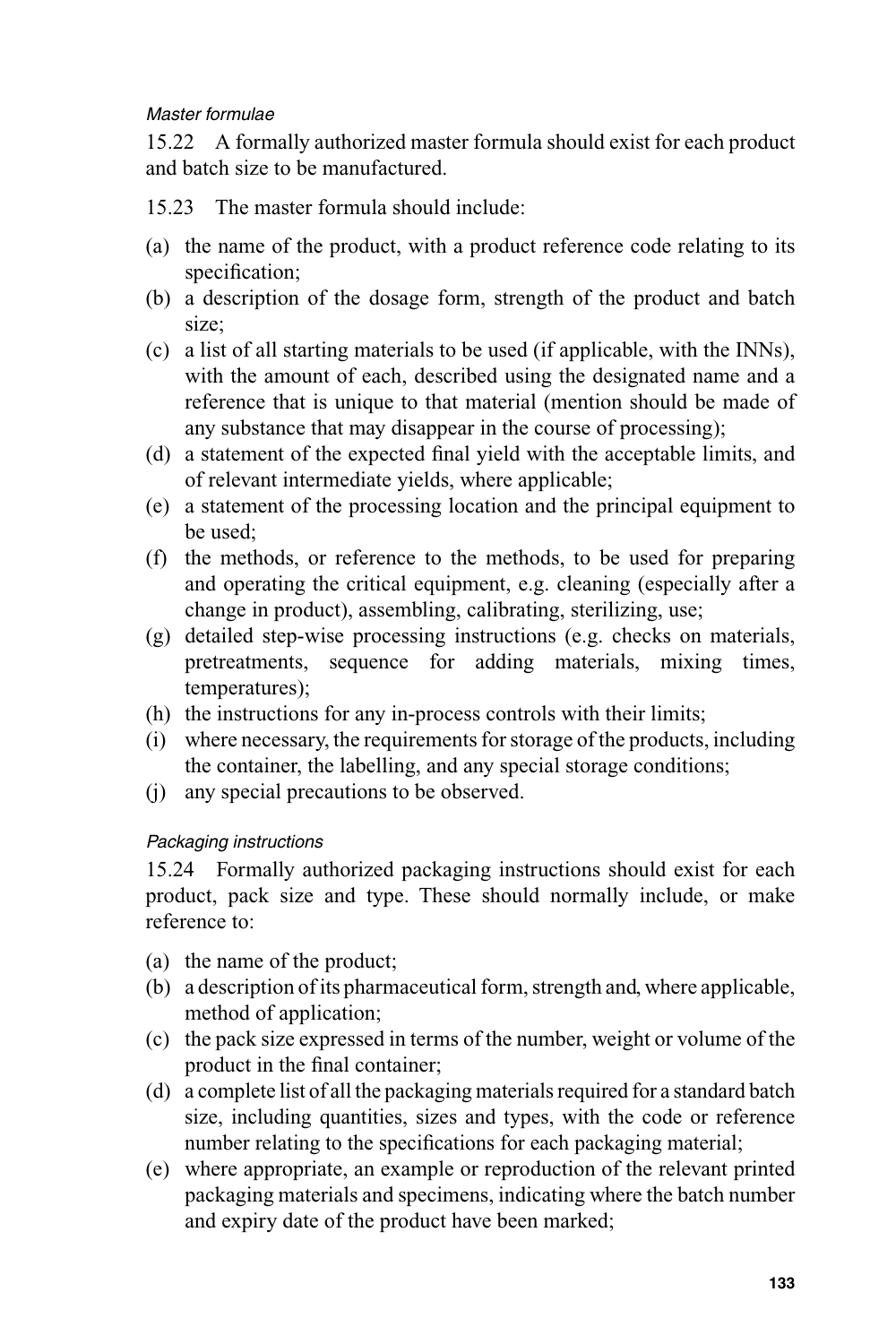- (f) special precautions to be observed, including a careful examination of the packaging area and equipment in order to ascertain the line clearance before and after packaging operations;
- $(g)$  a description of the packaging operation, including any significant subsidiary operations, and equipment to be used;
- (h) details of in-process controls with instructions for sampling and acceptance limits.

### Batch processing records

15.25 A batch processing record should be kept for each batch processed. It should be based on the relevant parts of the currently approved specifications on the record. The method of preparation of such records should be designed to avoid errors. (Copying or validated computer programmes are recommended. Transcribing from approved documents should be avoided.)

15.26 Before any processing begins, a check should be made that the equipment and work station are clear of previous products, documents, or materials not required for the planned process, and that the equipment is clean and suitable for use. This check should be recorded.

15.27 During processing, the following information should be recorded at the time each action is taken, and after completion the record should be dated and signed by the person responsible for the processing operations:

- (a) the name of the product;
- (b) the number of the batch being manufactured;
- (c) dates and times of commencement, of significant intermediate stages, and of completion of production;
- (d) the name of the person responsible for each stage of production;
- (e) the initials of the operator(s) of different significant steps of production and, where appropriate, of the person(s) who checked each of these operations (e.g. weighing);
- (f) the batch number and/or analytical control number and the quantity of each starting material actually weighed (including the batch number and amount of any recovered or reprocessed material added);
- (g) any relevant processing operation or event and the major equipment used;
- (h) the in-process controls performed, the initials of the person(s) carrying them out, and the results obtained;
- (i) the amount of product obtained at different and pertinent stages of manufacture (yield), together with comments or explanations for significant deviations from the expected yield;
- (j) notes on special problems including details, with signed authorization for any deviation from the master formula.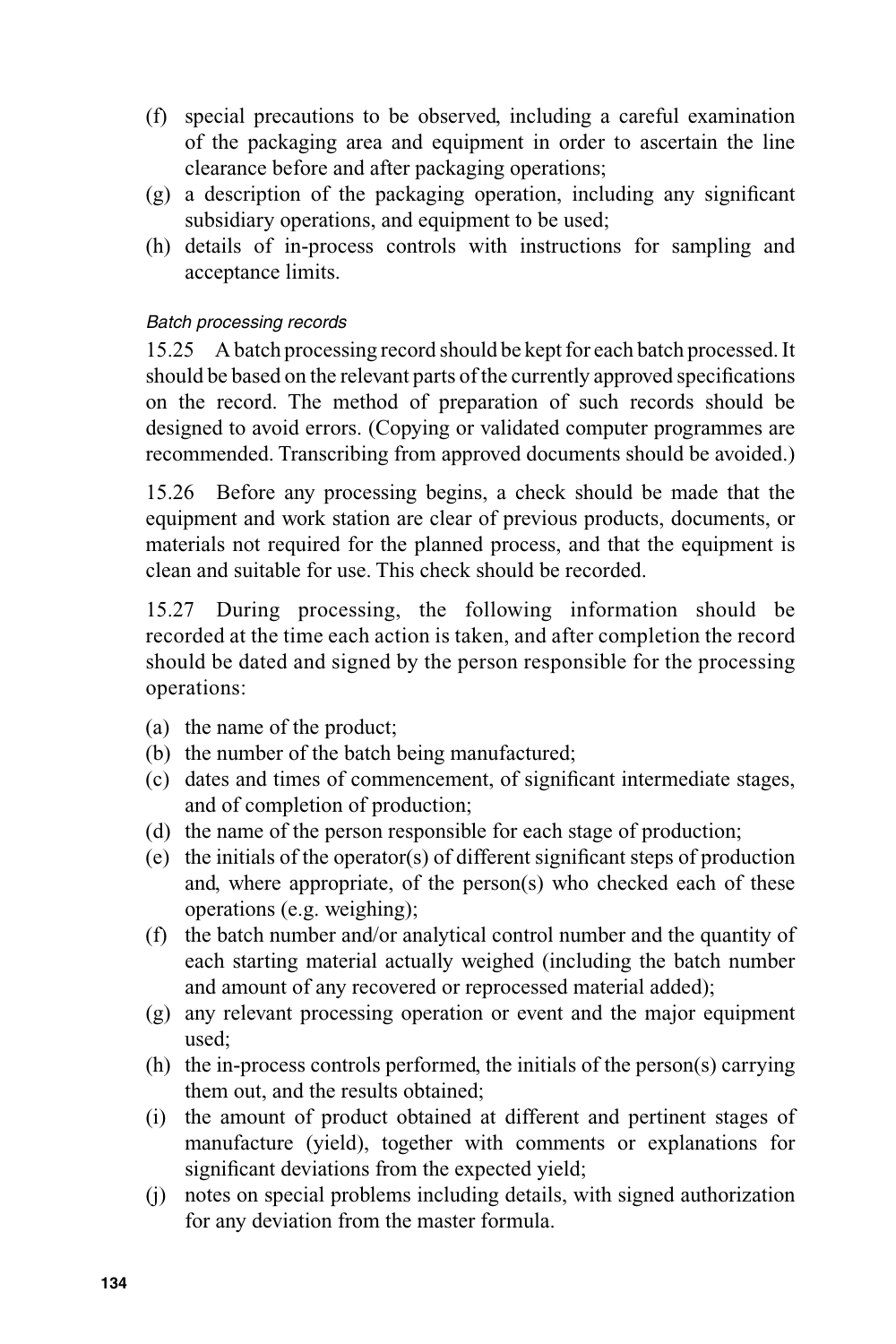## Batch packaging records

15.28 A batch packaging record should be kept for each batch or part batch processed. It should be based on the relevant parts of the approved packaging instructions, and the method of preparing such records should be designed to avoid errors. (Copying or validated computer programmes are recommended. Transcribing from approved documents should be avoided.)

15.29 Before any packaging operation begins, checks should be made that the equipment and work station are clear of previous products, documents or materials not required for the planned packaging operations, and that equipment is clean and suitable for use. These checks should be recorded.

15.30 The following information should be recorded at the time each action is taken, and the date and the person responsible should be clearly identified by signature or electronic password:

- (a) the name of the product, the batch number and the quantity of bulk product to be packed, as well as the batch number and the planned quantity of finished product that will be obtained, the quantity actually obtained and the reconciliation;
- (b) the date(s) and time(s) of the packaging operations;
- (c) the name of the responsible person carrying out the packaging operation;
- (d) the initials of the operators of the different significant steps;
- (e) the checks made for identity and conformity with the packaging instructions, including the results of in-process controls;
- (f) details of the packaging operations carried out, including references to equipment and the packaging lines used, and, when necessary, the instructions for keeping the product unpacked or a record of returning product that has not been packaged to the storage area;
- (g) whenever possible, samples of the printed packaging materials used, including specimens bearing the approval for the printing of and regular check (where appropriate) of the batch number, expiry date, and any additional overprinting;
- (h) notes on any special problems, including details of any deviation from the packaging instructions, with written authorization by an appropriate person;
- (i) the quantities and reference number or identification of all printed packaging materials and bulk product issued, used, destroyed or returned to stock and the quantities of product obtained to permit an adequate reconciliation.

## Standard operating procedures and records

15.31 SOPs and associated records of actions taken or, where appropriate, conclusions reached should be available for: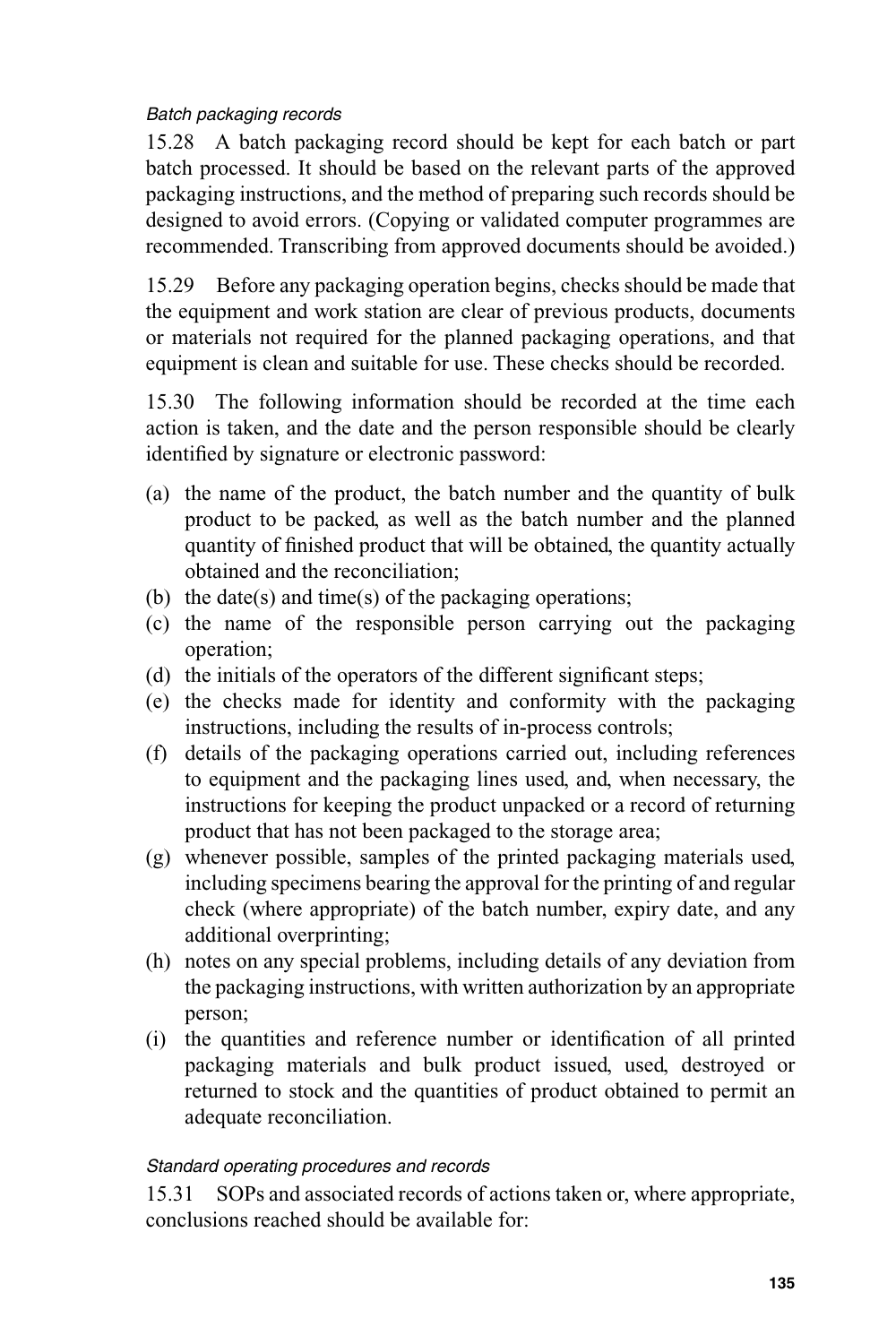- (a) equipment assembly and validation:
- (b) analytical apparatus and calibration;
- (c) maintenance, cleaning and sanitization;
- $(d)$  personnel matters including qualification, training, clothing and hygiene;
- (e) environmental monitoring;
- (f) pest control;
- (g) complaints;
- (h) recalls;
- (i) returns.

15.32 There should be SOPs and records for the receipt of each delivery of starting material and primary and printed packaging material.

15.33 The records of the receipts should include:

- (a) the name of the material on the delivery note and the containers;
- (b) the "in-house" name and/or code of material if different from (a);
- (c) the date of receipt;
- (d) the supplier's name and, if possible, manufacturer's name;
- (e) the manufacturer's batch or reference number;
- (f) the total quantity, and number of containers received;
- (g) the batch number assigned after receipt;
- (h) any relevant comment (e.g. state of the containers).

15.34 There should be SOPs for the internal labelling, quarantine and storage of starting materials, packaging materials and other materials, as appropriate.

15.35 SOPs should be available for each instrument and piece of equipment (e.g. use, calibration, cleaning, maintenance) and placed in close proximity to the equipment.

15.36 There should be SOPs for sampling, which specify the person(s) authorized to take samples.

15.37 The sampling instructions should include:

- (a) the method of sampling and the sampling plan;
- (b) the equipment to be used;
- (c) any precautions to be observed to avoid contamination of the material or any deterioration in its quality;
- (d) the amount(s) of sample(s) to be taken;
- (e) instructions for any required subdivision of the sample;
- (f) the type of sample container(s) to be used, and whether they are for aseptic sampling or for normal sampling, and labelling;
- $(g)$  any specific precautions to be observed, especially in regard to the sampling of sterile or noxious material.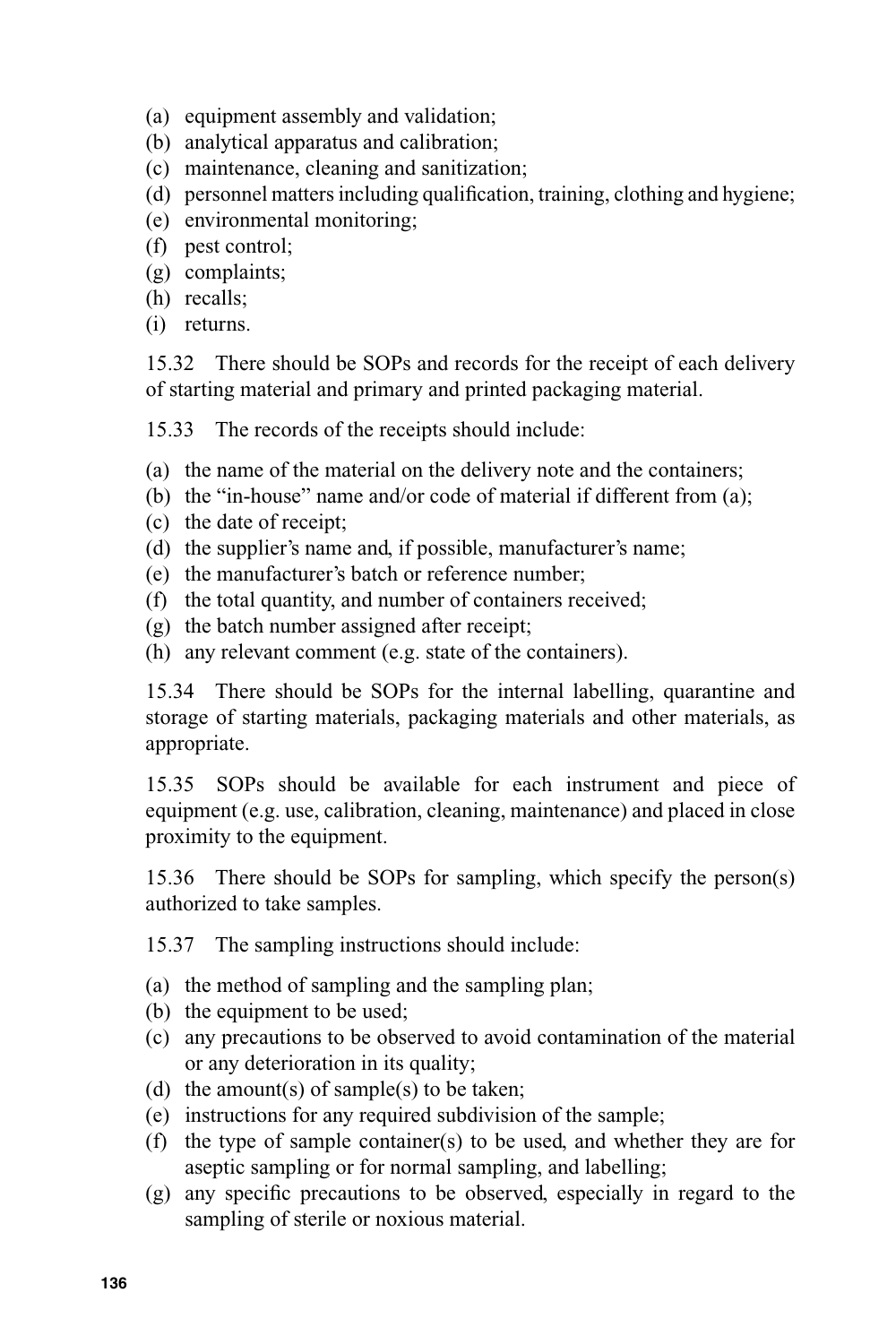15.38 There should be an SOP describing the details of the batch (lot) numbering system, with the objective of ensuring that each batch of intermediate, bulk or finished product is identified with a specific batch number.

15.39 The SOPs for batch numbering that are applied to the processing stage and to the respective packaging stage should be related to each other.

15.40 The SOP for batch numbering should ensure that the same batch numbers will not be used repeatedly; this applies also to reprocessing.

15.41 Batch-number allocation should be immediately recorded, e.g. in a logbook. The record should include at least the date of allocation, product identity and size of batch.

15.42 There should be written procedures for testing materials and products at different stages of manufacture, describing the methods and equipment to be used. The tests performed should be recorded.

15.43 Analysis records should include at least the following data:

- (a) the name of the material or product and, where applicable, dosage form;
- (b) the batch number and, where appropriate, the manufacturer and/or supplier;
- (c) references to the relevant specifications and testing procedures;
- (d) test results, including observations and calculations, and reference to any specifications (limits):
- (e) date(s) and reference number(s) of testing;
- (f) the initials of the persons who performed the testing;
- $(g)$  the date and initials of the persons who verified the testing and the calculations, where appropriate;
- (h) a clear statement of release or rejection (or other status decision) and the dated signature of the designated responsible person.

15.44 Written release and rejection procedures should be available for materials and products, and in particular for the release for sale of the finished product by an authorized person.

15.45 Records should be maintained of the distribution of each batch of a product in order, e.g. to facilitate the recall of the batch if necessary.

15.46 Records should be kept for major and critical equipment, as appropriate, of any validations, calibrations, maintenance, cleaning, or repair operations, including dates and the identity of the people who carried these operations out.

15.47 The use of major and critical equipment and the areas where products have been processed should be appropriately recorded in chronological order.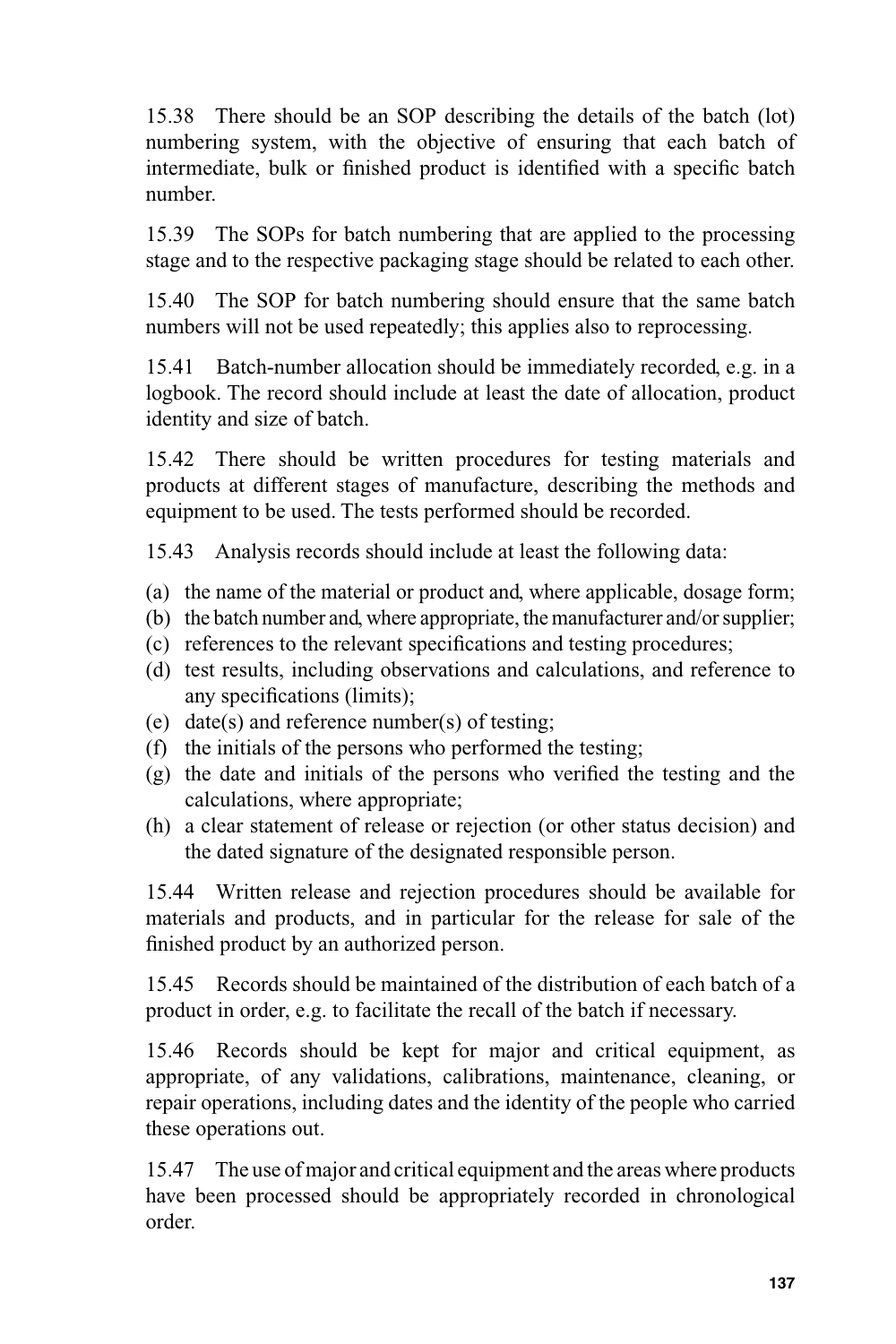15.48 There should be written procedures assigning responsibility for cleaning and sanitation and describing in sufficient detail the cleaning schedules, methods, equipment and materials to be used and facilities and equipment to be cleaned. Such written procedures should be followed.

# 16. **Good practices in production**

16.1 *Principle*. Production operations must follow clearly defined procedures in accordance with manufacturing and marketing authorizations, with the objective of obtaining products of the requisite quality.

# **General**

16.2 All handling of materials and products, such as receipt and cleaning, quarantine, sampling, storage, labelling, dispensing, processing, packaging and distribution should be done in accordance with written procedures or instructions and, where necessary, recorded.

16.3 Any deviation from instructions or procedures should be avoided as far as possible. If deviations occur, they should be done in accordance with an approved procedure. The authorization of the deviation should be approved in writing by a designated person, with the involvement of the QC department, when appropriate.

16.4 Checks on yields and reconciliation of quantities should be carried out as necessary to ensure that there are no discrepancies outside acceptable limits.

16.5 Operations on different products should not be carried out simultaneously or consecutively in the same room or area unless there is no risk of mix up or cross-contamination.

16.6 At all times during processing, all materials, bulk containers, major items of equipment, and where appropriate, the rooms and packaging lines being used should be labelled or otherwise identified with an indication of the product or material being processed, its strength (where applicable) and the batch number. Where applicable, this indication should also mention the stage of production. In some cases it may be useful to also record the name of the previous product that has been processed.

16.7 Access to production premises should be restricted to authorized personnel.

16.8 Normally, non-medicinal products should not be produced in areas or with equipment destined for the production of pharmaceutical products.

16.9 In-process controls are usually performed within the production area. The performance of such in-process controls should not have any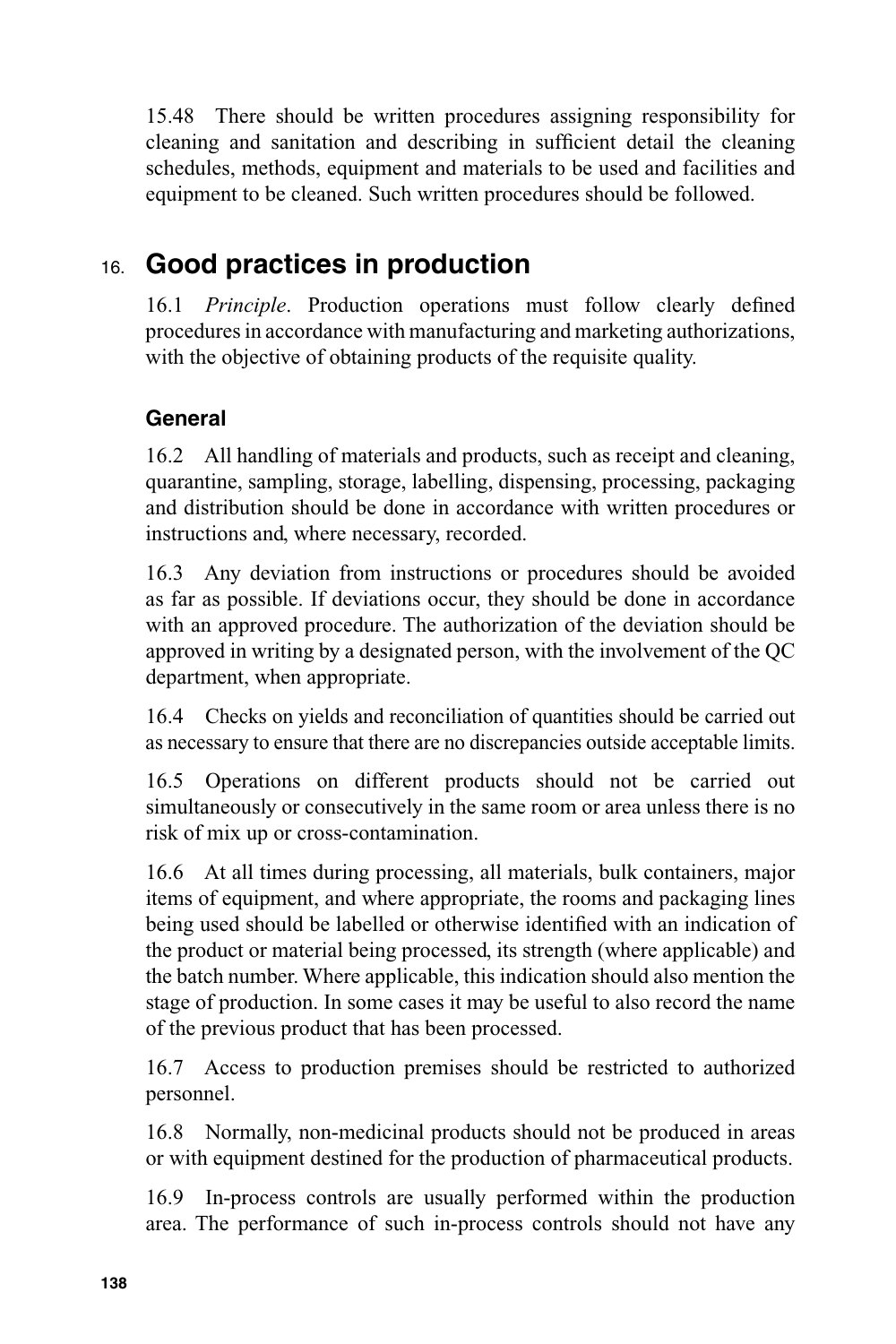negative effect on the quality of the product or another product (e.g. crosscontamination or mix up).

## **Prevention of cross-contamination and bacterial contamination during production**

16.10 When dry materials and products are used in production, special precautions should be taken to prevent the generation and dissemination of dust. Provision should be made for proper air control (e.g. supply and extraction of air of suitable quality).

16.11 Contamination of a starting material or of a product by another material or product must be avoided. This risk of accidental crosscontamination arises from the uncontrolled release of dust, gases, particles, vapours, sprays or organisms from materials and products in process, from residues on equipment, from intruding insects, and from operators' clothing, skin, etc. The significance of this risk varies with the type of contaminant and of the product being contaminated.

Among the most hazardous contaminants are highly sensitizing materials, biological preparations such as living organisms, certain hormones, cytotoxic substances, and other highly active materials.

Products in which contamination is likely to be most significant are those administered by injection or applied to open wounds and those given in large doses and/or over a long time.

16.12 Cross-contamination should be avoided by taking appropriate technical or organizational measures, for example:

- (a) carrying out production in dedicated and self-contained areas (which may be required for products such as penicillins, live vaccines, live bacterial preparations and certain other biologicals);
- (b) conducting campaign production (separation in time) followed by appropriate cleaning in accordance with a validated cleaning procedure;
- (c) providing appropriately designed airlocks, pressure differentials, and air supply and extraction systems;
- (d) minimizing the risk of contamination caused by recirculation or reentry of untreated or insufficiently treated air;
- (e) wearing protective clothing where products or materials are handled;
- (f) using cleaning and decontamination procedures of known effectiveness;
- (g) using a "closed system" in production;
- (h) testing for residues;
- (i) using cleanliness status labels on equipment.

16.13 Measures to prevent cross-contamination and their effectiveness should be checked periodically according to SOPs.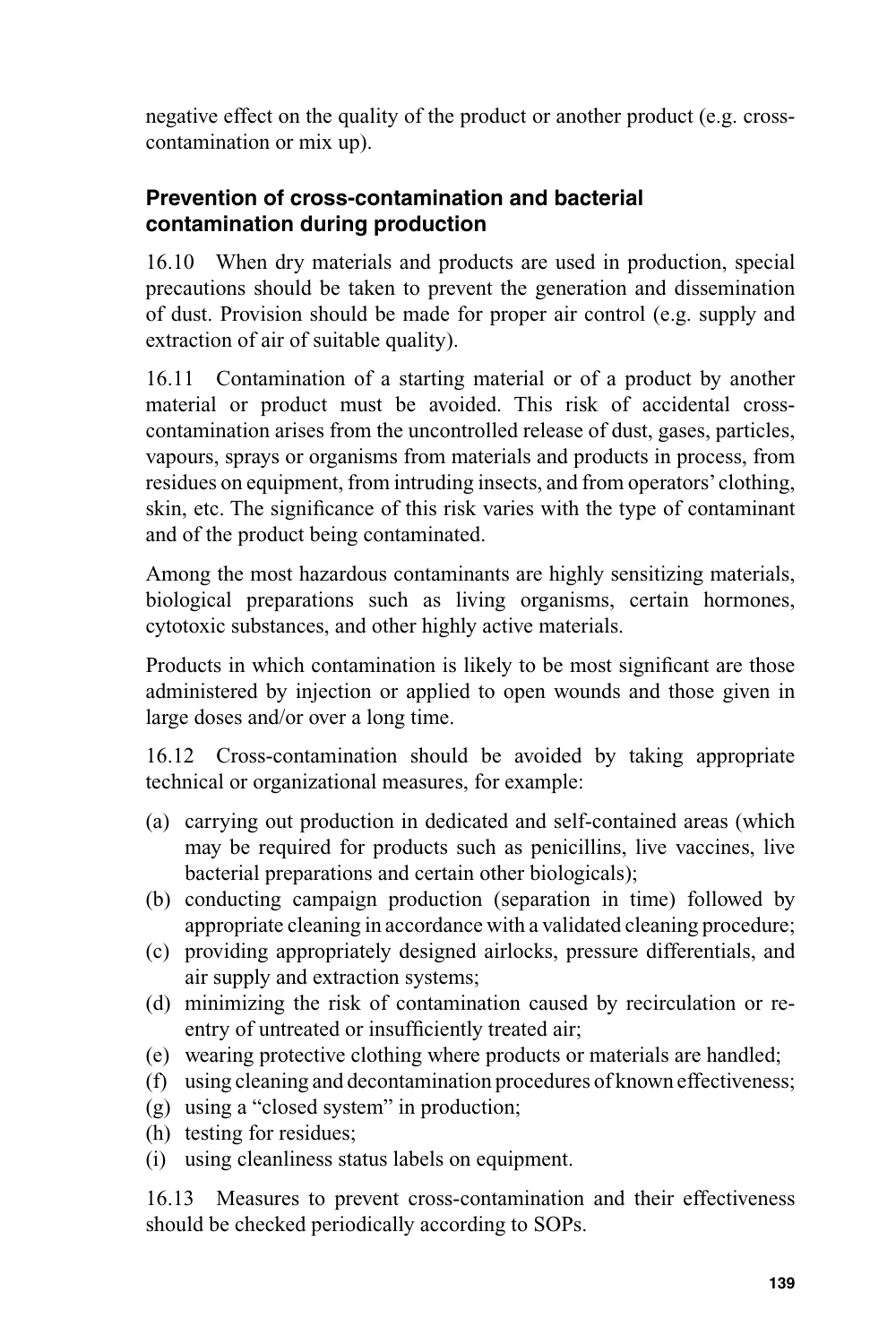16.14 Production areas where susceptible products are processed should undergo periodic environmental monitoring (e.g. for microbiological monitoring and particulate matter where appropriate).

## **Processing operations**

16.15 Before any processing operation is started, steps should be taken to ensure that the work area and equipment are clean and free from any starting materials, products, product residues, labels or documents not required for the current operation.

16.16 Any necessary in-process controls and environmental controls should be carried out and recorded.

16.17 Means should be instituted of indicating failures of equipment or of services (e.g. water, gas) to equipment. Defective equipment should be withdrawn from use until the defect has been rectified. After use, production equipment should be cleaned without delay according to detailed written procedures and stored under clean and dry conditions in a separate area or in a manner that will prevent contamination.

16.18 Time limits for storage of equipment after cleaning and before use should be stated and based on data.

16.19 Containers for filling should be cleaned before filling. Attention should be given to avoiding and removing any contaminants such as glass fragments and metal particles.

16.20 Any significant deviation from the expected yield should be recorded and investigated.

16.21 Checks should be carried out to ensure that pipelines and other pieces of equipment used for the transportation of products from one area to another are connected in a correct manner.

16.22 Pipes used for conveying distilled or deionized water and, where appropriate, other water pipes should be sanitized and stored according to written procedures that detail the action limits for microbiological contamination and the measures to be taken.

16.23 Measuring, weighing, recording, and control equipment and instruments should be serviced and calibrated at prespecified intervals and records maintained. To ensure satisfactory functioning, instruments should be checked daily or prior to use for performing analytical tests. The date of calibration and servicing and the date when recalibration is due should be clearly indicated on a label attached to the instrument.

16.24 Repair and maintenance operations should not present any hazard to the quality of the products.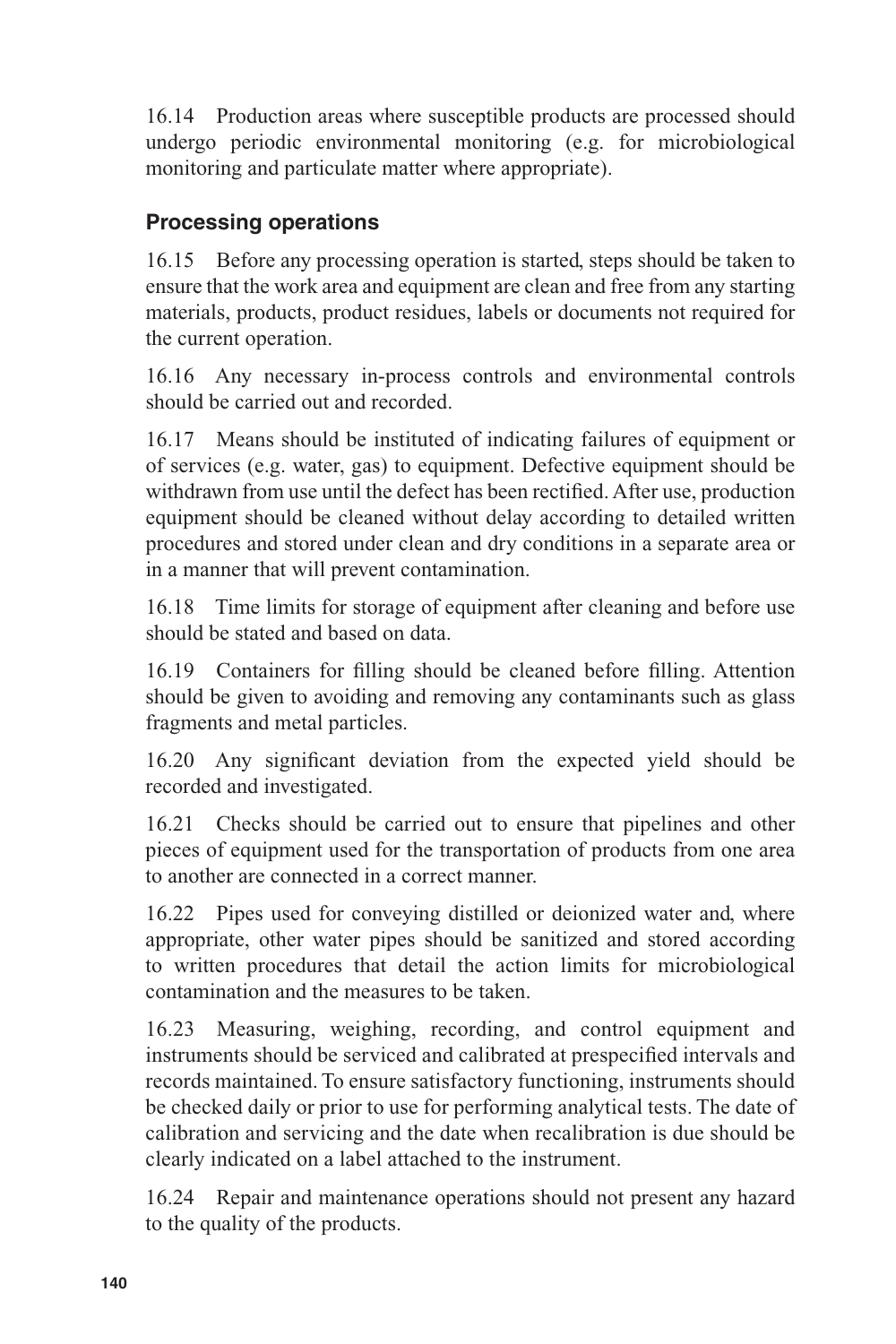## **Packaging operations**

16.25 When the programme for packaging operations is being set up, particular attention should be given to minimizing the risk of crosscontamination, mix-ups or substitutions. Different products should not be packaged in close proximity unless there is physical segregation or an alternative system that will provide equal assurance.

16.26 Before packaging operations are begun, steps should be taken to ensure that the work area, packaging lines, printing machines and other equipment are clean and free from any products, materials or documents used previously and which are not required for the current operation. The line clearance should be performed according to an appropriate procedure and checklist, and recorded.

16.27 The name and batch number of the product being handled should be displayed at each packaging station or line.

16.28 Normally, filling and sealing should be followed as quickly as possible by labelling. If labelling is delayed, appropriate procedures should be applied to ensure that no mix ups or mislabelling can occur.

16.29 The correct performance of any printing (e.g. of code numbers or expiry dates) done separately or in the course of the packaging should be checked and recorded. Attention should be paid to printing by hand, which should be rechecked at regular intervals.

16.30 Special care should be taken when cut labels are used and when overprinting is carried out off-line, and in hand-packaging operations. Roll feed labels are normally preferable to cut labels in helping to avoid mix ups. Online verification of all labels by automated electronic means can be helpful in preventing mix ups, but checks should be made to ensure that any electronic code readers, label counters, or similar devices are operating correctly. When labels are attached manually, in-process control checks should be performed more frequently.

16.31 Printed and embossed information on packaging materials should be distinct and resistant to fading or erasing.

16.32 Regular online control of the product during packaging should include at least checks on:

- (a) the general appearance of the packages;
- (b) whether the packages are complete;
- (c) whether the correct products and packaging materials are used;
- (d) whether any overprinting is correct;
- (e) the correct functioning of line monitors.

Samples taken away from the packaging line should not be returned.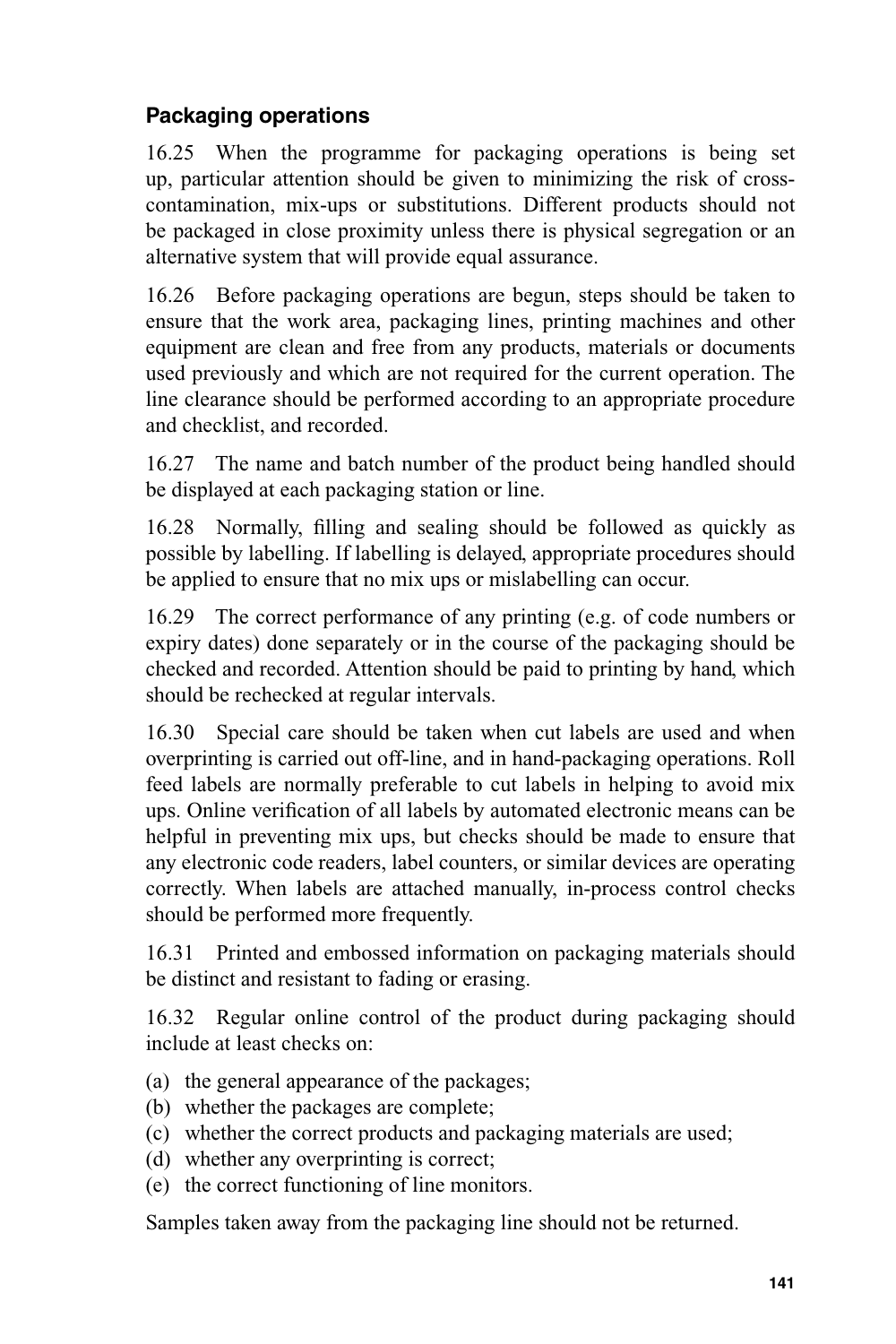16.33 Products that have been involved in an unusual event during packaging should be reintroduced into the process only after special inspection, investigation and approval by authorized personnel. A detailed record should be kept of this operation.

16.34 Any significant or unusual discrepancy observed during reconciliation of the amount of bulk product and printed packaging materials and the number of units produced should be investigated, satisfactorily accounted for, and recorded before release.

16.35 Upon completion of a packaging operation, any unused batch-coded packaging materials should be destroyed and the destruction recorded. A documented procedure requiring checks to be performed before returning unused materials should be followed if uncoded printed materials are returned to stock.

16.36 Production records should be reviewed as part of the approval process of batch release before transfer to the authorized person. Any divergence or failure of a batch to meet production specifications should be thoroughly investigated. The investigation should, if necessary, extend to other batches of the same product and other products that may have been associated with the specific failure or discrepancy. A written record of the investigation should be made and should include the conclusion and followup action.

# 17. **Good practices in quality control**

17.1 QC is the part of GMP concerned with sampling, specifications and testing, and with the organization and documentation which ensure that the necessary and relevant tests are actually carried out and that materials are not released for use, nor products released for sale or supply, until their quality has been judged to be satisfactory. QC is not confined to laboratory operations, but may be involved in many decisions concerning the quality of the product.

17.2 The independence of QC from production is considered fundamental.

17.3 Each manufacturer should have a QC function. The QC function should be independent of other departments and under the authority of a person with appropriate qualifications and experience, who has one or several control laboratories at his or her disposal. Adequate resources must be available to ensure that all the QC arrangements are effectively and reliably carried out. The basic requirements for QC are as follows:

(a) adequate facilities, trained personnel and approved procedures must be available for sampling, inspecting, and testing starting materials,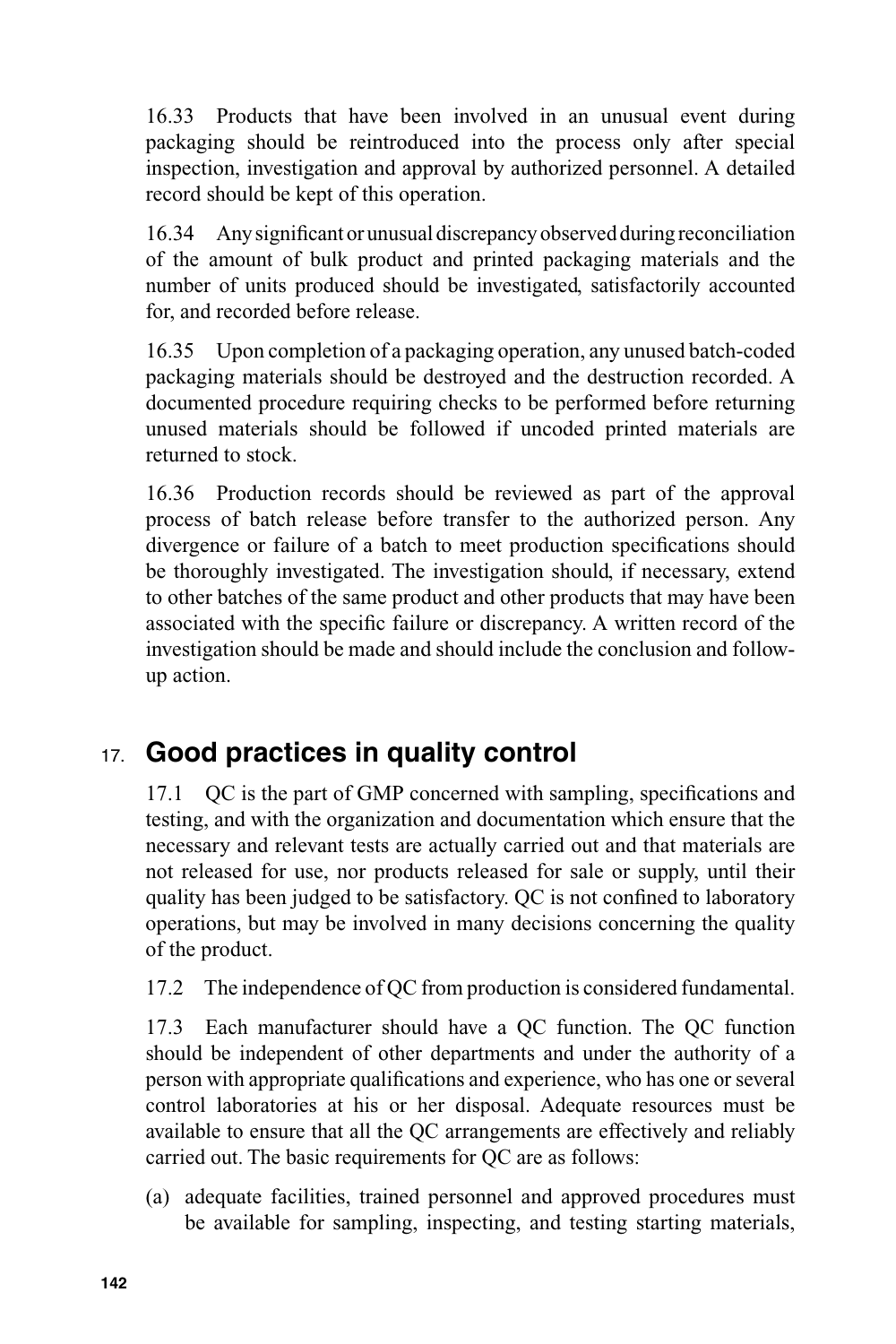packaging materials, and intermediate, bulk, and finished products, and where appropriate for monitoring environmental conditions for GMP purposes;

- (b) samples of starting materials, packaging materials, intermediate products, bulk products and finished products must be taken by methods and personnel approved of by the QC department;
- (c) qualification and validation:
- (d) records must be made (manually and/or by recording instruments) demonstrating that all the required sampling, inspecting and testing procedures have actually been carried out and that any deviations have been fully recorded and investigated;
- (e) the finished products must contain ingredients complying with the qualitative and quantitative composition of the product described in the marketing authorization; the ingredients must be of the required purity, in their proper container and correctly labelled;
- (f) records must be made of the results of inspecting and testing the materials and intermediate, bulk and finished products against specifications; product assessment must include a review and evaluation of the relevant production documentation and an assessment of deviations from specified procedures;
- $(g)$  sufficient samples of starting materials and products must be retained to permit future examination of the product if necessary; the retained product must be kept in its final pack unless the pack is exceptionally large.

17.4 QC as a whole will also have other duties, such as to establish, validate and implement all QC procedures, to evaluate, maintain, and store the reference standards for substances, to ensure the correct labelling of containers of materials and products, to ensure that the stability of the active pharmaceutical ingredients (APIs) and products is monitored, to participate in the investigation of complaints related to the quality of the product, and to participate in environmental monitoring. All these operations should be carried out in accordance with written procedures and, where necessary, recorded.

17.5 QC personnel must have access to production areas for sampling and investigation as appropriate.

## **Control of starting materials and intermediate, bulk and finished products**

17.6 All tests should follow the instructions given in the relevant written test procedure for each material or product. The result should be checked by the supervisor before the material or product is released or rejected.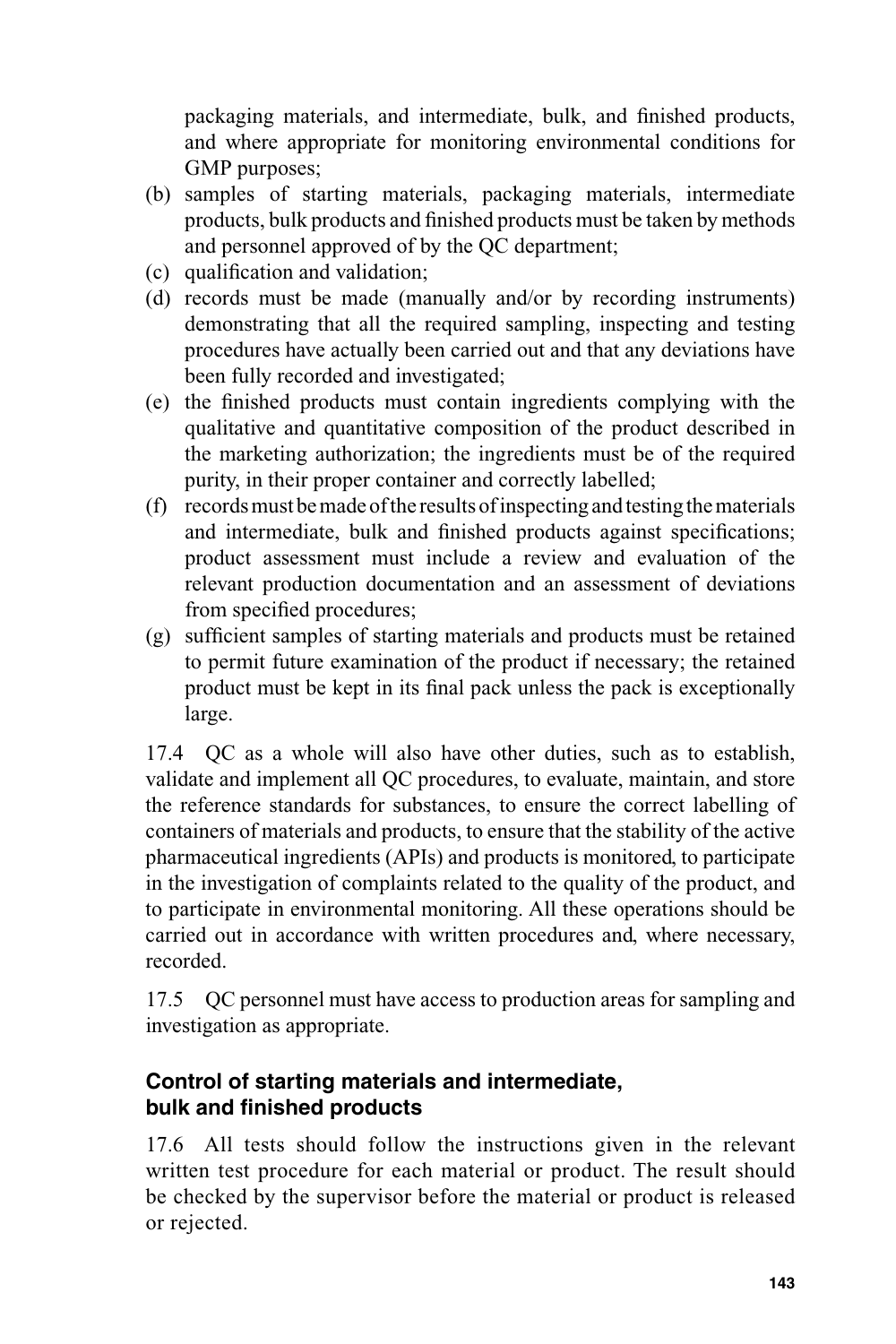17.7 Samples should be representative of the batches of material from which they are taken in accordance with the approved written procedure.

17.8 Sampling should be carried out so as to avoid contamination or other adverse effects on quality. The containers that have been sampled should be marked accordingly and carefully resealed after sampling.

17.9 Care should be taken during sampling to guard against contamination or mix up of, or by, the material being sampled. All sampling equipment that comes into contact with the material should be clean. Some particularly hazardous or potent materials may require special precautions.

17.10 Sampling equipment should be cleaned and, if necessary, sterilized before and after each use and stored separately from other laboratory equipment.

17.11 Each sample container should bear a label indicating:

- (a) the name of the sampled material;
- (b) the batch or lot number;
- (c) the number of the container from which the sample has been taken;
- (d) the number of the sample;
- (e) the signature of the person who has taken the sample;
- (f) the date of sampling.

17.12 Out-of-specification results obtained during testing of materials or products should be investigated in accordance with an approved procedure. Records should be maintained.

## **Test requirements**

## Starting and packaging materials

17.13 Before releasing a starting or packaging material for use, the QC manager should ensure that the materials have been tested for conformity with specifications for identity, strength, purity and other quality parameters.

17.14 An identity test should be conducted on a sample from each container of starting material (see also section 14.14).

It is permissible to sample only a proportion of the containers where a validated procedure has been established to ensure that no single container of starting material has been incorrectly labelled.

This validation should take account of at least the following aspects:

- the nature and status of the manufacturer and of the supplier and their understanding of the GMP requirements;
- the QA system of the manufacturer of the starting material;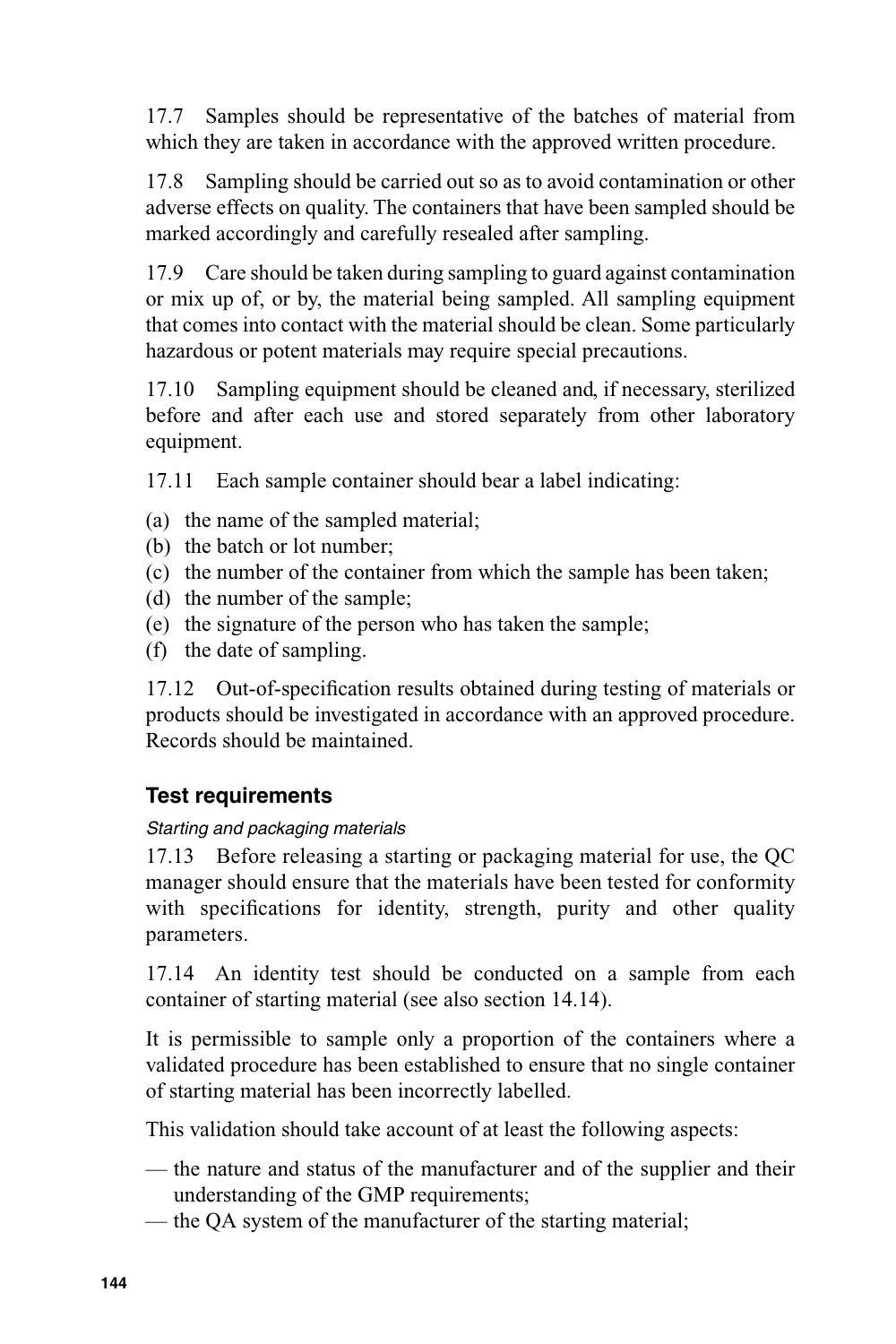- the manufacturing conditions under which the starting material is produced and controlled; and
- the nature of the starting material and the medicinal products in which it will be used.

Under such a system it is possible that a validated procedure for exemption from the requirement for identity testing of each incoming container of starting material could be accepted for the following:

- starting materials coming from a single product manufacturer or plant; or
- starting materials coming directly from a manufacturer, or in the manufacturer's sealed container where there is a history of reliability, and regular audits of the manufacturer's QA system are conducted by the purchaser (the manufacturer of the medicinal product) or by an officially accredited body.

It is improbable that such a procedure could be satisfactorily validated for either:

- starting materials supplied by intermediaries, such as brokers, where the source of manufacture is unknown or not audited; or
- starting materials for use in parenteral products.

17.15 Each batch (lot) of printed packaging materials must be examined following receipt.

17.16 In lieu of full testing by the manufacturer, a certificate of analysis may be accepted from the supplier, provided that the manufacturer establishes the reliability of the supplier's analysis through appropriate periodic validation of the supplier's test results (see sections 8.8 and 8.9) and through on-site audits of the supplier's capabilities. (This does not affect section 17.15.) Certificates must be originals (not photocopies) or otherwise have their authenticity assured. Certificates must contain at least the following information (7):

- (a) identification (name and address) of the issuing supplier;
- (b) signature of the competent official, and statement of his or her qualifications;
- (c) the name of the material tested;
- (d) the batch number of the material tested;
- (e) the specifications and methods used;
- (f) the test results obtained;
- (g) the date of testing.

### In-process control

17.17 In-process control records should be maintained and form a part of the batch records (see section 15.25).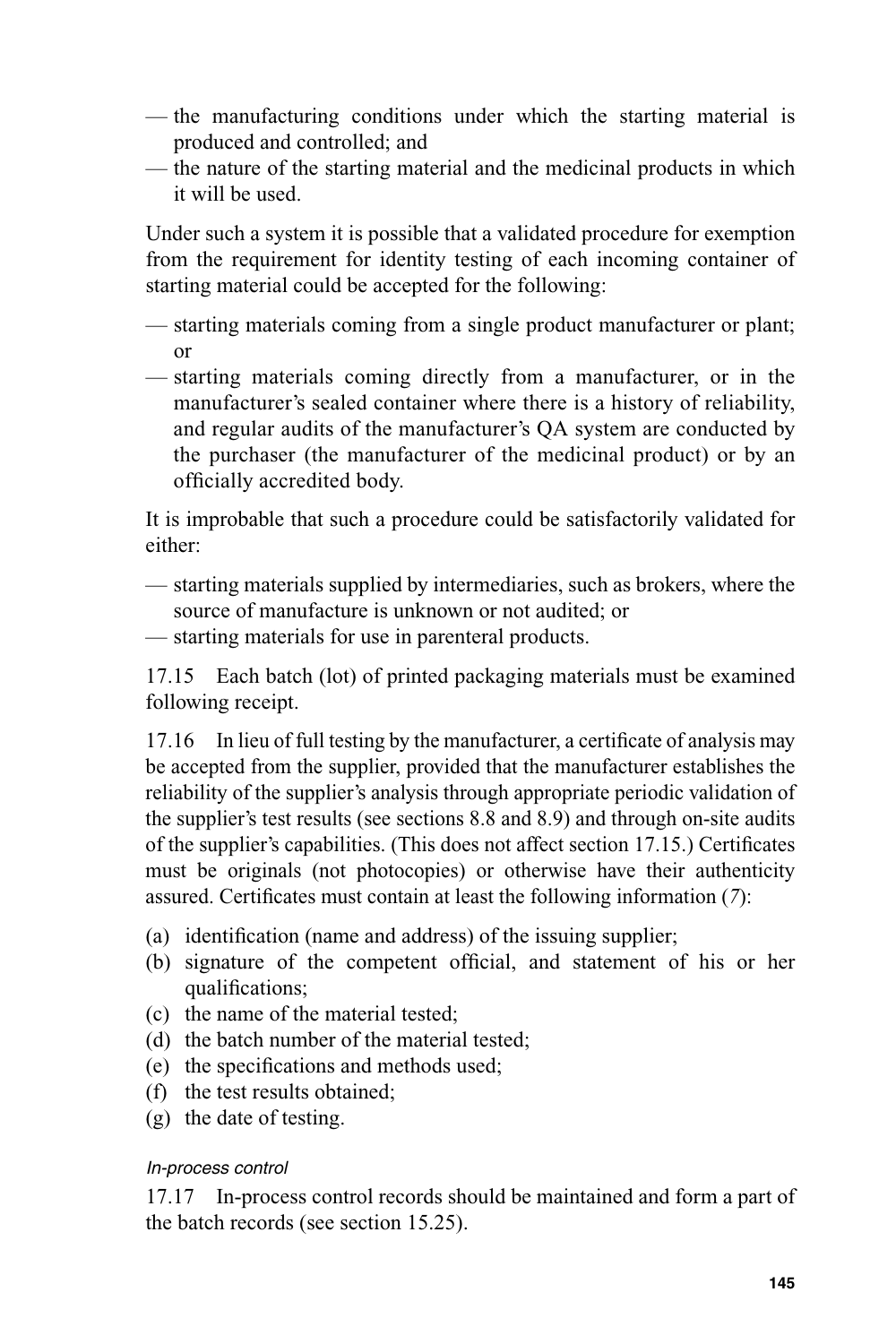## Finished products

17.18 For each batch of medicines product, there should be an appropriate laboratory determination of satisfactory conformity to its finished product specification prior to release.

17.19 Products failing to meet the established specifications or any other relevant quality criteria should be rejected.

## **Batch record review**

17.20 QC records should be reviewed as part of the approval process of batch release before transfer to the authorized person. Any divergence or failure of a batch to meet its specifications should be thoroughly investigated. The investigation should, if necessary, extend to other batches of the same product and other products that may have been associated with the specific failure or discrepancy. A written record of the investigation should be made and should include the conclusion and follow-up action.

17.21 Retention samples from each batch of finished product should be kept for at least one year after the expiry date. Finished products should usually be kept in their final packaging and stored under the recommended conditions. If exceptionally large packages are produced, smaller samples might be stored in appropriate containers. Samples of active starting materials should be retained for at least one year beyond the expiry date of the corresponding finished product. Other starting materials (other than solvents, gases and water) should be retained for a minimum of two years if their stability allows. Retention samples of materials and products should be of a size sufficient to permit at least two full re-examinations.

# **Stability studies**

17.22 QC should evaluate the quality and stability of finished pharmaceutical products and, when necessary, of starting materials and intermediate products.

17.23 QC should establish expiry dates and shelf-life specifications on the basis of stability tests related to storage conditions.

17.24 A written programme for ongoing stability determination should be developed and implemented to include elements such as:

- (a) a complete description of the medicine involved in the study;
- (b) the complete set of testing parameters and methods, describing all tests for potency, purity, and physical characteristics and documented evidence that these tests indicate stability;
- $(c)$  provision for the inclusion of a sufficient number of batches;